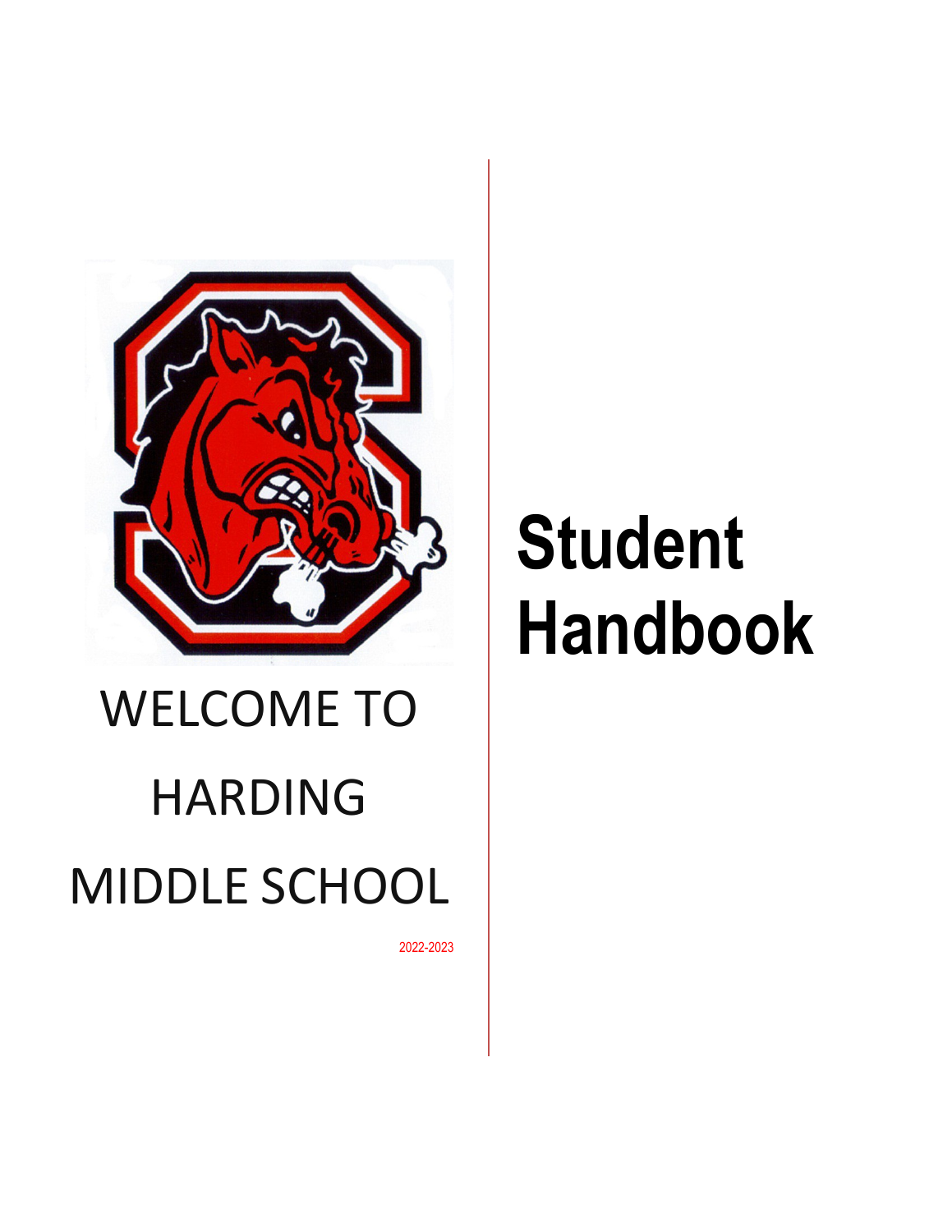## **Table of Contents**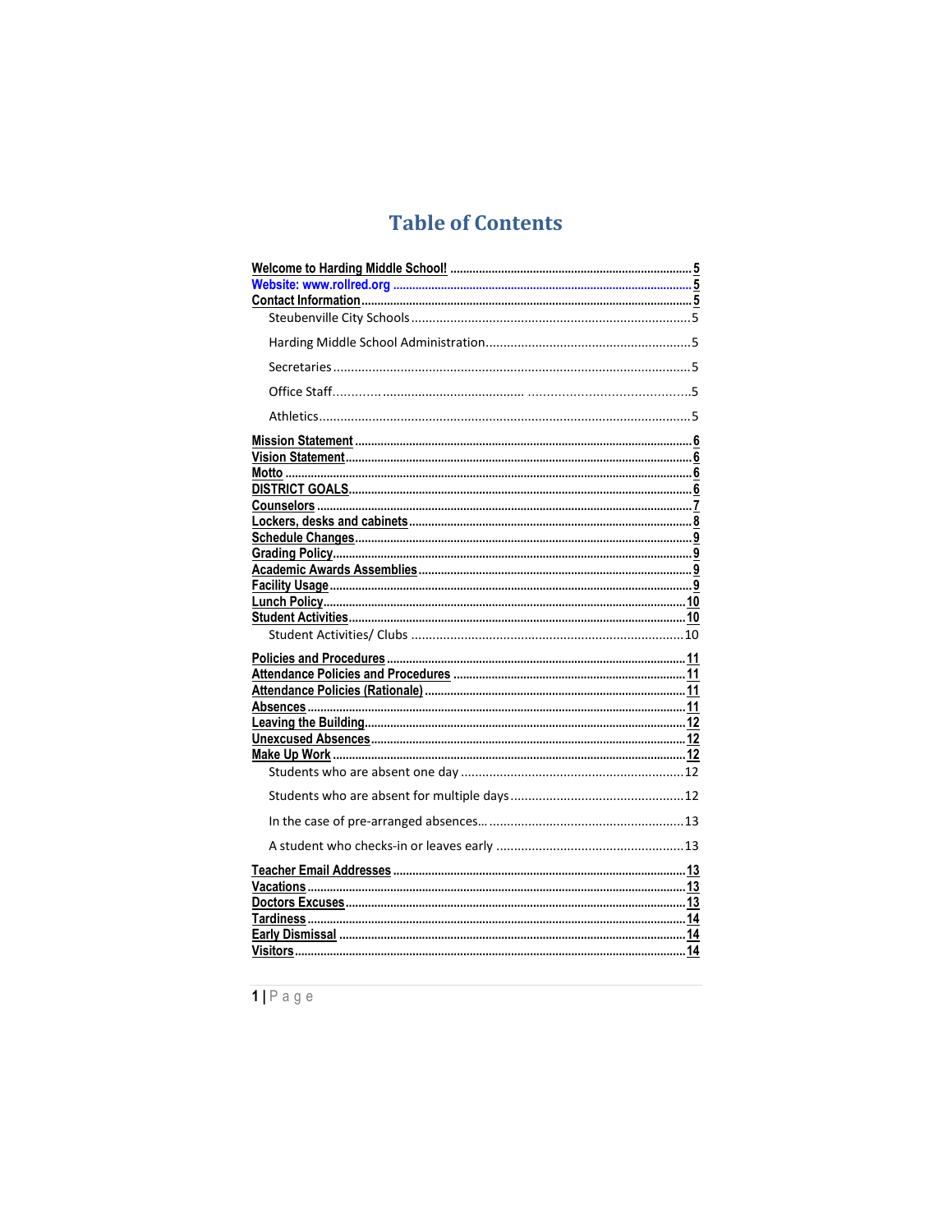| Definition of important terms involved in the student conduct system  21 |  |
|--------------------------------------------------------------------------|--|
|                                                                          |  |
|                                                                          |  |
|                                                                          |  |
|                                                                          |  |
|                                                                          |  |
|                                                                          |  |
|                                                                          |  |
|                                                                          |  |
|                                                                          |  |
|                                                                          |  |
|                                                                          |  |
|                                                                          |  |
|                                                                          |  |
|                                                                          |  |
|                                                                          |  |
|                                                                          |  |

 $2|P$ age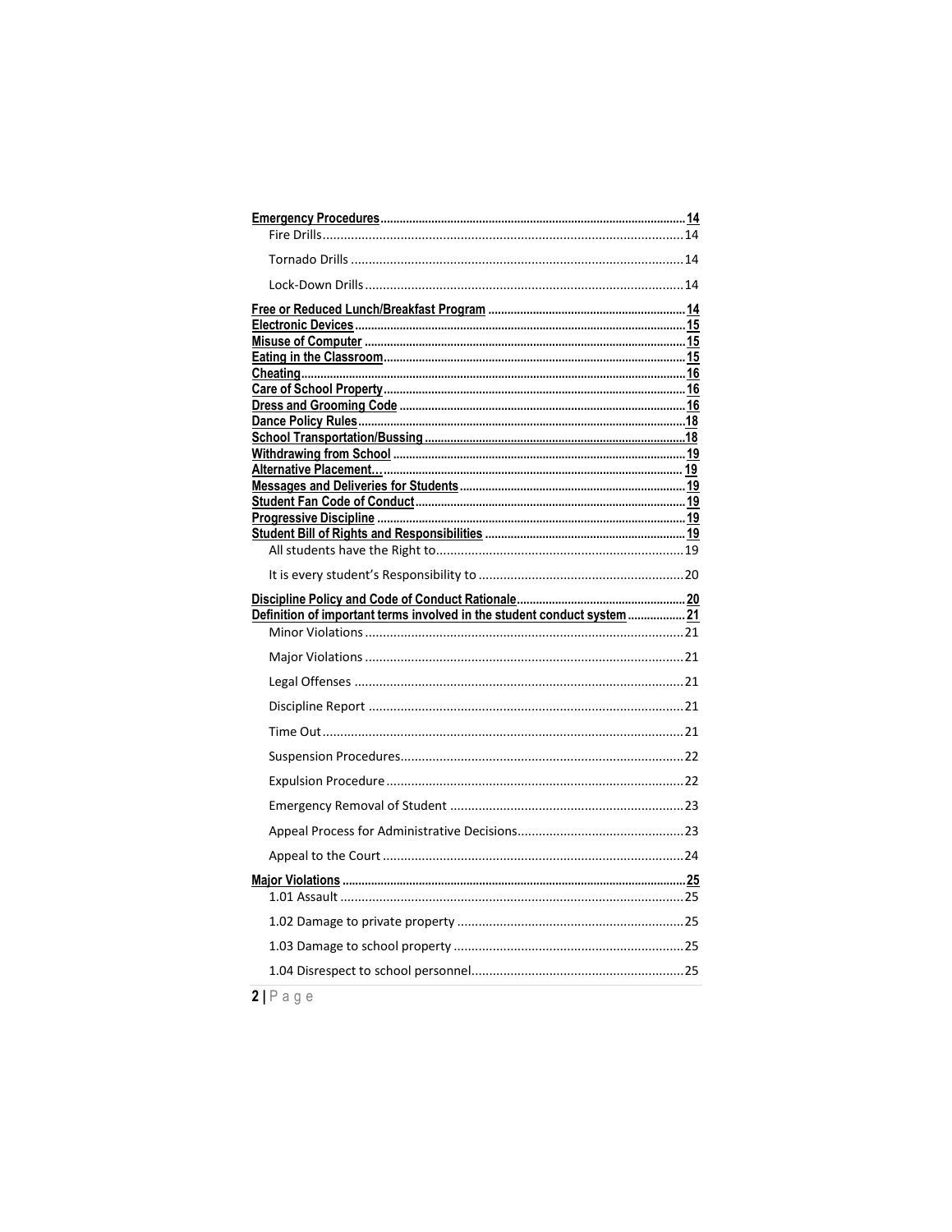| 1.12 Sale, intent to sell, possession or use of drugs or alcohol 26 |  |
|---------------------------------------------------------------------|--|
|                                                                     |  |
| 1.14 Off-Campus Misconduct Policy - Ohio Revised Code 3313.66  26   |  |
|                                                                     |  |
|                                                                     |  |
| 2.02 Disruption of class, halls, cafeteria, auditorium 27           |  |
|                                                                     |  |
|                                                                     |  |
|                                                                     |  |
|                                                                     |  |
|                                                                     |  |
|                                                                     |  |
|                                                                     |  |
|                                                                     |  |
|                                                                     |  |
|                                                                     |  |
|                                                                     |  |
|                                                                     |  |
|                                                                     |  |
|                                                                     |  |
|                                                                     |  |
| 2.18 Tobacco (Complies with ORC 3313.751 and House Bill 144) 28     |  |
|                                                                     |  |
|                                                                     |  |
|                                                                     |  |
|                                                                     |  |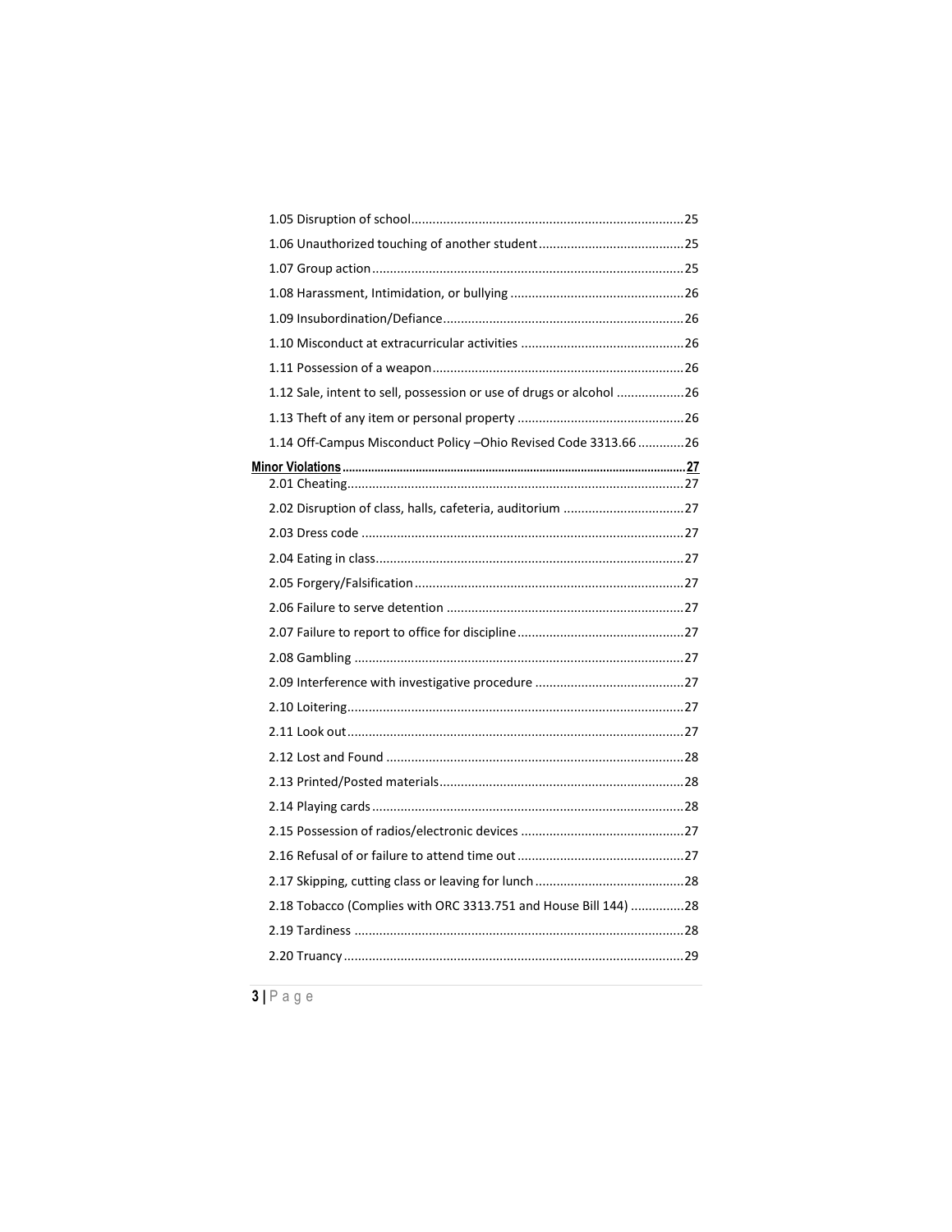| 2.26 Violation of Students parking in Teachers and Visitors Lot29       |    |
|-------------------------------------------------------------------------|----|
|                                                                         |    |
|                                                                         |    |
| Truancy (Unauthorized Absence) (code of conduct)30                      |    |
|                                                                         |    |
| Missed Detention-Teacher (Lunch): (code of conduct)30                   |    |
|                                                                         |    |
|                                                                         |    |
|                                                                         |    |
| This can also be classified as cutting class  31                        |    |
|                                                                         |    |
| Anti-Harassment, Anti-Intimidation, or Anti-bullying House Bill 276 32  |    |
|                                                                         |    |
|                                                                         |    |
| Notification of Rights under FERPA for Elementary and Secondary Schools | 34 |
|                                                                         |    |
| Notice and Consent/Opt-Out for Specific Activities 42                   |    |
|                                                                         |    |
|                                                                         |    |
|                                                                         |    |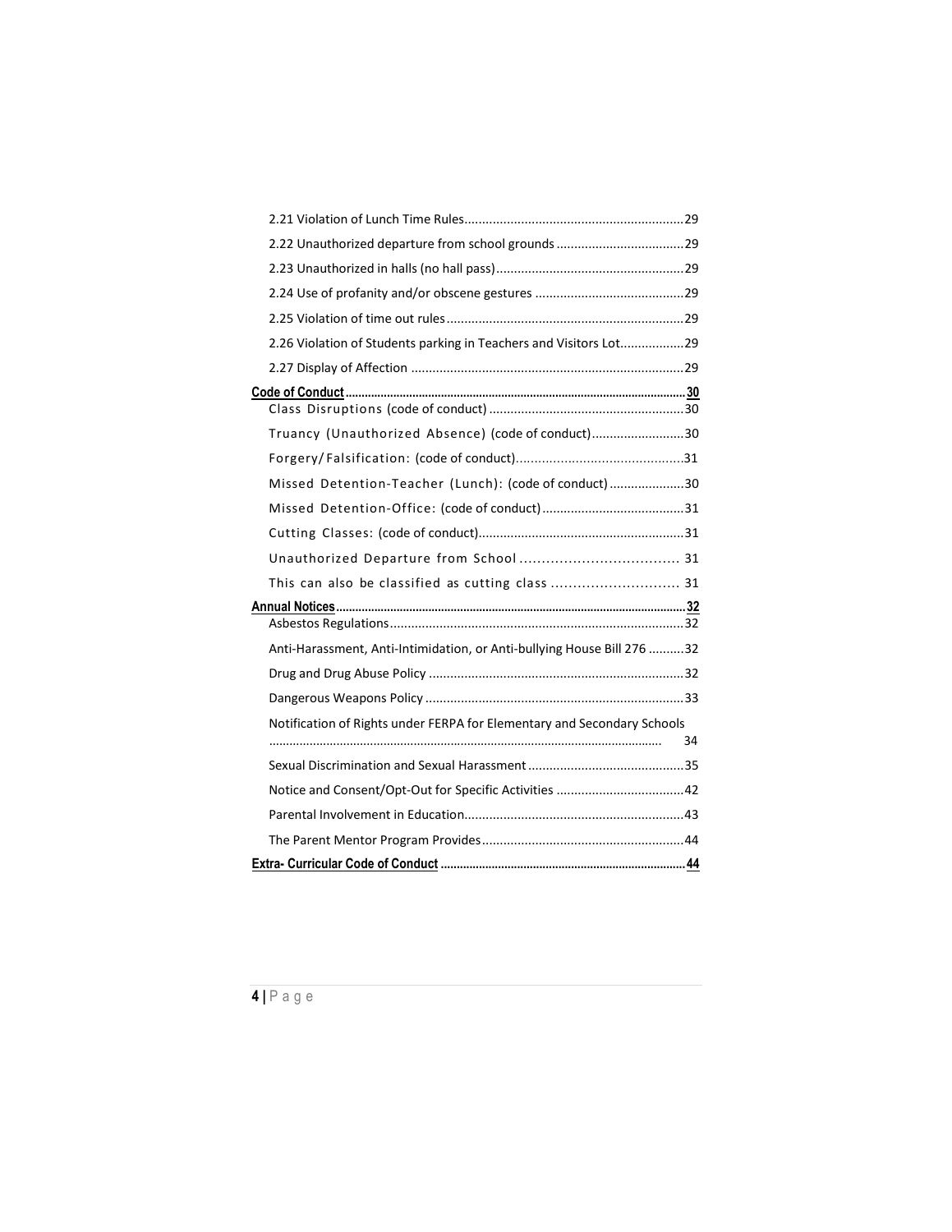## <span id="page-5-0"></span>Welcome to Harding Middle School!

#### **"Home of the Stallions"**

The staff looks forward to working with you this year as you make memories in the Middle! We strive to provide a high quality education, which will give you the tools you need to move on to the high school and beyond. The education of our students is of upmost importance to us and we stand ready to help you meet all of your educational goals. In order for you to be as successful as possible at our school you will need to understand what is expected of you. You are responsible for learning the rules, regulations and policies of Harding Middle School that are outlined in this handbook. Please be sure to familiarize yourself and your parents or guardians with all of this information.

## Website: [http://rollred.org](http://rollred.org/)

## Contact Information

#### <span id="page-5-2"></span><span id="page-5-1"></span>**Steubenville City Schools**

611 North 4th St. Mrs. Melinda Young, Superintendent 740/283-3767

#### <span id="page-5-3"></span>**Harding Middle School Administration and Office Staff**

2002 Sunset Blvd., Steubenville, Ohio 43952 Mr. Bryan Mills, Principal Mrs. Jennifer Agresta, Assistant Principal Mr. Donnie Reeves, Assistant Principal Mrs. Lori Rawson, Instructional Coach Mrs. Tiffany Pierro, Instructional Coach Mrs. Shay Greiner, Guidance Mr. Joel Walker, Resource Officer

#### <span id="page-5-4"></span>**Secretaries**

Mrs. Kelly Lancia, Principal's Secretary Ms. Denise Montgomery, Main Office Secretary Mrs. Brandy Waggoner, Main Office Clerk 740/282-9741 (Press 5) Fax 740/283-8949

#### <span id="page-5-5"></span>**Athletics**

Mr. John Arlesic, SCS Athletic Director 740/282-9741 (Press 4) Mr. Donnie Reeves, HMS Athletics 740/282-3481 Ext. 4203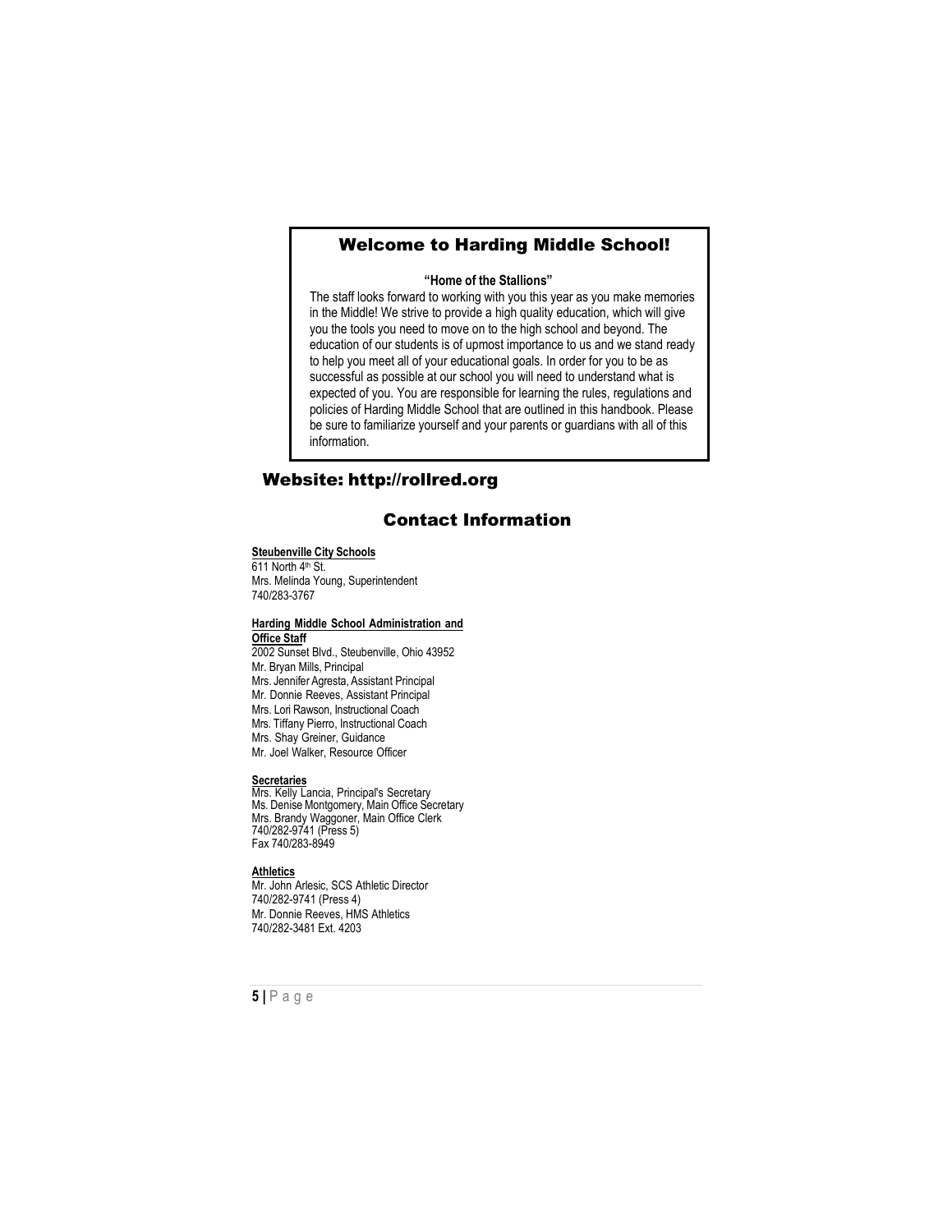## **STEUBENVILLE CITY SCHOOLS** Mission Statement

<span id="page-6-1"></span><span id="page-6-0"></span>To educate, motivate and inspire all students to achieve excellence, personal growth and social responsibility.

## **STEUBENVILLE CITY SCHOOLS**

## Vision Statement

<span id="page-6-2"></span>Transforming lives by inspiring every student in every classroom every day.

**STEUBENVILLE CITY SCHOOLS**

## Motto

Educate, Motivate, Inspire

## **STEUBENVILLE CITY SCHOOLS** DISTRICT GOALS

## **2021 - 2022**

- <span id="page-6-3"></span>1. Identify and utilize the district PBIS model to establish the behavioral supports and social culture that is needed for all students (gifted, special education, at-risk and traditional) at Harding Middle School to achieve social, emotional and academic success.
- 2. Increase math and reading achievement scores by evaluating and implementing programs that will meet the needs of our students.
- 3. Communicate our students' and our school's achievements to the community through award assemblies, newsletters, web page, progress book and media.
- 4. Provide a variety of extracurricular activities that nurture the physical and social development of our students.
- 5. Integrate technology imbedded curriculum into all classrooms to ensure the success of the implementation of common core standards.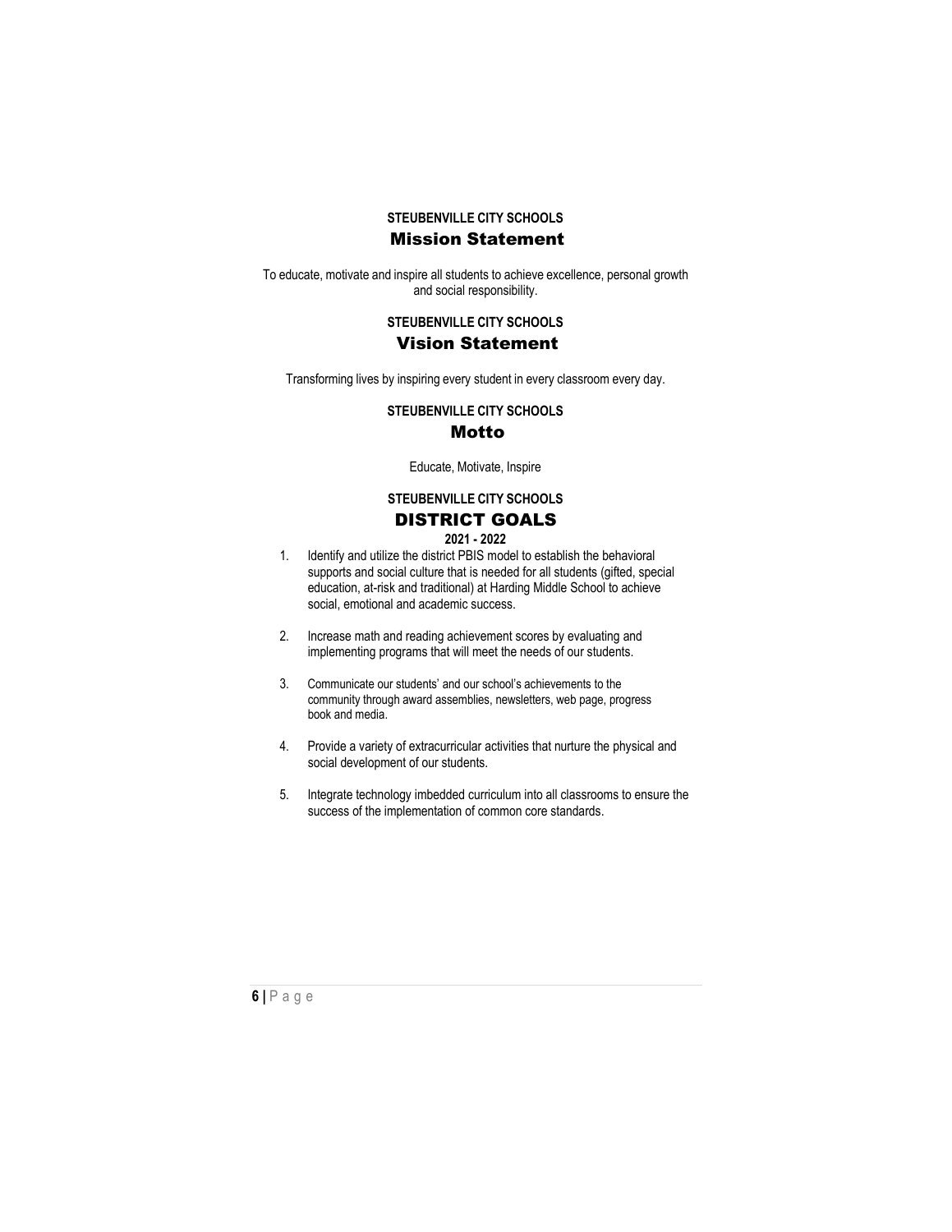## Counselors

<span id="page-7-0"></span>Counselors are available to help students with scheduling, testing, college and career planning, or personal counseling as needed. At HMS, we believe all students can excel at any pathway they should chose. We want to expose every student to these pathways through our expanded curriculum offered at the middle school.

Students should consider their future and decide which of these avenues they wish to pursue as they plan their high school career. Students are assigned a teacher advisor when they enter HMS in the 5<sup>th</sup> grade and will meet with them regularly throughout their time at Harding.

Mrs. Shay Greiner Mrs. Gina Arlesic Ms. Emma Simon

Guidance  $7<sup>th</sup>$  and  $8<sup>th</sup>$  Gifted 5<sup>th</sup> and 6<sup>th</sup> Gifted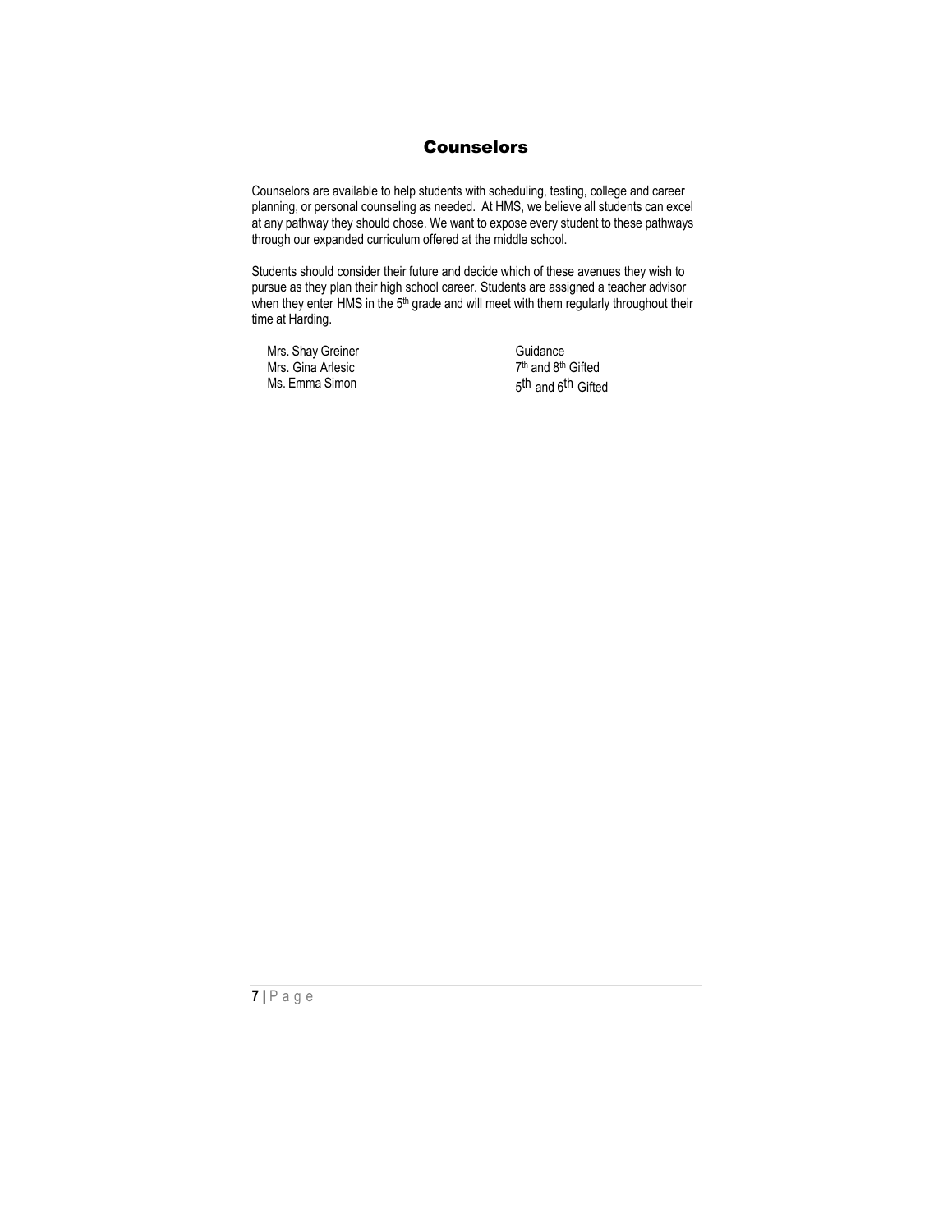## Lockers, desks and cabinets

<span id="page-8-0"></span>Student lockers, desks, cabinets and similar property are the property of the Steubenville Board of Education provided to the students as a convenience for their use. Lockers and other such property carry no expectation of privacy for the students who occupy them.

**School lockers, desk, cabinets, etc. and their contents are subject to search by school authorities at any time without warning.** Every student will receive a locker and combination from his or her homeroom teacher. Students are not permitted to share lockers with others and will be responsible for anything that may become lost or stolen. Search of a student and his/her possessions may be conducted at any time the student is under the jurisdiction of the Board of Education if there is a reasonable suspicion that the student is in violation of school rules. A search may also be conducted to protect the safety of others. Failure to comply with a reasonable search will be considered insubordination.

## Surveillance Cameras

#### School Grounds

Once student(s) who are walking or being dropped off by either car or bus step foot onto Harding Middle School/SCS property, they must enter directly into the school building. They are not permitted to leave school grounds for any reason unless authorized by office staff or administration.

Any student who has been suspended or alternatively placed will not be permitted on Harding Middle School/SCS property during their suspension or alternative placement.

This facility and grounds are equipped with a surveillance system. This system may be used to monitor student conduct and to assist in disciplinary action. This system also provides security to our facility, staff and students. Any attempt to damage or interferewith the function of these devices will result in disciplinary action by the school and possible referral to local law enforcement agencies.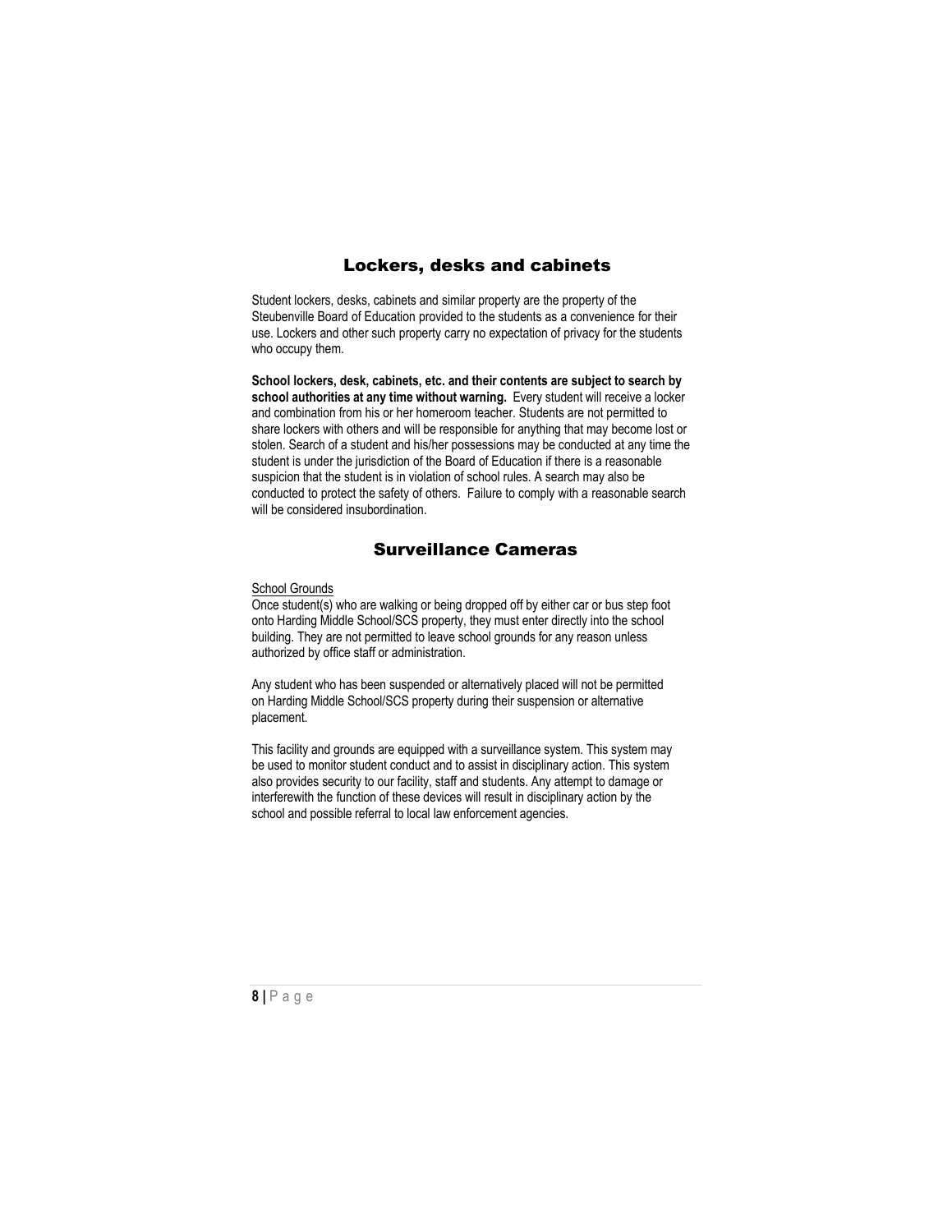## Schedule Changes

<span id="page-9-0"></span>Schedule changes will be made only for students who do not have a complete schedule, do not meet minimum requirements or did not get all required courses requested. No schedule changes will be made for change of electives, to change teachers or to change times of classes. Adjustments to schedules due to conflicts, failures, class closeouts or human error will be made during the first 10 days of the school year or at the administration's team discretion.

## Grading Policy

<span id="page-9-1"></span>The Board of Education believes that establishing academic standards, evaluating student work and reporting student progress is the responsibility of the teacher. In doing so the teacher must insure reasonable validity and fairness and have records to support the grades issued. Student achievement will be reported using the following grading scale.

#### **GRADING SCALE**  $A = 90 - 100$ B= 80 - 89  $C = 70 - 79$  $D = 60 - 69$  $F = 59$  and below

Grades or progress reports will be assigned for each of the grading periods and exams will be calculated for semester and final averages. Progress reports will be issued approximately midway through each grading period. These reports may request a parental conference for the purpose of outlining sequential methods and practices that will help the student to experience success. If the progress report is not successful in changing the student's performance, parent conferences with the student, assistant principal and/or guidance counselors may be employed to try to help the student.

## Academic Awards Assemblies

<span id="page-9-2"></span>At the conclusion of each semester the faculty and administration host an academic awards assembly to honor those students who have achieved honors in the various phases of curricular and extracurricular activities, etc. Parents will be informed and invited to attend these awards assemblies.

## Facility Usage

<span id="page-9-3"></span>No student is to use any facility (gym, weight room, computer lab, ect.) without a staff member being present.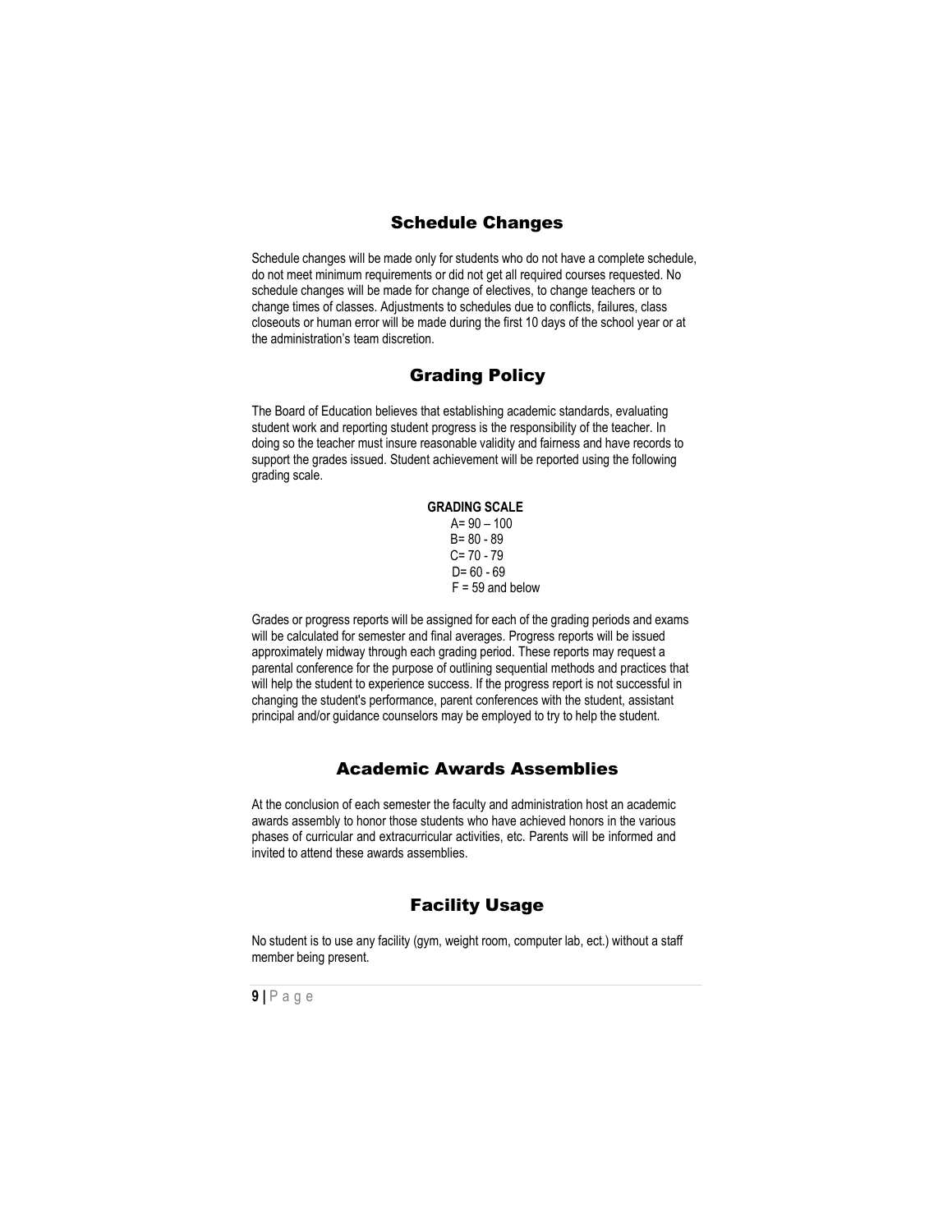## Lunch Policy

<span id="page-10-0"></span>There is a closed lunch policy at Harding Middle School. Every student at HMS can receive free breakfast and lunch if they choose.

## Student Activities

<span id="page-10-1"></span>There are a wide variety of extracurricular activities that students at Harding Middle School can be involved in. These include athletic teams, student clubs and organizations and music or artistic groups. Here is a list of many of them. See your guidance counselor if you are interested in becoming a member.

#### **Athletics**

Basketball (Boys) Basketball (Girls) Cheering **Football** Softball **Track** Volleyball Wrestling

#### **Music/Art**

Band Choir Drama Club **Orchestra** 

## <span id="page-10-2"></span>**Student Activities/ Clubs**

Art Club DAR FCA HELPS Club Jr. Thespian Leo Club Lift Club Math Counts Nat'l. Jr. Honor Society Power of The Pen Spelling Bee SADD Club Yearbook Staff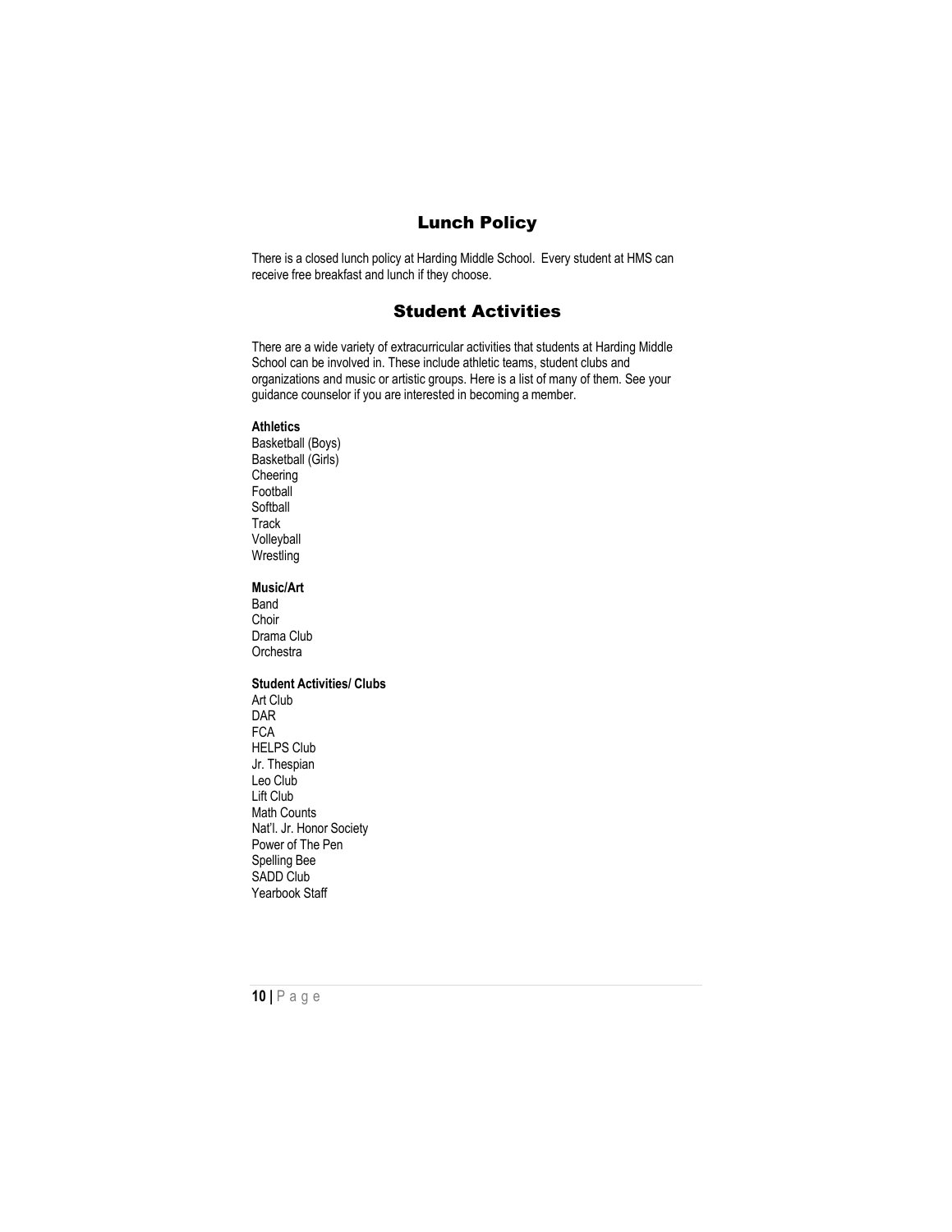## Policies and Procedures

<span id="page-11-0"></span>Every student should realize that a successful organization needs rules and regulations and that the acceptance of these rules and regulations is necessary if the organization is to achieve its stated objectives. Policies and procedures at Harding Middle School have been developed to provide efficient movement and conduct of students while under school jurisdiction so that every student can enjoy a school climate favorable to learning. It is not our desire to impose punishment; however, certain controls are in place to help us insure that every student can exercise his or her right to a quality education. Steubenville City Schools may obtain photographs, digitized images, video, and voice recordings of students for educational and informational purposes. Such media and all subsequent uses of media, including publications, become the property of Steubenville City Schools and may be disseminated to the public via appropriate media channels. Parents or guardians have the right to opt out of this policy by submitting a written notification to Steubenville City Schools.

## Attendance Policies and Procedures

<span id="page-11-1"></span>The purpose of this policy is to give meaning to regular attendance. Section 3321.04 of the Ohio Revised Code states that every parent, guardian or other person having charge of any child of compulsory school age must send such child to a school, which conforms to the minimum standard prescribed by the state board of education, for the full time that school is in session. The statutes governing school attendance are very specific and leave specific guidelines to school authorities for regulation of school attendance.

There are occasions when it will become necessary to take disciplinary measures against students, which will result in students not being present (See the misconduct code). Days missed due to suspension may be weighed against days missed due to other reasons. This will be done on a case-by-case basis.

## Attendance Policies (Rationale)

- <span id="page-11-2"></span>1. Poor attendance disrupts the continuity of instruction.
- 2. Once lost, instruction cannot be recovered.
- 3. Classroom participation is an important facet of the educational process and cannot be reconstructed.
- <span id="page-11-3"></span>4. A correlation exists between attendance and achievement.

#### Absences

Excused absences from school can be for the following reasons: \*Personal illness, Death in the family, serious illness in the family. Absence for any other reason shall occur only after arrangements have been made with the principal's office. All absences must be confirmed by a phone call from a parent or guardian each day (except for known cases of extended illness). Failure to call the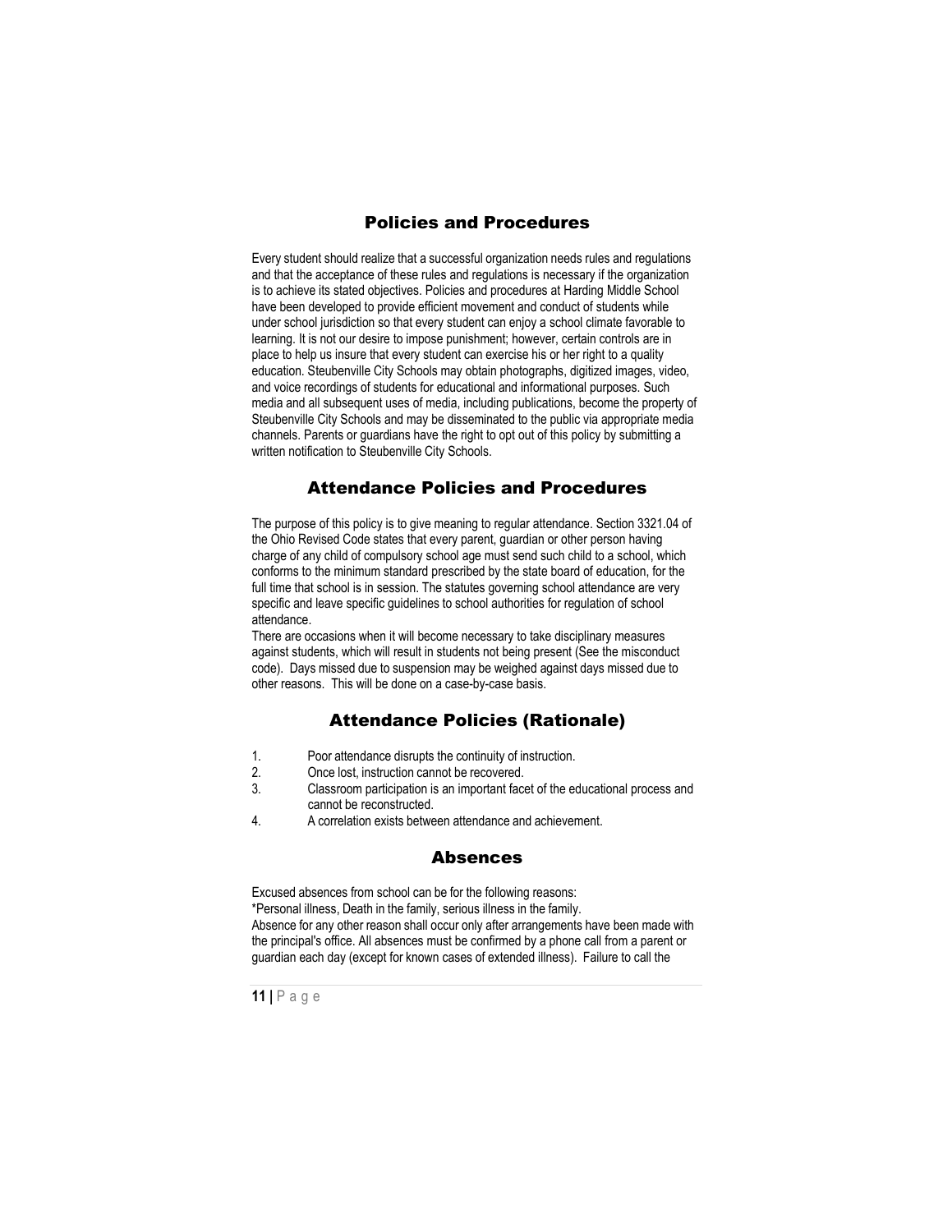office may result in the absence being treated as unexcused. Please call the main office (282-3481) before 9:00 a.m.

## Leaving the Building

<span id="page-12-0"></span>When a student enters the building, the student is under the jurisdiction of the school until the end of the day. Students are expected to arrange doctor appointments during lunch periods only. Appointments during school time are discouraged and are subject to review by the administration. If the student has an appointment with a doctor or dentist or if he/she needs to be excused for any other valid reason during the school day, a note written by the parent or guardian is required. This note, which is to be given to the Main Office Secretary between 7:15 - 7:55 a.m. on the day of the absence, should indicate the reason for the absence, time and date. No phone calls will be accepted for special excuses except for emergencies.

If you have not followed this procedure or become ill during the school day and need to leave school, you must check out in the Main Office to be excused. These cases will be handled on an individual basis with the proof of illness being left up to the student and guardian. Failure to check out is considered an unexcused absence and may result in a zero forclass work for the day as well as disciplinary action according to the code of conduct.

## Unexcused Absences

<span id="page-12-1"></span>For any unexcused absence the student will receive an "F" in all subjects for that day. Students are responsible to make up work for unexcused absences. Repeated violations may result in conferences, after school detention, ISS or referral to juvenile court.

## Make Up Work

#### <span id="page-12-3"></span><span id="page-12-2"></span>**Students who are absent one day…**

Will take previously announced quizzes and tests and hand in previously assigned work the day they return to class.

Assignments made and/or quizzes/tests given in their absence should be made up upon returning to school.

#### <span id="page-12-4"></span>**Students who are absent for multiple days…**

Are afforded one day of makeup for each day missed. The student is responsible for conferring with the teacher to arrange a make-up schedule. Teachers will sign off on completed work for the attendance team to review.

Again, work previously assigned is due the day of the student's return. If long-term assignments carry a deadline, as opposed to a due date, students are expected to send the assignment to school if they are absent.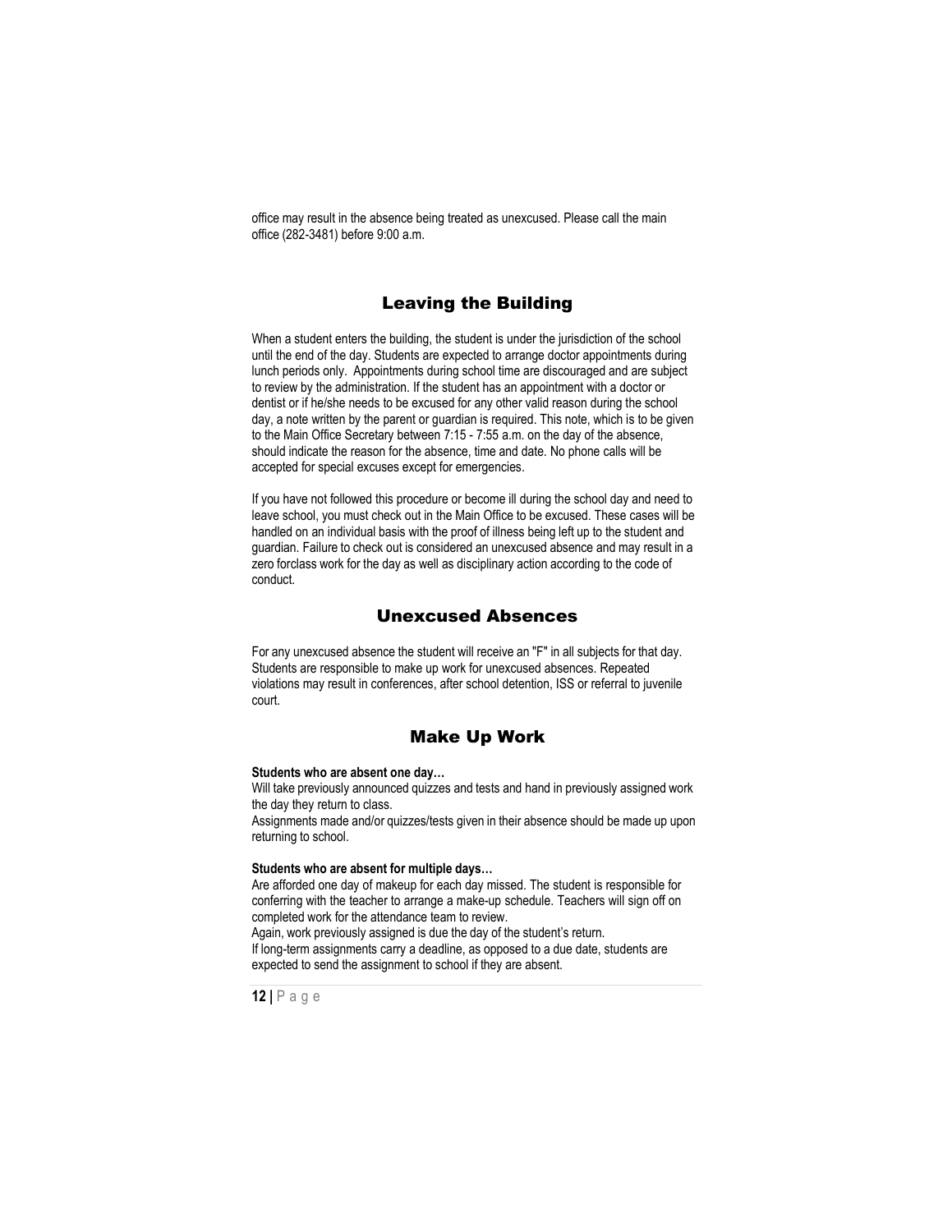Assignments are available through the Main Office for multiple day absences, Books and materials, however, are the responsibility of the parent (guardian) making the request.

#### <span id="page-13-0"></span>**In the case of pre-arranged absences…**

Students will deliver to teachers all previously assigned work due during their absence the day they return.

#### <span id="page-13-1"></span>**A student who checks-in or leaves early…**

Is required to hand in assigned work and make up quizzes/tests on that day. The following are examples of this situation: a field trip; medical appointment; excused tardy; or clinic visit.

Under extenuating circumstances, at the discretion of the teacher, an extension may be granted for any of these different conditions. Students have the responsibility for discussing these extenuating circumstances with the teacher / attendance team.

## Teacher Email Addresses

<span id="page-13-2"></span>Email is an excellent way to communicate with your child's teacher. Each teacher's email address is listed as first initial and full last name, plus @scsohio.org or @rollred.org, for example[: jsmith@scsohio.org](mailto:jsmith@scsohio.org) or jsmith@rollred.org.

## **Vacations**

<span id="page-13-3"></span>The school realizes that parents and students are sometimes confronted with planned absences or vacations. Vacations during the school year are definitely discouraged by the staff and Board of Education. If no alternate arrangements can be made, parents are to make an appointment with the building principal at least one week in advance of the anticipated absence. The granting for approval by the principal for such request will be based on such factors as attendance, current grade average, classroom performance, and teacher recommendations. If approval is granted, assignments will be issued prior to departure and due upon return to school unless some other arrangement is made with the teacher. The approval of a vacation does not give a student the privilege of being absent from school any other days that particular nine weeks. If the vacation exceeds ten (10) days and if the student is absent from school any other days that particular nine weeks, a doctor's excuse is required and parents must set up a conference with the attendance team.

## Doctors Excuses

<span id="page-13-4"></span>If a student is absent because of hospital confinement or a doctor's appointment, he/she should obtain an excuse showing the date(s) absent written by the doctor. These excuses should be presented, within five days after returning to school, to each subject teacher and then to the office to be placed in the student's file. If a student is absent due to a death in the immediate family, a call from the guardian is required the day after returning to school. Students may not be given make up privileges and will receive an "F" for all work due if the above procedure is not followed.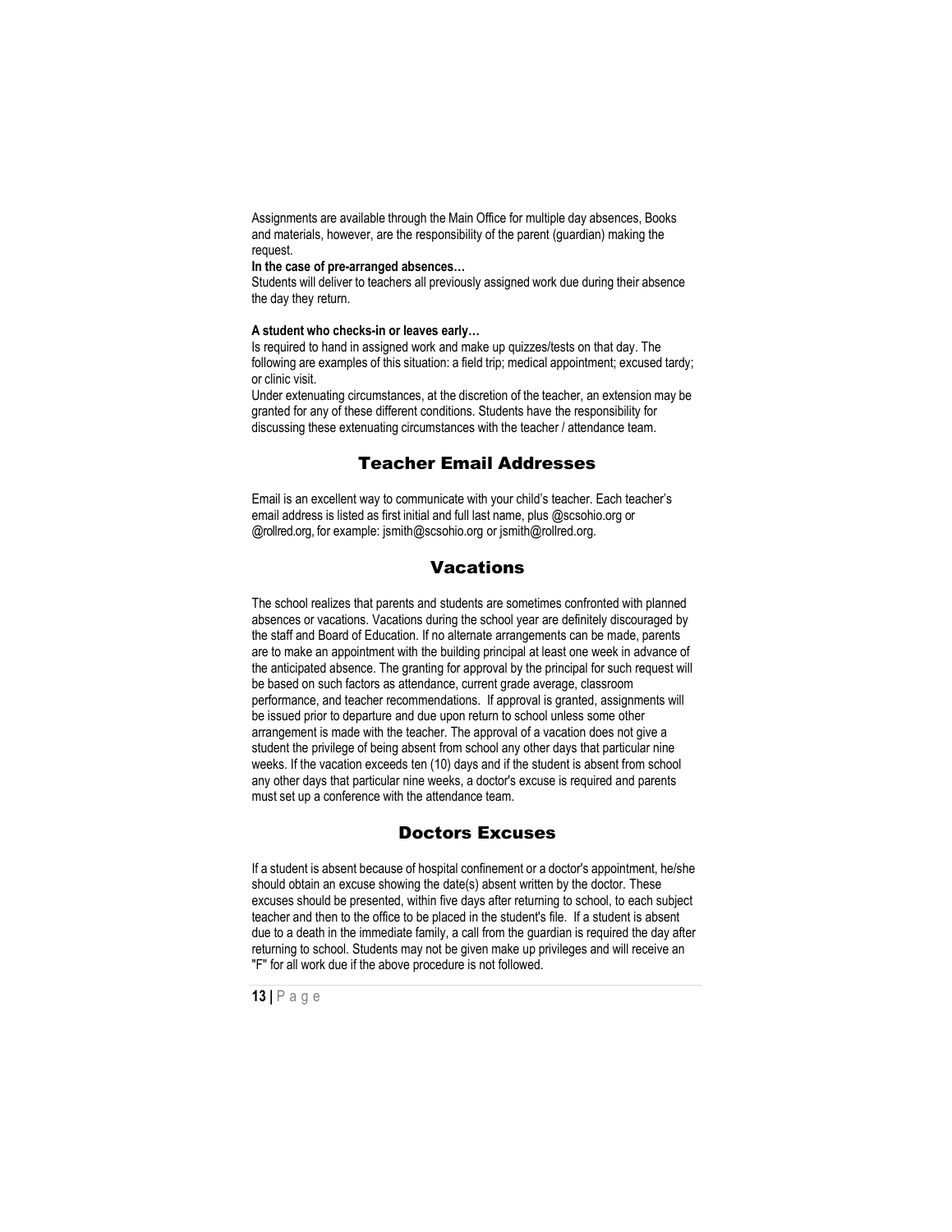## **Tardiness**

<span id="page-14-0"></span>Students arriving late for first period must receive a slip from the tardy room before reporting to class. No student will be admitted to first period class without a late slip. A student is considered tardy to class if he/she is not in his/her assigned seat ready to work when the bell rings. Tardiness to school, to class or from lunch may result in disciplinary action according to the behavior code.

## Early Dismissal

<span id="page-14-1"></span>Students may be dismissed early for school privileges; if other reason see main office. All students must be signed in and out of the building by parent or guardian during school operating hours.

## **Visitors**

<span id="page-14-2"></span>The school policy is to welcome only visitors who have legitimate business to attend to at the middle school. Guests and visitors must report to the main office for authorization before proceeding through the school. Visitors are expected to leave promptly once their business has been completed. STUDENTS ARE NOT ALLOWED TO BRING GUESTS TO THE SCHOOL WITH THEM.

## Emergency Procedures

#### <span id="page-14-4"></span><span id="page-14-3"></span>**Fire Drills**

Fire drills conducted in an orderly manner are a necessary part of the school program. Student will leave the building by following the "fire exit" instructions posted in their classroom.

## <span id="page-14-5"></span>**Tornado Drills**

Tornado Alarm Procedures are posted in each classroom. During tornado drills students do not leave the building. Classes have specific locations during these drills. **Lock-Down Drills**

<span id="page-14-6"></span>Lock down drills will be conducted periodically as a part of the school safety program. Parents/visitors are requested to cooperate in the school's effort in the operation.

## Free or Reduced Lunch/Breakfast Program

<span id="page-14-7"></span>The Free or Reduced Lunch/Breakfast Program is available to the students at HMS under the federal guidelines. For more information, contact the main office.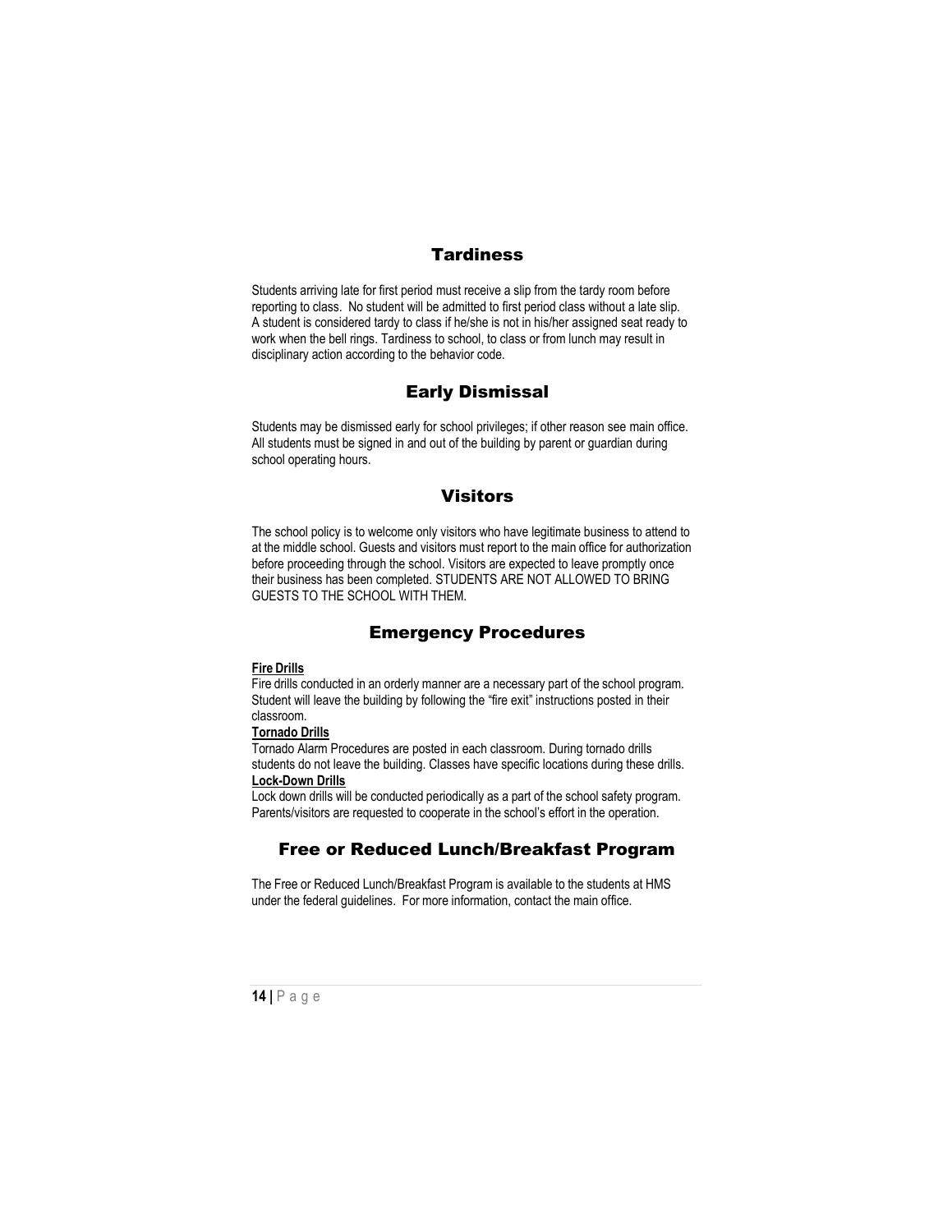## Electronic Devices

<span id="page-15-0"></span>The policy is meant to help maintain an educational focus in the classroom and other study areas and respect the needs of our students to have reasonable access to a phone and other electronic devices. We acknowledge that this is the age of instant communication, however we need to maintain a proper environment for students, faculty and the educational process. All students have access to a phone in the Main Office and receive daily access to technology through the curriculum offered at HMS.

Cell phones, iPads, iPods, mp3s, or other electronic devices are not to be used in the classrooms unless special permission has been authorized through school administration by the classroom teacher. **Earphones/earbuds are permitted to be used for instruction in the technology classrooms.** 

Cell phones and all other electronic devices are to be turned off or placed on silent/vibrate mode and placed in the student's own locker. Violation of this rule will result in disciplinary action and confiscation of the electronic device. **Unauthorized use of these devices in school is a violation of this policy.**

Violators of the policy will be subject to disciplinary action: Confiscation Of The Device Until The End Of The Day And Must Be Picked Up By A Parent/Guardian In Main Office. Violators Will Serve 1 Hour After School Detention.

Parents should continue to call the school for any emergency situation. We will contact your son/daughter.

The use of camera phones or devices that record videos are strictly forbidden in private areas, such as, locker rooms and restrooms at any time. Such use may also be in violation of the criminal code. **Filming or recording students or faculty without their knowledge is strictly prohibited. Consequence is under the discretion of the administrator. Harding Middle School is not responsible for any lost or stolen electronic devices.**

## Misuse of Computer

<span id="page-15-1"></span>Students shall not use a computer to obtain access to lewd, obscene, scandalous, or other unauthorized information or otherwise misuse a computer or a computer program. Misuse of a computer includes, "sending or displaying offensive messages or pictures; using obscene language; harassing, insulting or attacking others; damaging computers, computer systems or computer networks; violating copyright laws; using another's password; trespassing in another's folder, work or files; intentionally wasting limited resources; employing the network for commercial purposes; and using network and internet access to engage in "hacking" or other unlawful activities." Students and parent/guardian must sign the Steubenville City School District Student Network and Internet Form before a student can use a district computer.

## Eating in the Classroom

<span id="page-15-2"></span>No food or beverages are permitted in the classroom at any time. The principal must approve all parties. Violation of this rule may result in disciplinary action. No GUM!!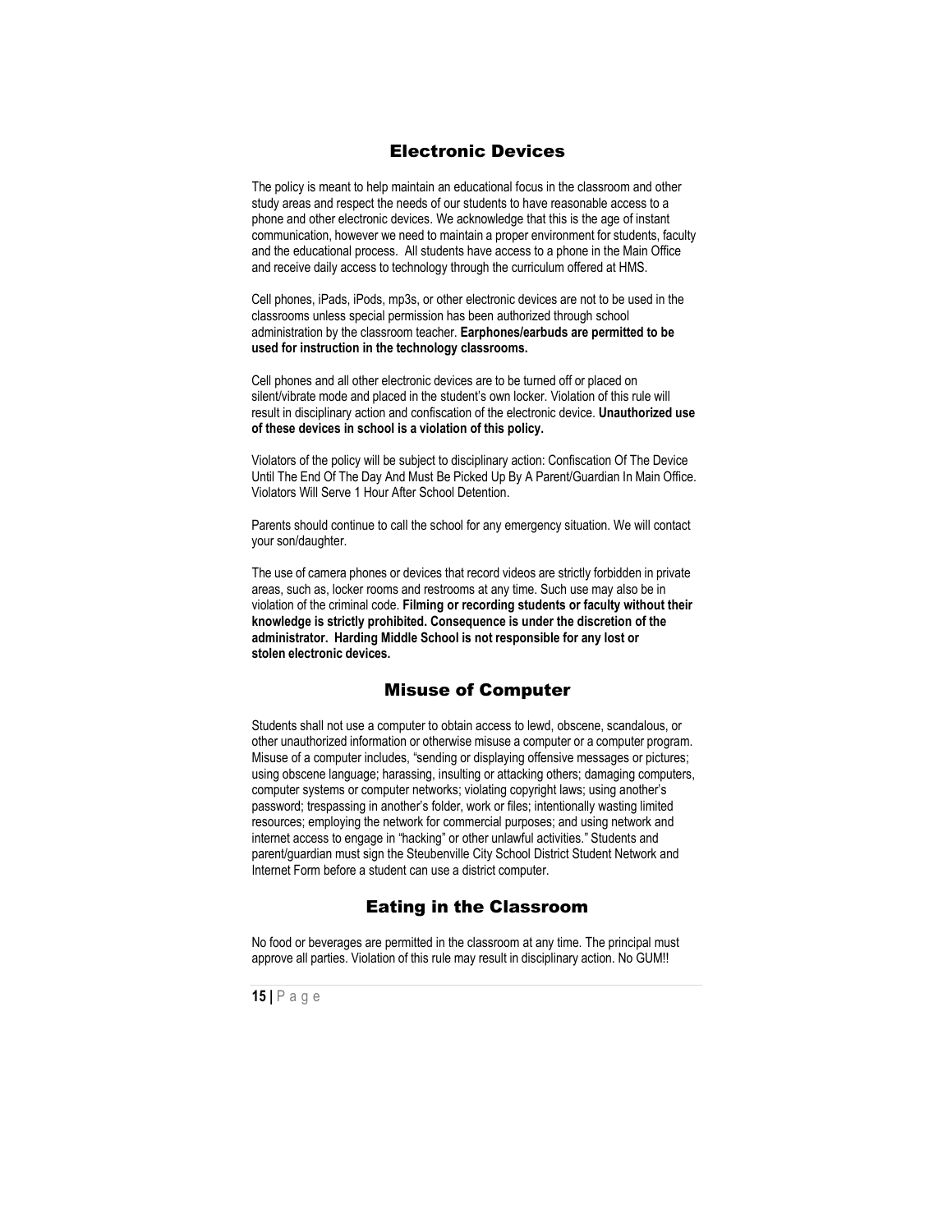## Cheating

<span id="page-16-0"></span>Students are not to use another's thoughts, ideas or words as their own. Cheating is a serious offense. The following may apply when a student is determined to have cheated:

- 1. The teacher will discuss the incident with the student and then send him/her to see a guidance counselor and/or administrator.
- 2. The teacher will inform the parents of the facts concerning the dishonesty on the part of the student.
- 3. The penalty for cheating is a zero for work covered by the test or assignment. (Additional punishment may be administered dependent on circumstance)

## Care of School Property

<span id="page-16-1"></span>It is the responsibility of all students. Students should do their part in keeping the building neat and orderly. If a student writes on or damages a locker, wall, or any other school property, he shall pay to cover the cost of repair or replacement. Work in kind will be acceptable if appropriate. Students owing any obligation in this area will have grades held until all obligations are met. Reasonableness will be a general rule in this area.

## Dress and Grooming Code

<span id="page-16-2"></span>Students must wear appropriate clothing and footwear at all times. Student clothing and appearance must be appropriate for the educational climate and should not create a safety hazard or distraction to the educational process.

Styles and the names of articles of clothing change frequently. Therefore, it is impossible to list all inappropriate items. In cases where there is a question of appropriateness for school, the principal or assistants will make the final decision. The following articles of clothing and/or accessories are examples of inappropriate wear for school:

- 1. Halter tops, tube tops, tank tops, muscle shirts, net jerseys or any type top which exposes an unusual amount of the upper torso (girls or boys).
- 2. Visible undergarment clothing is not permitted (examples: sports bras, bras, boxer briefs, corsets, etc.)
- 3. Gloves, spiked clothing, and spiked accessories.
- 
- 4. See through clothing.<br>5. Pajama pants or loun 5. Pajama pants or loungewear.<br>6 Hats sweathands hoods from
- Hats, sweatbands, hoods from sweatshirts, head scarves, picks, sunglasses, or combs are **NOT** to be worn during school hours.
- 7. No clothing with writing or attached symbols that is obscene, vulgar, suggestive, or that promotes items, products or services that violates school policies or regulations.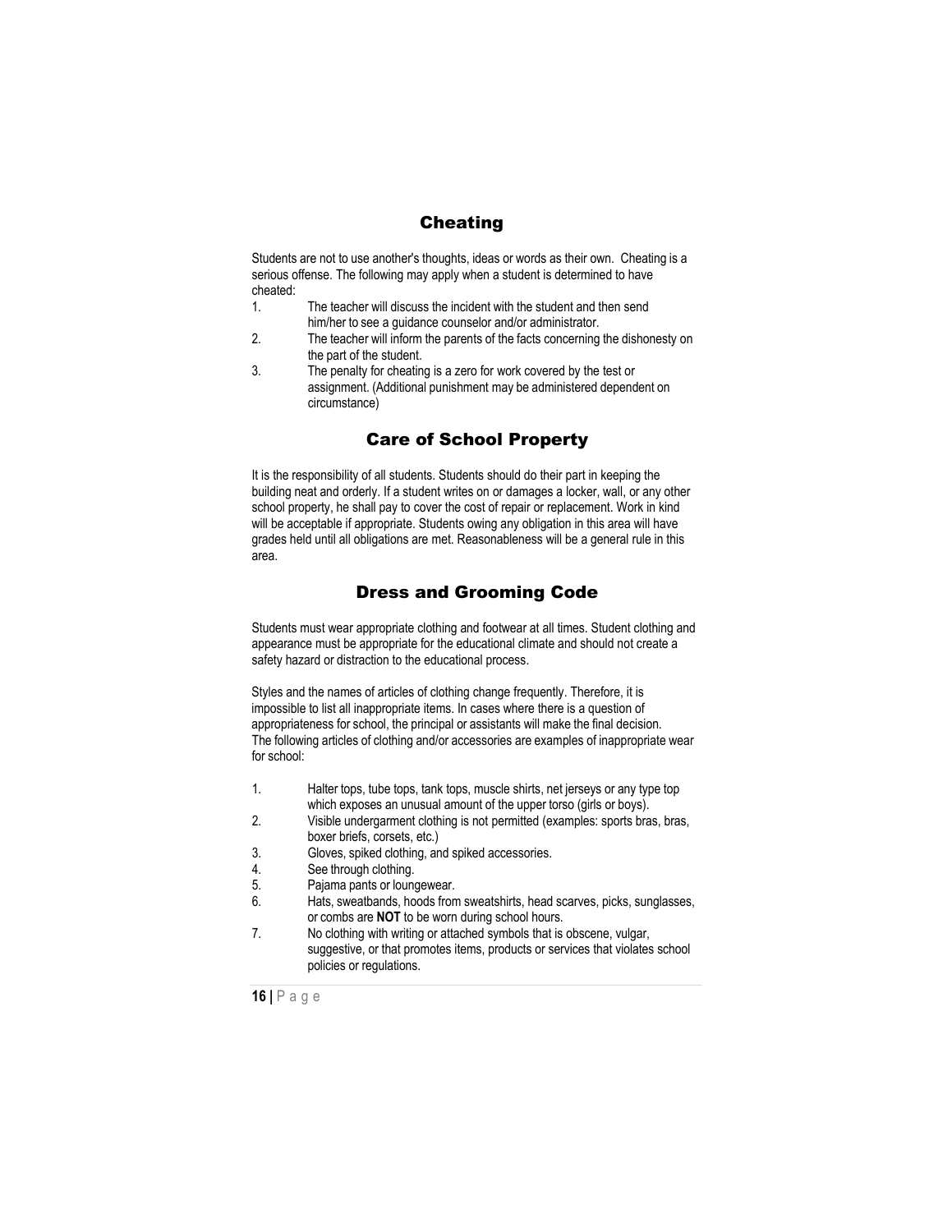- 8. Pants must be worn at waist and neither undergarments nor body should be exposed No sagging pants allowed at any time.
- 9. Shorts/skirts which do not equal the position of the fingertips with arms and fingers extended. (0-3" inseams are not acceptable)
- 
- 10. No sunglasses unless prescribed by a doctor.<br>11. No flip-flops, sandals or slippers. All footwear 11. No flip-flops, sandals or slippers. All footwear must be secure around the heel.<br>12. Accessories and jewelry that may cause injury pose a safety hazard, or
	- Accessories and jewelry that may cause injury, pose a safety hazard, or substantially disrupt or materially interfere with student safety or instruction are prohibited. This shall be determined by Administration. This can include,
		- but is not limited to:<br>A. Long dar A. Long dangling earrings.<br>B. Long and thick chains/n
		-
		- B. Long and thick chains/necklaces.<br>C. Sewelry worn in pierced areas of the set of Jewelry worn in pierced areas of the body that substantially disrupt or materially interfere with student safety or instruction.
		- D. All the items listed above must be removed to participate / receive credit for Physical Education classes.

#### **Consequences:**

If a student is sent to the office for a dress code violation, he/she will be given the opportunity to change.

The student will be permitted to call a parent to bring clothes, however the student will remain in ISS while they wait for their parent to arrive.

If a student does not have a change of clothes or if parental arrangements can't be made, the student will spend the remainder of the school day in ISS or be sent home.

Repeated violation of the HMS dress code policy may result in school discipline.

Specific cases not included in this list are at the discretion of the principal or assistant principal.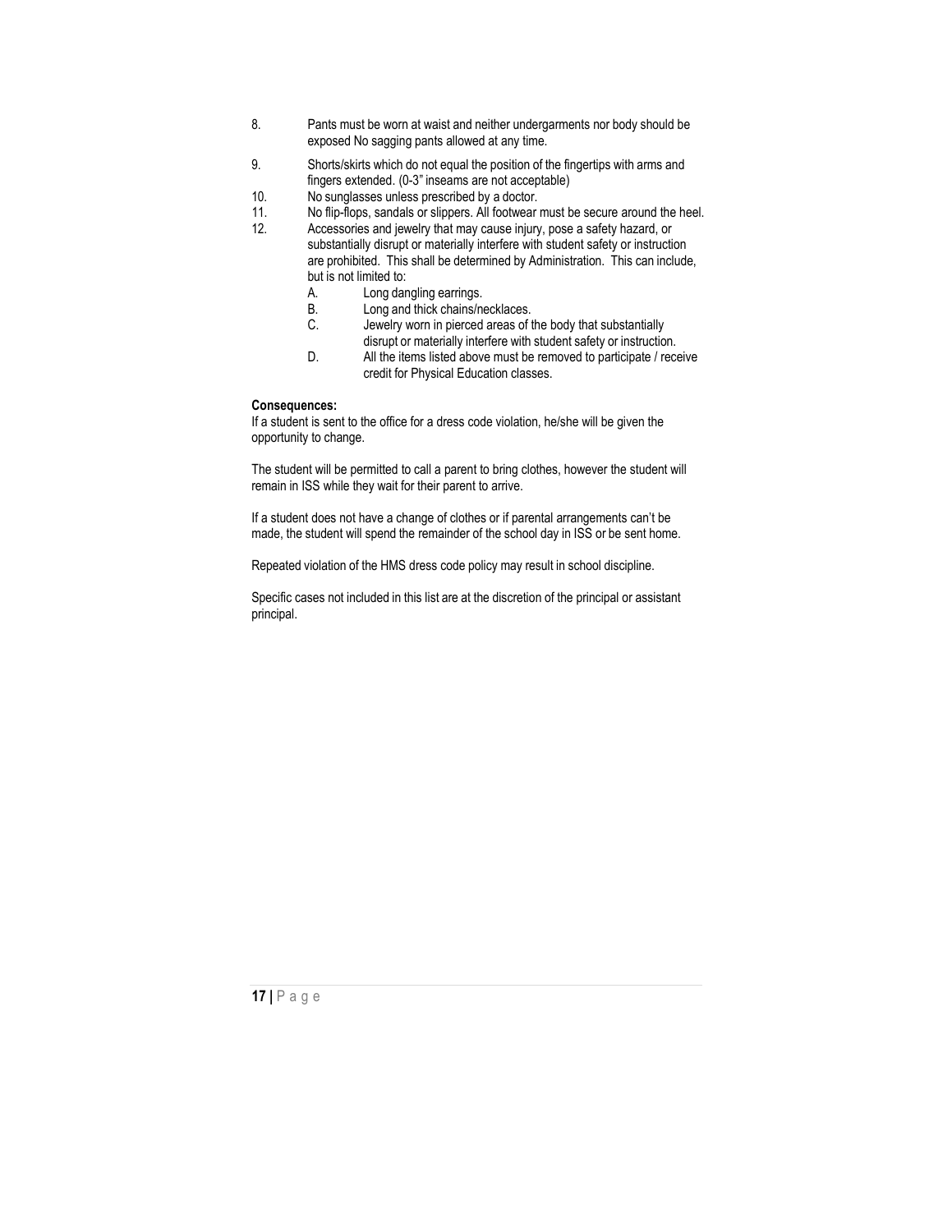## **Dance Policy Rules**

Appropriate dress and dance style will be closely monitored and enforced. Appropriate dancing only. If the dancing looks questionable it will be stopped. Lewd dancing will result in the student and /or couple given a warning and after the next infraction being asked to leave the event and phone call to the parent /guardian. The administrator in attendance will be the final judge of appropriateness of dance style.

-No personal bags or containers of any kind are permitted

-Any student leaving the dance is not allowed to reenter. Parents will be informed of any unauthorized departure. Students are expected to stay for the entire time allotted for the dance. Arrangement with administration must be made for early departure from the dance. All students must leave within 20 minutes of the end of the function. No loitering in the parking lots. Parents/ guardians please pick up your student within this time limit.

These common polices emerge from our values that recognize the dignity and selfworth of all people. Within this setting, dances are viewed as an opportunity for students to socialize in a safe environment. Students' behavior and attire should reflect this guiding principle.

<span id="page-18-0"></span>Students can and will be denied access or permission to attend a school dance if their behavior in school is deemed unacceptable.

## **School Transportation /** Busing

Riding a school bus or any form of school transportation is a privilege, not a right. Violation, under the discretion of the administrator, may result in a loss of riding privileges from 1 day to the remainder of the school year.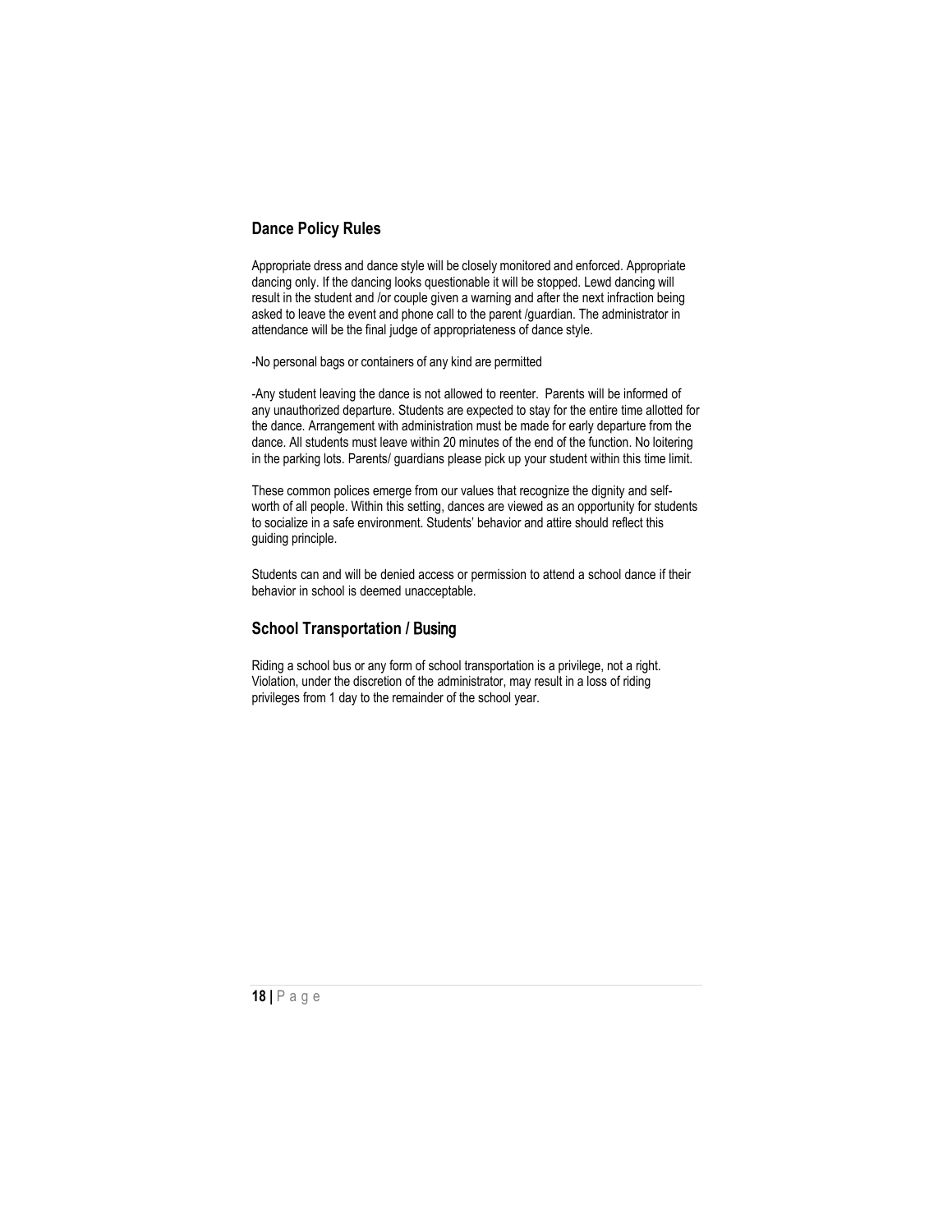## Withdrawing from School

<span id="page-19-0"></span>Any student who withdraws from school, regardless of the reason, must complete a Withdrawal Form. At this time all textbooks must be returned and all fees and fines must be paid. An official transcript of grades will not be sent until these obligations are met. The parent/guardian must accompany the student and must sign the necessary withdrawal forms.

## Alternative Placement

Any student placed in an alternative placement outside of the school are NOT permitted on any school property or to attend any school function while at that placement.

#### Messages and Deliveries for Students

<span id="page-19-1"></span>The office will not accept deliveries such as flowers, balloons, gifts, etc. for students. Arrangements should not be made to have such items delivered to the school. Emergency messages will be delivered to the student immediately. Parent/Guardians and students should not request the Main Office to deliver routine messages.

## Student Fan Code of Conduct

<span id="page-19-2"></span>Student spectators are expected to act to the higher standards set within the student code of conduct. It is a privilege NOT A RIGHT to attend events. All events are considered extensions of the school day and progressive discipline procedures will be followed. Serious misconduct by student spectators may result in an immediate loss of privilege for one (1) year.

## Progressive Discipline

<span id="page-19-3"></span>Harding Middle School employs a progressive discipline plan. Students are expected to mature and learn from their mistakes over time. Students with chronic behavior problems, who do not improve during the course of the year, will have increasingly more severe consequences. Students involved in the same incident may, therefore, receive different consequences based on the individual's discipline history.

## Student Bill of Rights and Responsibilities

<span id="page-19-4"></span>Your Rights and Responsibilities cannot be separated. With your Right comes the Responsibility to be held accountable for your actions.

<span id="page-19-5"></span>**All students have the Right to:**

1. Learn without distraction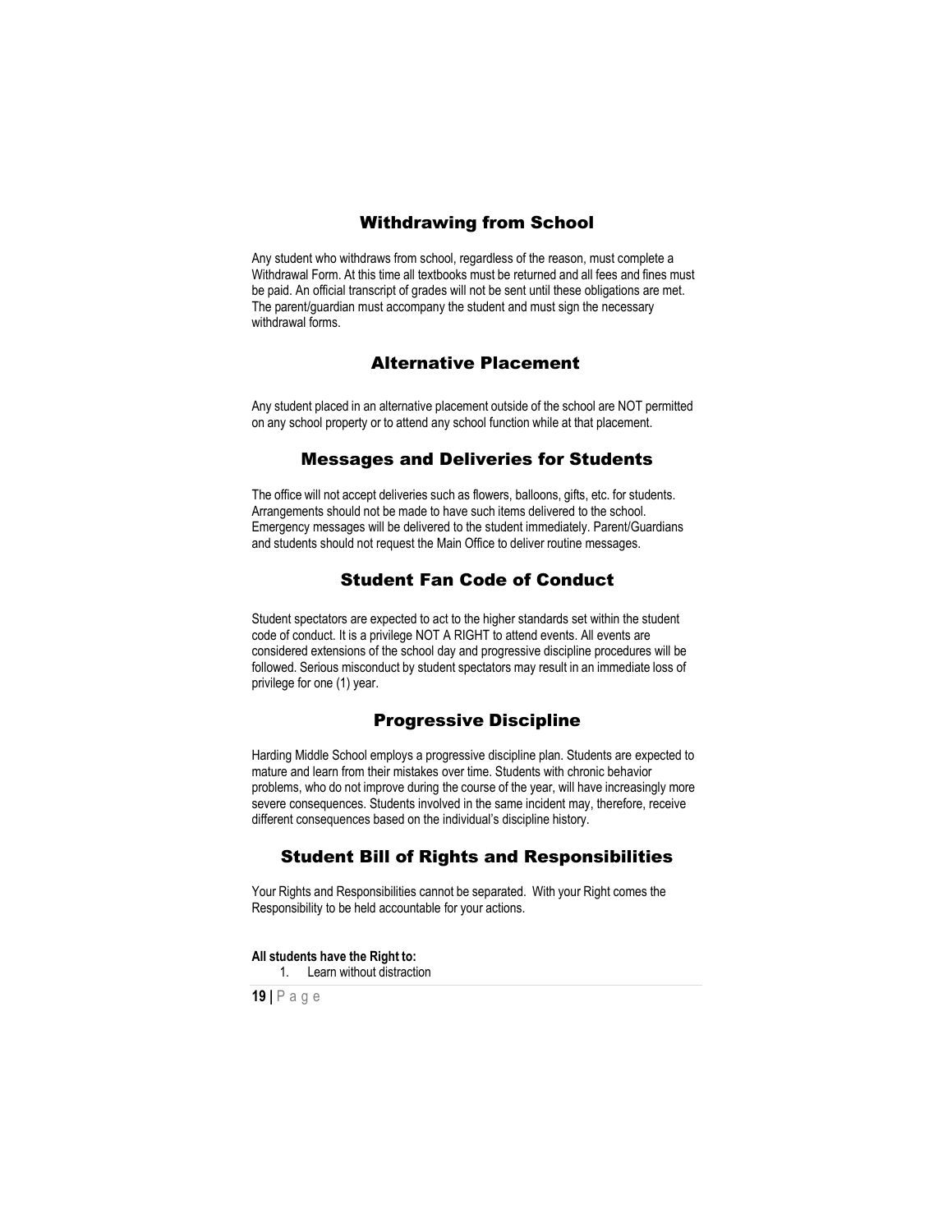- 2. Be and feel safe on school property
- 3. Be respected by classmates and school staff
- 4. Appropriate expression of personal appearance without causing distraction
- 5. A clean and safe school building

#### <span id="page-20-0"></span>**It is every student's Responsibility to:**

- 1. Allow classmates to learn without distraction
- 2. Seek help in solving problems
- 3. Respect classmates' personal space and physical movement
- 4. Obey the school dress code
- 5. Respect school property and leave the school better than you found it

## <span id="page-20-1"></span>Discipline Policy and Code of Conduct Rationale

In order to insure the opportunity to an education for every student, the State of Ohio has given the board of education the authority, by statute, to "make such rules and regulations as are necessary for its governance and the governance of its employees, pupils of its schools, and all other persons entering its school grounds and premises." The discipline system at HMS is designed to correct inappropriate behavior by explaining to students the rationale for rules and policies, and assisting students in identifying ways to improve their conduct. In so doing we hope to instill an attitude of "self-discipline" which will enable students to make good decisions at all times, in all areas of their life.

#### **Disciplinary Consequences**

Violations of rules and policies may result in a student being issued a disciplinary sanction intended to prevent further violation of the rule or policy. Whenever possible the consequence will be tied to the infraction but will be issued at the discretion of the administrator (or his/her designee) in consultation with the student, teacher, and other parties involved.

Types of consequences include:<br>1. Verbal reprimand

- Verbal reprimand
- 2. Change of seating or location
- 3. Restriction or removal of privileges<br>4. Assigned detentions
- 4. Assigned detentions<br>5. Parental contact by p
- 5. Parental contact by phone, letter, or conference<br>6. Withholding of transcripts (when money material
- Withholding of transcripts (when money, materials, and or property are
- unaccounted for)
- 7. Assignment of other comparable, acceptable, and fair consequences<br>8. Assignment of in-school or out-of-school suspension
- 8. Assignment of in-school or out-of-school suspension<br>9. Community Service (within School)
- 9. Community Service (within School)<br>10. Removal of student from activity. cl
- 10. Removal of student from activity, class or school
- Expulsion from school
- 12. Requiring restitution
- 13. Notification of police when criminal or civil violations occur.
- 14. Referral of student to juvenile court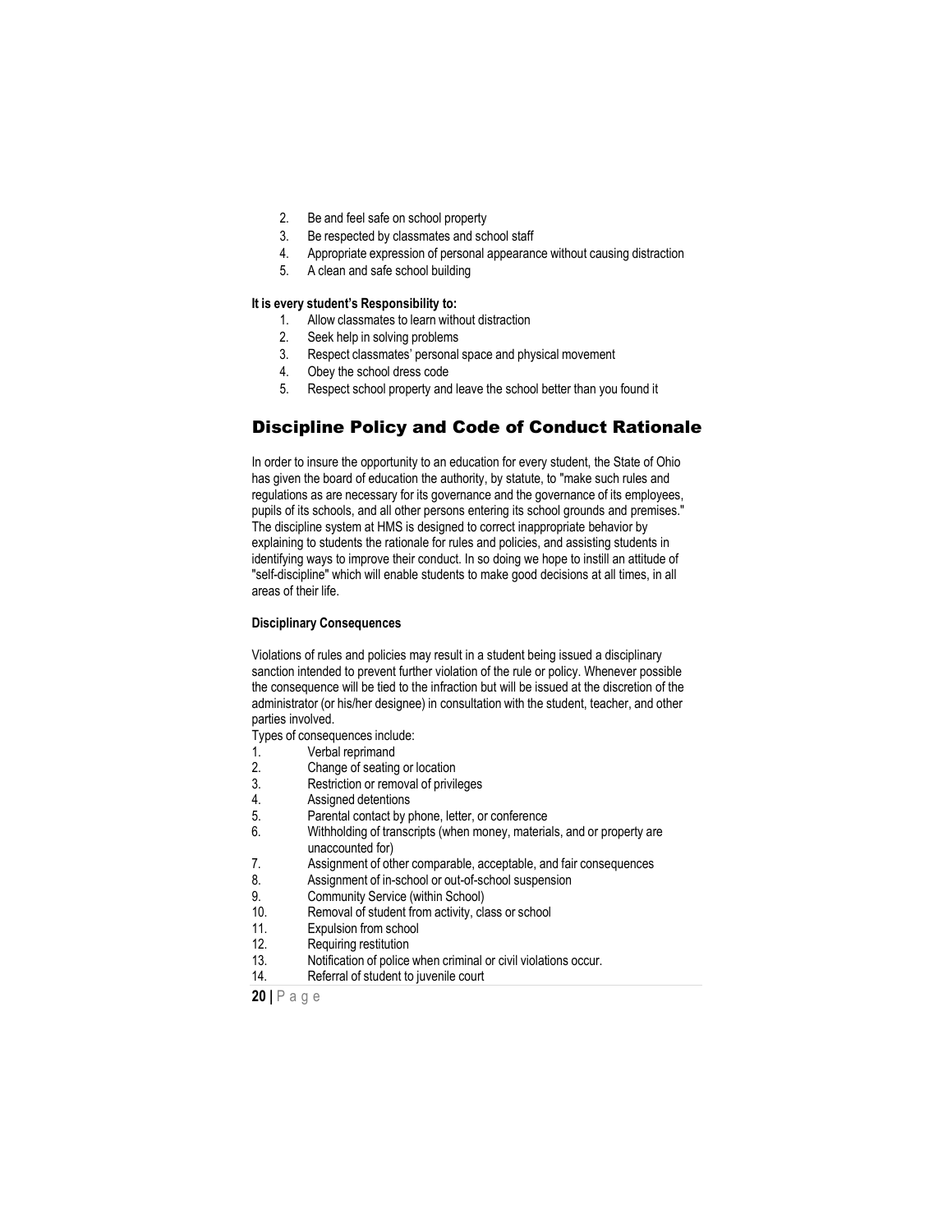#### **Student Conduct System and Code of Conduct**

## **Student Conduct System**

One of the most important lessons education should teach is discipline. While it does not appear as a subject, it underlies the whole educational structure. It is the training that develops self-control, character orderliness and efficiency. It is the key to good conduct and proper consideration for other people. With an understanding of the purpose of discipline in a school you may form a correct attitude toward it. This will permit you to do your part in making your school an effective place of learning and assist you in developing the habit of self-restraint, which will make you a better person.

## Definition of important terms involved in the student conduct system:

#### <span id="page-21-1"></span><span id="page-21-0"></span>**Minor Violations**

Actions which are a distraction to the educational process, but do not endanger the safety of people or property.

#### <span id="page-21-2"></span>**Major Violations**

Actions, which constitute a threat to the safety of people or property, are not permissible. Many or frequent minor violations are then considered major violations.

#### <span id="page-21-3"></span>**Legal Offenses**

The breaking of any law of the United States of America, State of Ohio or City of Steubenville.

#### <span id="page-21-4"></span>**Discipline Report**

Electronic reports to the office of a violation of the code of conduct.

#### <span id="page-21-5"></span>**ISS**

An in school suspension ranging from one period to three days at a time will be given. In ISS, the student is isolated from his classmates and has strict behavior rules to follow.

Each student placed in ISS will be given a copy of these rules to read through and will sign that they have been given this opportunity to read the rules. If a student violates the ISS rules he or she will be **suspended from school**. Students in ISS will have the opportunity to receive credit for work done while in ISS under direction of the instructor. A pupil participating in extracurricular activities may lose the right to participate in it for that day.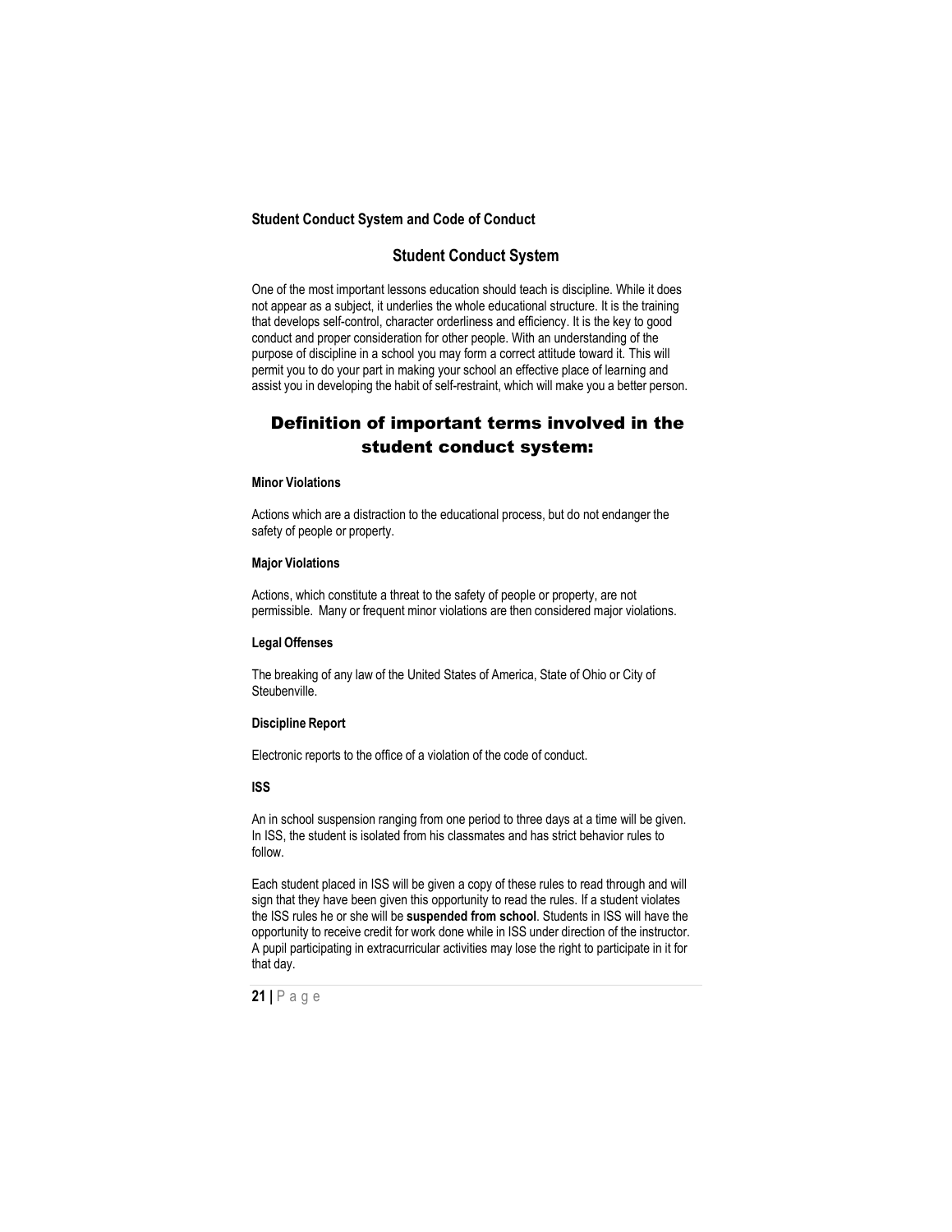#### <span id="page-22-0"></span>**Suspension Procedures**

The Superintendent or designee or the building principal or designee may suspend a student from school for disciplinary reasons outlined in the Student Code of Conduct. No period of suspension will be for more than ten (10) school days. Suspension may extend beyond the current school year; if at any time a suspension is imposed and fewer than 10 days remain in the school year, the Superintendent may apply any or all of the period of suspension to the following school year. During an Out-of-School Suspension students are considered excused. Students are given days to make-up work that coincide with days suspended. Example: if suspended for three days, the student has three days from the return to school date to complete the assignments. **Students who violate Out-of-School Suspension rules are subject to further consequences.**

The following guidelines will be followed for all suspensions

The student will be informed in writing of the potential suspension and the reasons for the proposed action.<br>1. The

- The student will be provided an opportunity for an informal hearing to challenge the reason for the intended suspension and to explain his/her actions.
- 2. Within one school day, a letter will be sent to the parent(s), guardian(s), or custodial parent(s) stating the specific reasons for the suspension and including notice of their right to appeal such action.
- 3. Notice of this suspension will be sent to the:
	- a. Superintendent or his/her designee
		- b. Student's school record
- 4. The student will remain suspended for the duration of the suspension until action is taken if there's an appeal.

#### <span id="page-22-1"></span>**Expulsion Procedure**

The Superintendent may expel a student from school for disciplinary reasons outlined in the Student Code of Conduct. Only the Superintendent may expel a student. Expulsion is the removal of a student for more than ten (10) school days, but not more than an ninety (90) school days duration, unless dangerous weapons are possessed. The Superintendent may expel a student for one calendar year or exclude the student permanently. An expulsion can extend beyond the end of the school year and be applied to the following school year.

The guidelines listed below will be followed for all expulsions:

- 1. The student and parent(s), guardian(s) or custodial parent(s) will be informed in writing of the potential expulsion and the reasons for the proposed action.
- 2. The student and parent(s), guardian(s) or custodial parent(s), and/or representative have the opportunity to appear on request before the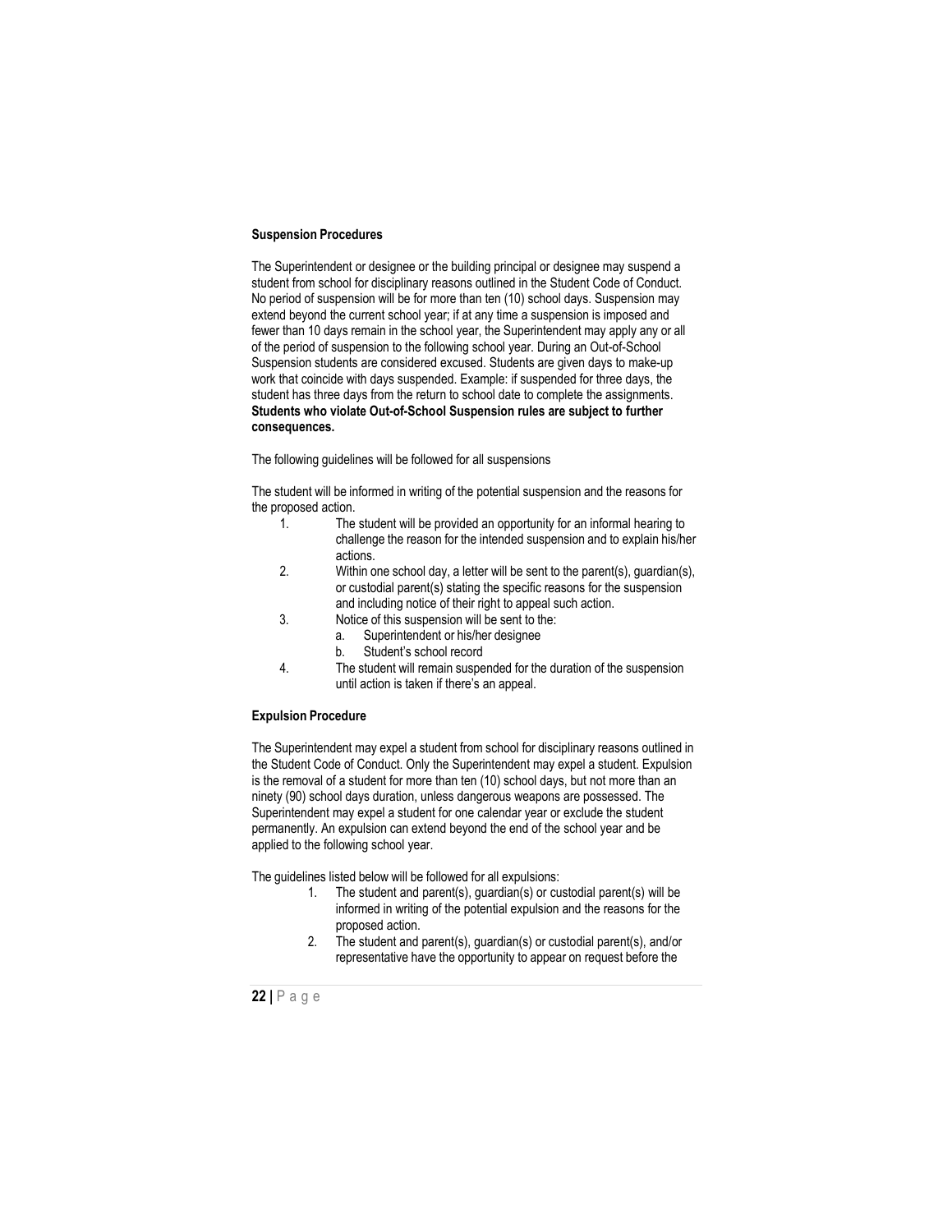Superintendent or his designee to challenge the action or otherwise explain the student's actions.

- 3. This notice will state the time and place to appear which must not be less than three (3) school days nor later than five (5) school days after the notice is given.
- 4. Within one (1) school day of the expulsion hearing, the Superintendent will notify the parent(s), guardian(s) or custodial parent(s) and the Treasurer of the Board.
- 5. The notice will include the reason for the expulsion and the right of the student, parent(s), guardian(s) or custodial parent(s) to appeal to the Board of Education or its designee; the right to be represented at the appeal and the right to request the hearing be held in executive session.
- 6. The student will remain expelled for the duration of the expulsion until action is taken on the appeal.
- 7. The Superintendent will initiate expulsion proceedings against a student who has committed an act that warrants expulsion even if the student withdraws from school before the Superintendent has held the hearings or made the decision to expel the student.

#### <span id="page-23-0"></span>**Emergency Removal of Student**

In the case of "normal disciplinary procedures" in which a student is removed from curricular or extracurricular activity for a period of less than 24 hours and is not subject to suspension or expulsion, the due process requirements do not apply. The required notice, hearing and right to appeal is required only when suspension or expulsion is contemplated.

If a student's presence poses a continuing danger to persons or property, or an ongoing threat of disrupting the academic process either within a classroom or elsewhere on school premises or off the premises while representing the district:

- 1. The Superintendent, principal, assistant principal or personnel employed to direct, supervise, or coach a student activity program may remove the student from curricular or extracurricular activities or from the school premises.
- 2. A teacher or personnel employed to direct, supervise or coach a student activity program may initiate an emergency removal of a student from curricular or extracurricular activities to the principal's office. As soon as practicable after making such a removal, the teacher will submit in writing to the principal the reasons for such a removal.
- 3. If it is probable that the student may be subject to suspension or expulsion, the hearing will be held in accordance with procedures established for suspension or expulsion.

#### <span id="page-23-1"></span>**Appeal Process for Administrative Decisions**

1. Any administrative decision affecting a student's grades, promotion, or school attendance may be appealed directly to the principal within 48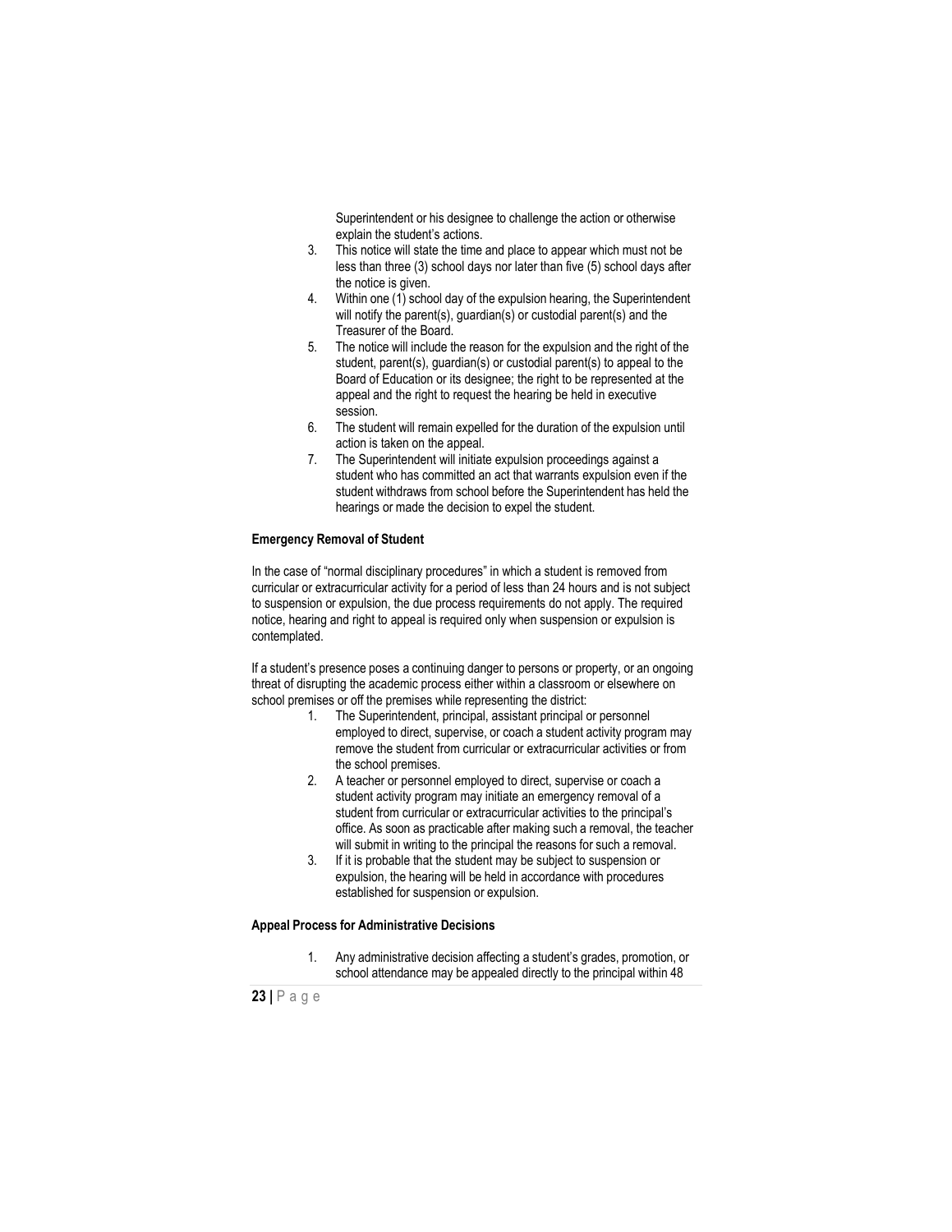hours of the action. The appeal must be in writing, stating the reason for the appeal, and signed by the student and parent or guardian.

- 2. An appeal of the principal's decision must be made within 24 hours of the principal's decision {within three (3) days of the Notice of Intent to Suspend} and must be made in writing to the Superintendent.
- 3. An appeal of the Superintendent or his designee's decision may be made to the Board of Education, or its designee as follows.
	- a. SUSPENSIONS. An appeal to the Board of Education, or its designee, must be made in writing and submitted to the Board office within three (3) days of the Superintendent or designee affirming the suspension.
	- b. EXPULSIONS. An appeal to the Board of Education or its designee must be made in writing to the Board Office within fourteen (14) days of receiving the Superintendent's Expulsion Notice. Parents/Guardians/Students may be represented in all such appeal proceedings and will be granted a hearing before the Board or its designee. A verbatim record will be kept of the hearing which may be held in executive session, if so requested.

#### <span id="page-24-0"></span>**Appeal to the Court**

Under Ohio Law, the decision of the Board of Education or its designee may be made to the Court of Common Pleas.

#### **Code of Conduct**

The code of conduct at HMS is progressive from the start of the school year. Repeated violations of the code could result in suspension, expulsion and may be recommended to the Jefferson County Juvenile Court system.

\*Major or minor violations do not differentiate severity of offenses. These terms apply to their definitions, which are listed under student conduct system above.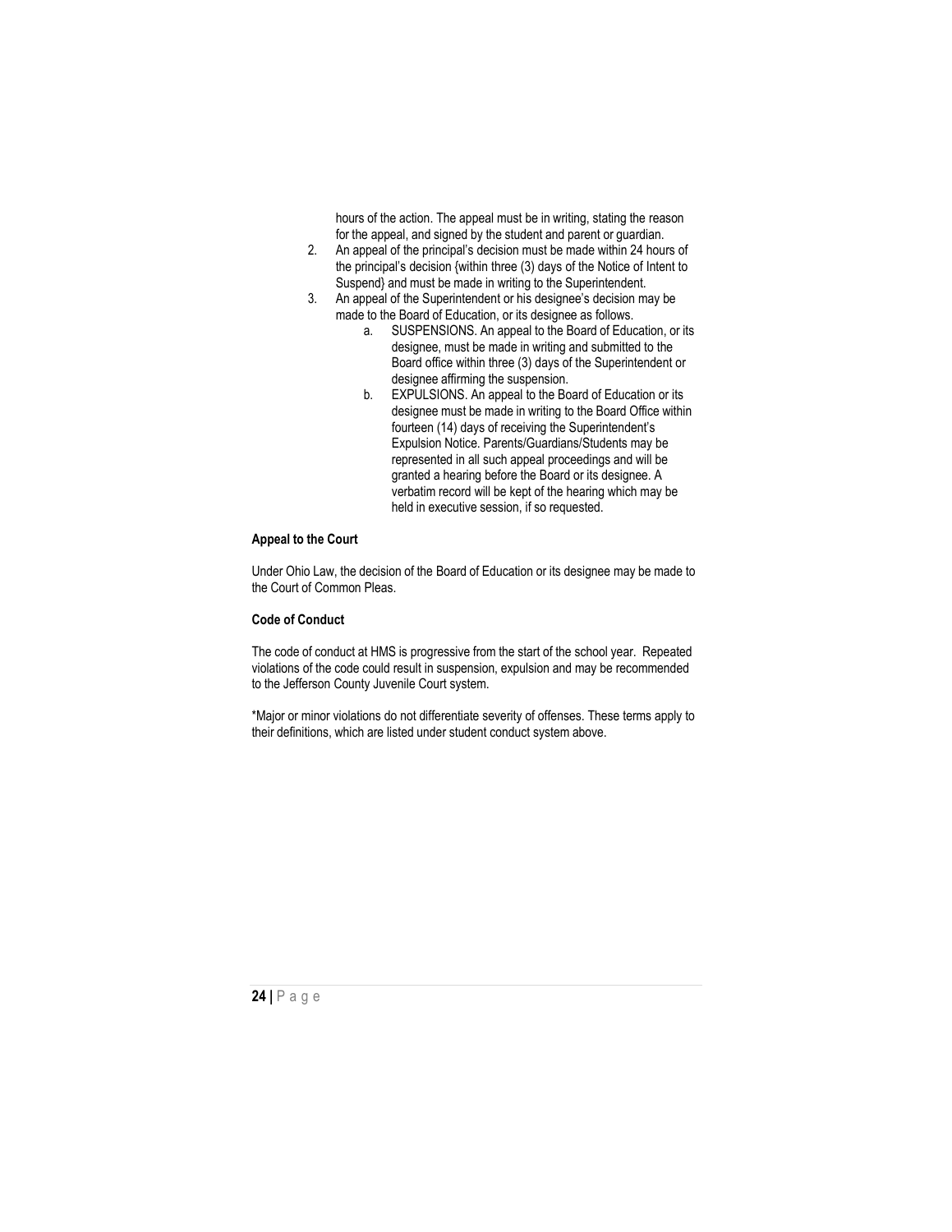## Major Violations

#### <span id="page-25-0"></span>**1.01 Assault**

A student shall not cause physical injury or behave in such a way which threatens to cause injury to school staff, other students or visitors while under the jurisdiction of the school. Violation may result in a suspension up to 10 days, possible expulsion and/or referral to Civil Authorities.

#### <span id="page-25-1"></span>**1.02 Damage to private property**

A student shall not cause or attempt to cause damage to private property in school premises or at any school activity on or off school grounds. Violation may result in a suspension from 3 to 10 days and pay for damage.

#### <span id="page-25-2"></span>**1.03 Damage to school property**

A student shall not cause or attempt to cause damage to property including buildings, grounds, buses, equipment or materials. Writing on desks will be handled according to amount of damage. Violation may result in a suspension from 3 to 10 days and pay for damage.

#### <span id="page-25-3"></span>**1.04 Disrespect to school personnel**

Students will not show disrespect to school personnel by action, attitude or word. Discipline may be treated as a classroom disruption in the code of conduct.

#### <span id="page-25-4"></span>**1.05 Disruption of school**

A student shall not by use of violence, force, coercion, threat, harassment or repeated violations of code cause material disruption or obstruction of the educational process, including all curricular or extracurricular activities. Violation may result in a suspension from 3 to 10 days and possible expulsion.

#### <span id="page-25-5"></span>**1.06 Unauthorized touching of another student**

Any form of undesired touching of another person, including but not limited to, slapping, pushing, punching and kicking. Violation, under the discretion of an administrator, may result in ISS, Out of School Suspension for 1 to 10 days and/or possible expulsion.

#### <span id="page-25-6"></span>**1.07 Group action**

Students may not become involved in-group action, which adversely effects the operation of the school program or activities. Violation may result in a suspension from 5 to 10 days and possible expulsion.

#### <span id="page-25-7"></span>**1.08 Harassment, Intimidation, or bullying**

Defined under policy and procedures. Violation may result in a suspension from 3 to 10 days and possible expulsion.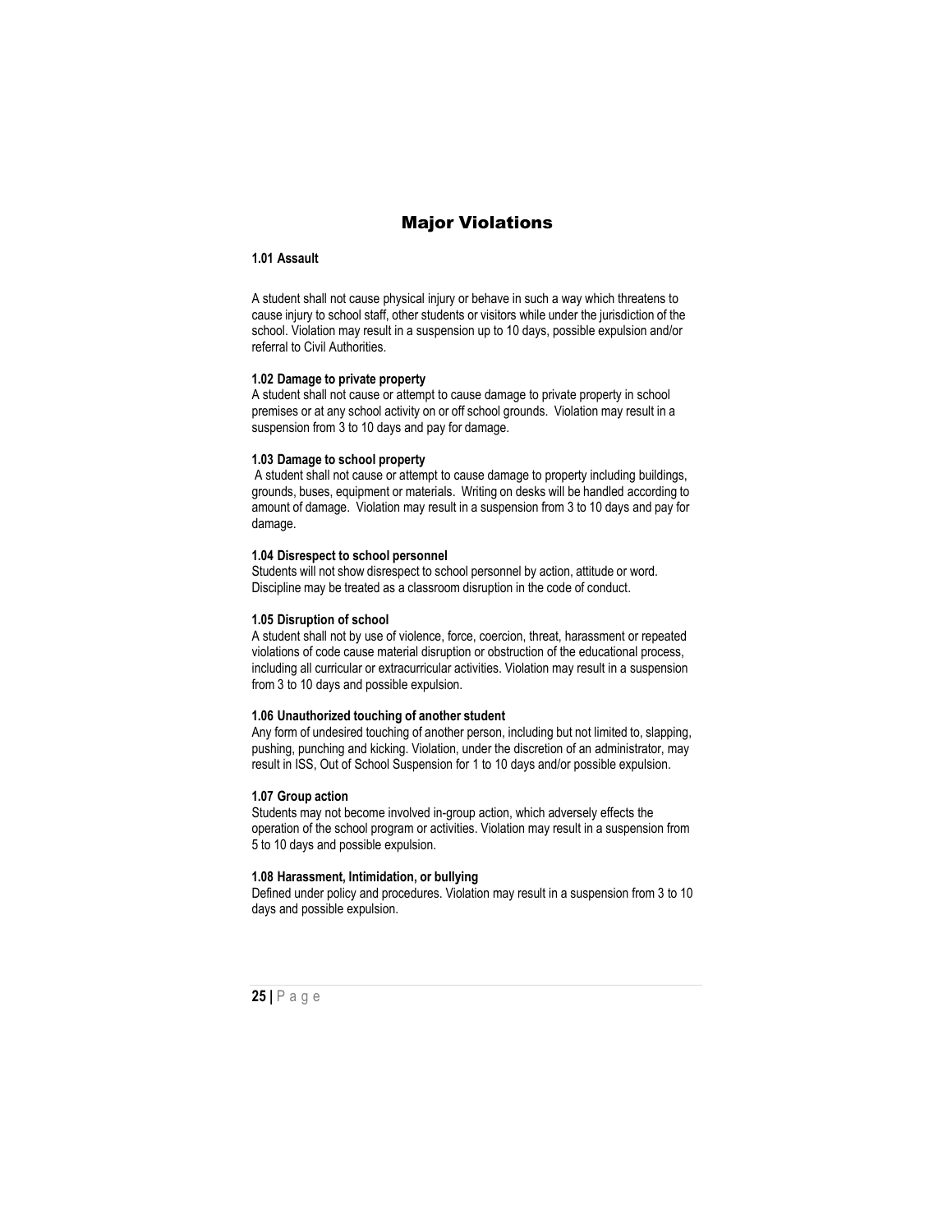#### <span id="page-26-0"></span>**1.09 Insubordination/Defiance**

A student shall not refuse to comply with reasonable requests, orders and directions of teachers, substitute teachers, teacher aides, administrators, volunteers, or other authorized personnel during any period of time when the student is properly under the authority of school personnel. Insubordination includes but is not limited to:

- i. Disobedience or disrespect toward any staff member<br>ii. Not serving assigned detentions
- ii. Not serving assigned detentions<br>iii Mot following school rules or pror
- iii. Not following school rules or proper procedures<br>iv. Not following assigned schedule/being in unauth
- Not following assigned schedule/being in unauthorized area
- v. Chronically tardy to school or class<br>vi. Repeated misbehavior after warning
- Repeated misbehavior after warning

Discipline may be treated as a classroom disruption in the code of conduct unless an administrator is required to remove the student. In this case, the discipline may be suspension.

#### <span id="page-26-1"></span>**1.10 Misconduct at extracurricular activities**

Students shall not act inappropriately at extracurricular activities. This includes but is not limited to, fighting, jeering, disrespect or inappropriate language. Violations may result in a suspension, removal from the activity and/or denial of entry at further events

#### <span id="page-26-2"></span>**1.11 Possession of a weapon**

A student shall not possess, handle, transmit or conceal any object, which might be considered a weapon or instrument of violence. This includes but is not limited to, guns, knives, sharp instruments, firecrackers, brass knuckles, chemicals, mace and gasses. Violation will result in a suspension up to 10 days, possible expulsion and/or referral to Civil Authorities (see Annual Notices for more information)

#### <span id="page-26-3"></span>**1.12 Sale, intent to sell, possession or use of drugs or alcohol**

This list also includes counterfeit controlled substances and drug paraphernalia. See drug and drug abuse policy under policy and procedure. Violation will result in a suspension up to 10 days, possible expulsion and/or referral to Civil Authorities.

#### <span id="page-26-4"></span>**1.13 Theft of any item or personal property**

A student shall not wrongfully take, possess, carry away, or exercise dominion and control over property of others. May result in a three (3) to ten (10) day suspension.

#### <span id="page-26-5"></span>**1.14 Off-Campus Misconduct Policy –Ohio Revised Code 3313.66**

Misconduct by a pupil that occurs off property owned or controlled by the district but is connected to activities or incidents that have occurred on property owned or controlled by that district and misconduct by a pupil that, regardless of where it occurs, is directed at a district official or employee, or the property of such official or employee is now within the authority of school administrators who wish to apply the code of conduct.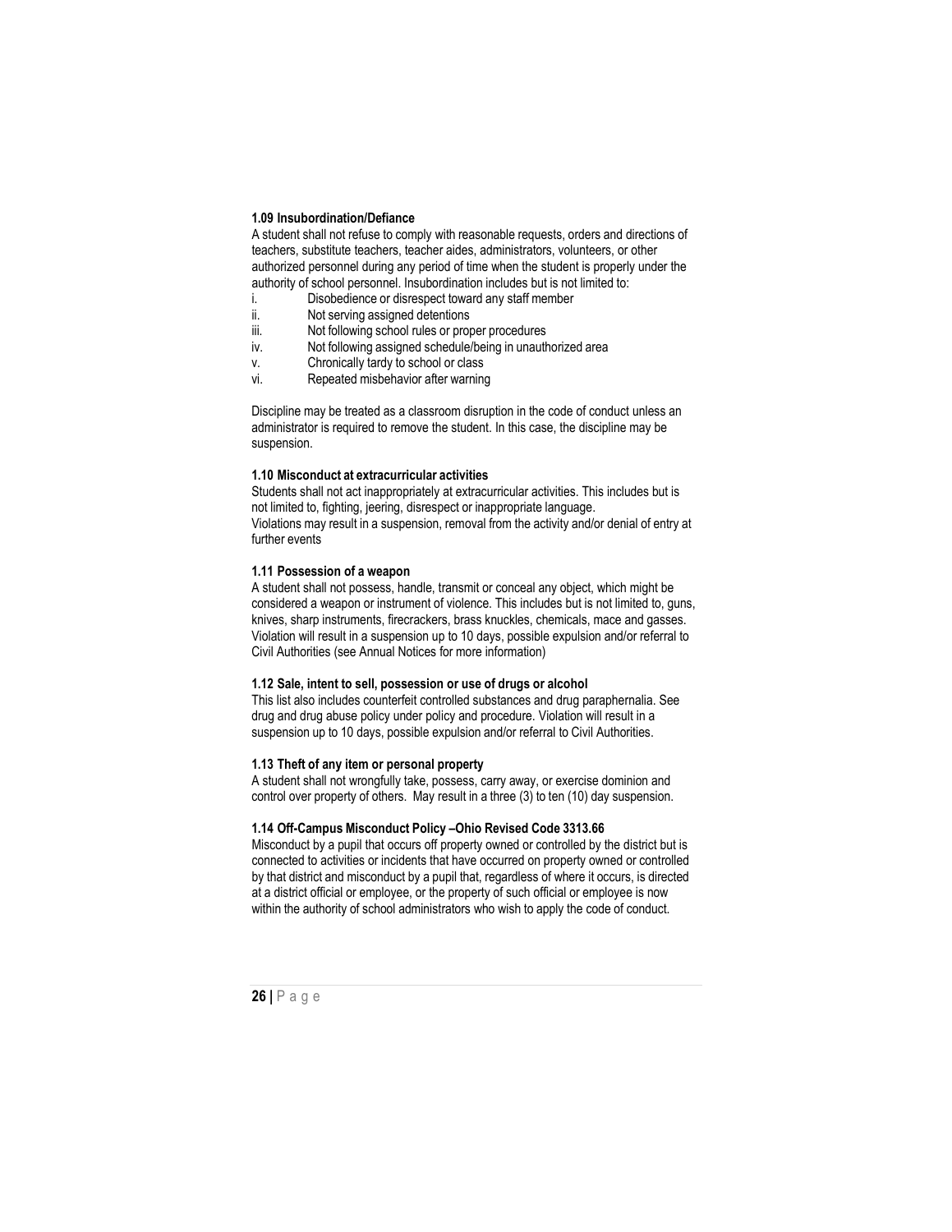## Minor Violations

#### <span id="page-27-0"></span>**2.01 Cheating**

Defined and discipline listed under policy and procedure.

#### <span id="page-27-1"></span>**2.02 Disruption of class, halls, cafeteria, auditorium**

A student shall not disrupt the learning environment of others. See code of conduct for disciplinary action.

#### <span id="page-27-2"></span>**2.03 Dress code**

Defined and discipline listed under policy and procedure.

#### <span id="page-27-3"></span>**2.04 Eating in class**

Defined and discipline listed under policy and procedure.

#### <span id="page-27-4"></span>**2.05 Forgery/Falsification**

A student shall not fraudulently affix or have affixed parents' or other authorities' signatures on notes or official school forms, nor shall students use passes, school forms, or notes in an improper manner, nor possess such documents. Student may not add names to passes. A student shall not misrepresent himself/herself as any adult either in oral or written form. See code of conduct for disciplinary action.

#### <span id="page-27-5"></span>**2.06 Failure to serve detention**

Students shall not fail to serve detentions for staff or administration. See code of conduct for disciplinary action.

#### <span id="page-27-6"></span>**2.07 Failure to report to office for discipline**

Students must report to the office when sent by a faculty member for disciplinary action. Failure to do so may result in a suspension.

## <span id="page-27-7"></span>**2.08 Gambling**

Students may not be involved in any activity in which the student makes monetary or property gain from another individual. Violations may result in a suspension.

#### <span id="page-27-8"></span>**2.09 Interference with investigative procedure**

Students shall not fail to tell the truth or physically attempt to prevent the apprehension of another person. Violations may result in a suspension.

## <span id="page-27-9"></span>**2.10 Loitering**

Students are not permitted to hang out in restrooms or hallways before, during or after school. See code of conduct for disciplinary action.

#### <span id="page-27-10"></span>**2.11 Look out**

Students may not serve as a look out for person(s) violating rules. Violations may result in three (3) full day's of ISS.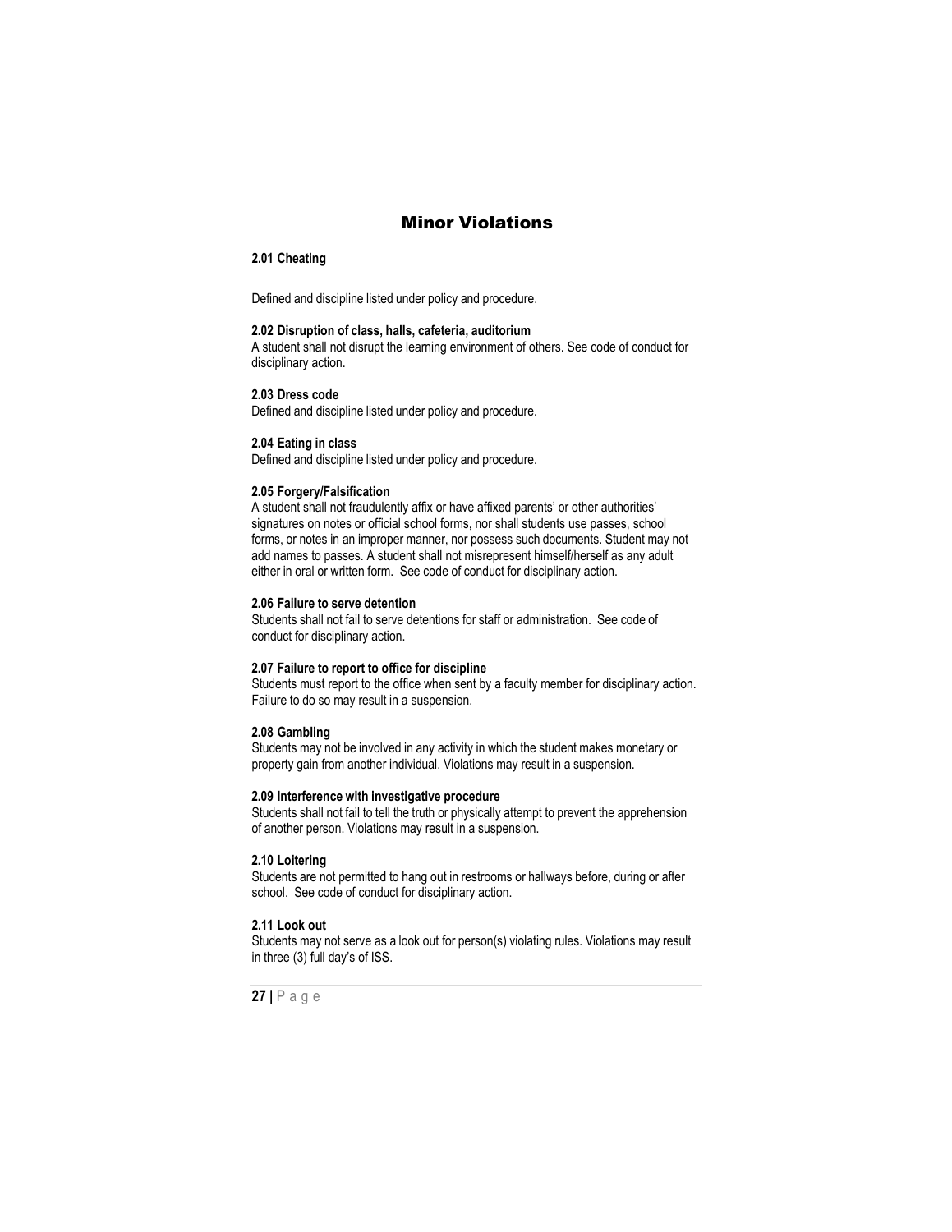#### <span id="page-28-0"></span>**2.12 Lost and Found**

Any item found by a student must be returned to the office. Failure to do so may result in a suspension.

#### <span id="page-28-1"></span>**2.13 Printed/Posted materials**

Defined and discipline listed under policy and procedure.

#### <span id="page-28-2"></span>**2.14 Playing cards**

Students are not permitted to play cards in school. Discipline treated as a classroom disruption and cards may be confiscated.

#### <span id="page-28-3"></span>**2.15 Possession of radios/electronic devices**

Defined and discipline listed under policy and procedure.

#### <span id="page-28-4"></span>**2.16 Refusal of or failure to attend ISS**

Students may not refuse time out as a form of punishment. Refusal of time out is considered failure to follow reasonable directive and may result in a suspension.

#### <span id="page-28-5"></span>**2.17 Skipping, cutting class or leaving for lunch**

Students must be in assigned classes, homerooms, etc. during times when they are supposed to be there. No student is to be absent from these areas without permission from the party responsible. See code of conduct for disciplinary action.

#### <span id="page-28-6"></span>**2.18 Tobacco (Complies with ORC 3313.751 and House Bill 144)**

Use or possession of any form of tobacco product or any imitation tobacco product or paraphernalia (e.g. cigarette lighter/matches, e-cigarettes) in school, on school grounds, at school-sponsored activities, or within sight of the school is prohibited. The Board of Education is committed to providing students, staff, and visitors with an indoor tobacco and smoke-free environment. The negative health effects of tobacco use for both the users and nonusers, particularly in connection with second hand smoke, are well established. Further, providing a non-smoking and tobacco-free environment is consistent with the responsibilities of teachers and staff to be positive role models for our students. For purposes of this policy, "use of tobacco" means to chew or maintain any substance containing tobacco, including smokeless tobacco, in the mouth to derive the effects of tobacco, as well as all uses of tobacco or tobacco substitutes, including cigarettes, cigars, pipe tobacco, chewing tobacco, snuff, or any other matter or substances that contain tobacco, in addition to papers used to roll cigarettes and/ or the smoking of electronic, "vapor," or other substitute forms of cigarettes, clove cigarettes or other lighted smoking devices for burning tobacco or any other substance. Violations may result in a suspension up to 10 days.

#### <span id="page-28-7"></span>**2.19 Tardiness**

Tardiness applies to late arrival to school or class. A record of student tardiness will be kept in the main office and with the attendance team. We understand that there may be circumstances where tardiness to school is unavoidable, so therefore students are granted five tardies to school without penalty. Tardiness will only be excused for doctor's appointment, which will require an excuse. See code of conduct for disciplinary action.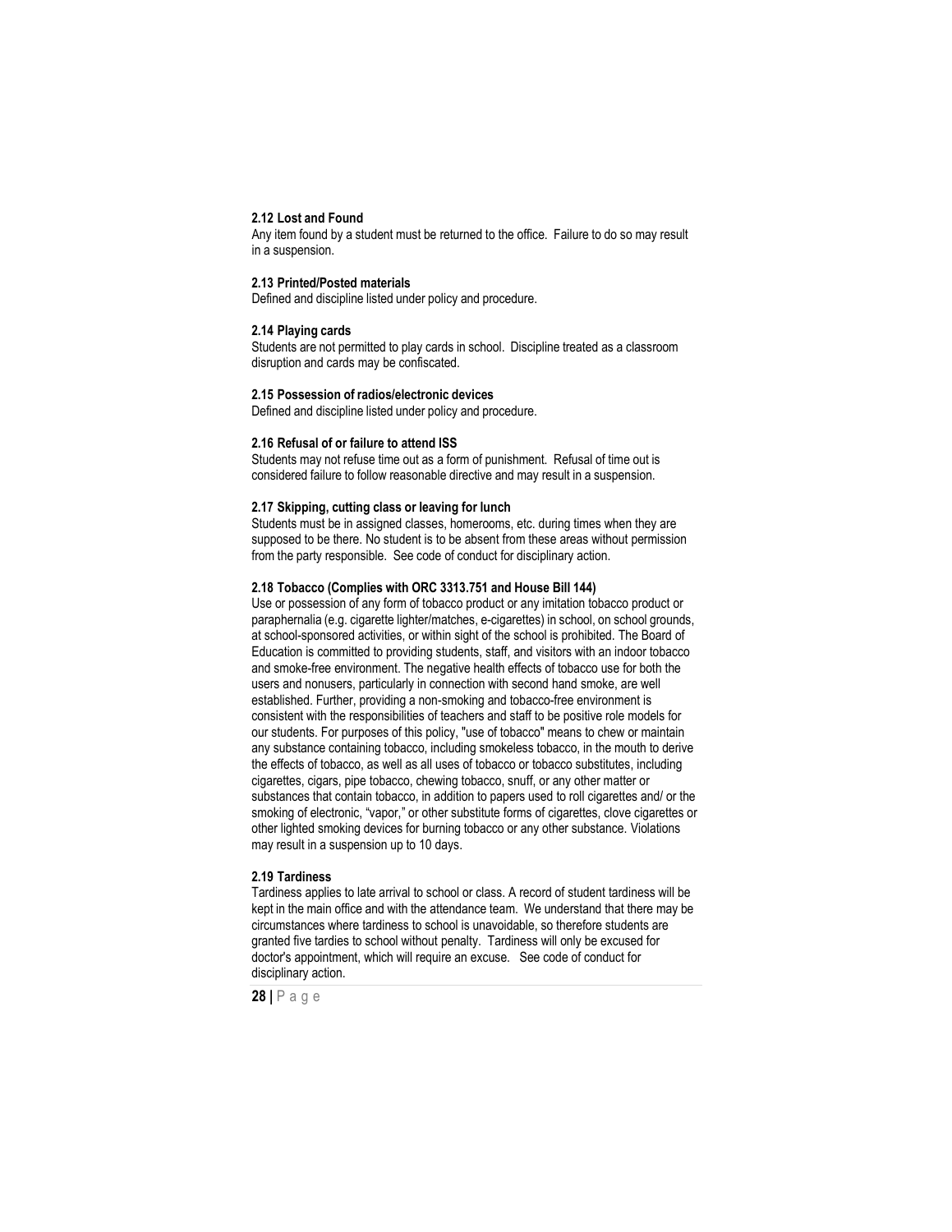#### <span id="page-29-0"></span>**2.20 Truancy**

A student absent from class for a minimum of three periods of the school day unexcused is considered truant. Truant students will be handled on a case-by-case basis. If school disciplinary measures are ineffective, referral to juvenile court may become the best alternative. See code of conduct for disciplinary action.

#### <span id="page-29-1"></span>**2.21 Violation of Lunch Time Rules**

Students are expected to proceed to lunch in an orderly manner. Running, cutting line, failure to properly dispose of lunch trays or litter will result in disciplinary action.

#### **2.22 Unauthorized departure from school grounds**

<span id="page-29-2"></span>Defined under policy and procedure.

### <span id="page-29-3"></span>**2.23 Unauthorized in halls (no hall pass)**

Defined under policy and procedure. Discipline may be as treated as loitering in the code of conduct.

#### <span id="page-29-4"></span>**2.24 Use of profanity and/or obscene gestures**

A student shall not use any form of profanity, written or verbal. Included in this prohibition would be the use of gestures, signs, pictures or publications. Violations may result in from three (3) days of time-out to a suspension, unless direct at a faculty member(s) which will result in a 5 to 10-day suspension.

#### <span id="page-29-5"></span>**2.25 Violation of ISS rules**

Students violating rules in Time-out may result in a 3 to 10-day suspension.

#### <span id="page-29-6"></span>**2.26 Violation of Students parking in Teachers and Visitors Lot** Not Applicable

#### <span id="page-29-7"></span>**2.27 Display of Affection**

A public display of affection, which includes, but is not limited to, hugging and kissing is inappropriate in the school setting. Students involved in these behaviors may be disciplined.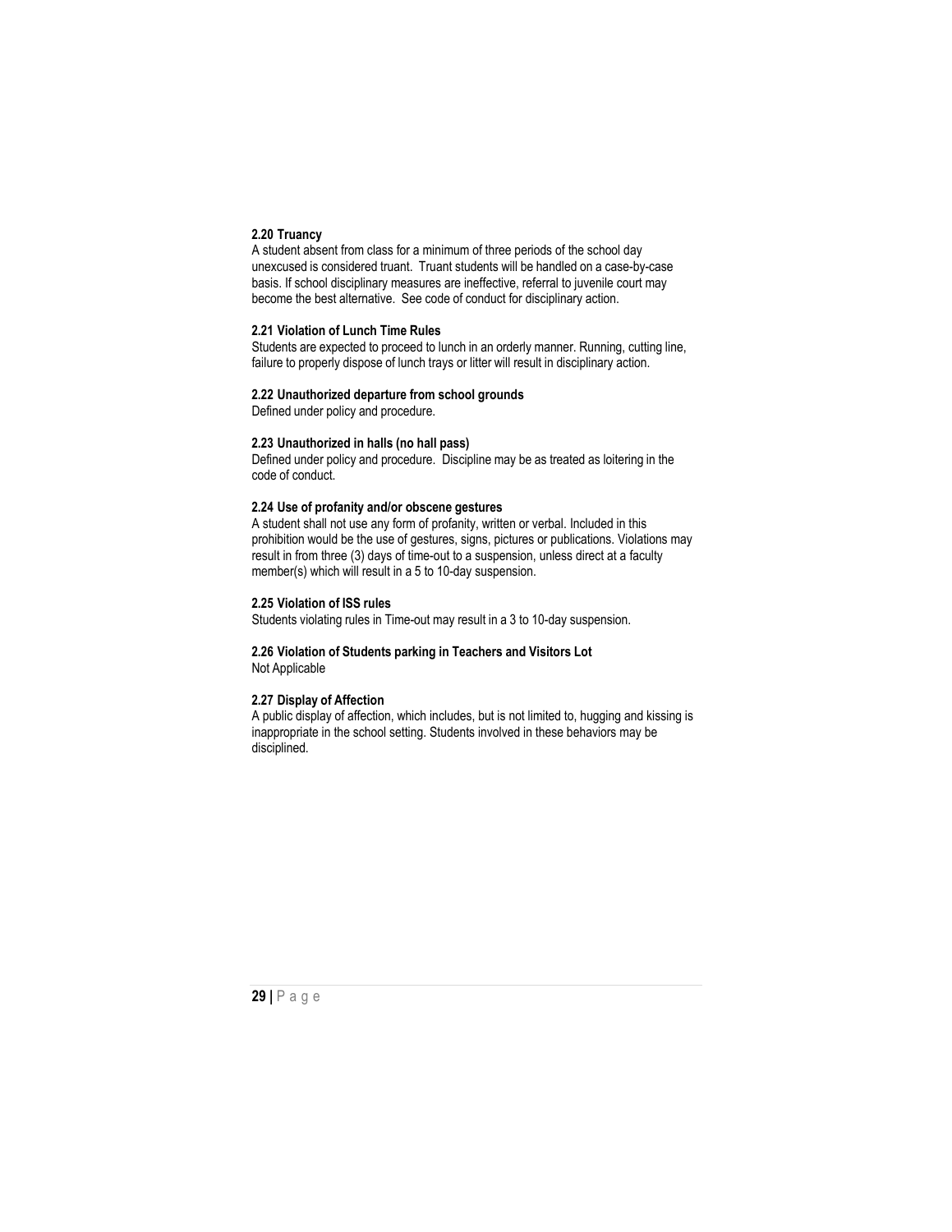## Code of Conduct

#### <span id="page-30-0"></span>**Tardiness to School**

Tardiness to school after 8:30 am without a call from parent/guardian may result in being placed in ISS for the rest of the school day. (7:55 AM to 8:30 AM will be considered a tardy, but after 8:30 AM may be considered a cut.)

#### *\*\*Tardies to School will restart at Zero at the beginning of each Semester.*

1st - 5<sup>th</sup>: No Disciplinary Action (unforeseen Circumstances) 6th and above: 1 hour after school detention

## **Tardiness to Class (Other than 1st Period)**

More than 10 minutes late to class without a pass will count as a cut

1st -3rd Teacher assigns detention 4th Teacher assigns detention & notifies guardians.<br>5th-6th Office assigns Two (2) Lunch Detentions Office assigns Two (2) Lunch Detentions 7th-more Treated as class disruption

# <span id="page-30-1"></span>**Class Disruptions** (code of conduct)<br>1st Two (2) Days of ISS during per

- 1st Two (2) Days of ISS during period sent<br>2nd Three (3) Days of ISS during period ser
- 2nd Three (3) Days of ISS during period sent<br>3rd Five (5) Days of ISS during period sent
- 3rd Five (5) Days of ISS during period sent<br>4th One (1) Full Day of ISS
- 4th One (1) Full Day of ISS<br>5th Two (2) Full Davs of ISS
- 5th Two (2) Full Days of ISS<br>6th Three (3) Full Days of IS
- Three (3) Full Days of ISS
- 7+ Three+ (3-10) Day OSS

# <span id="page-30-2"></span>**Truancy (Unauthorized Absence)** (code of conduct)

- 1st Warning<br>2nd Student C
- 2nd Student Conference<br>3rd Phone call home
- 3rd Phone call home<br>4th Student Conferer
- 4th Student Conference<br>5th Letter sent home
- 5th Letter sent home<br>6th Referral to Attend
- Referral to Attendance team
- 7th Family Support
- 10th Referral to Court

## <span id="page-30-3"></span>**Missed Detention-Teacher (Lunch):** (code of conduct)

1st – 2nd Reschedule Lunch Detention and Teacher will notify parent

- 3rd 4th Notify Parent, reschedule Lunch Detention, and additional LD<br>5th (2006) One (1) Full Day of ISS
- 5th One (1) Full Day of ISS<br>6th Two (2) Full Days of ISS
- 6th Two (2) Full Days of ISS<br>7th Three (3) Full Days of IS
- Three (3) Full Days of ISS
- 8+ Referral to Intervention Team / Family Support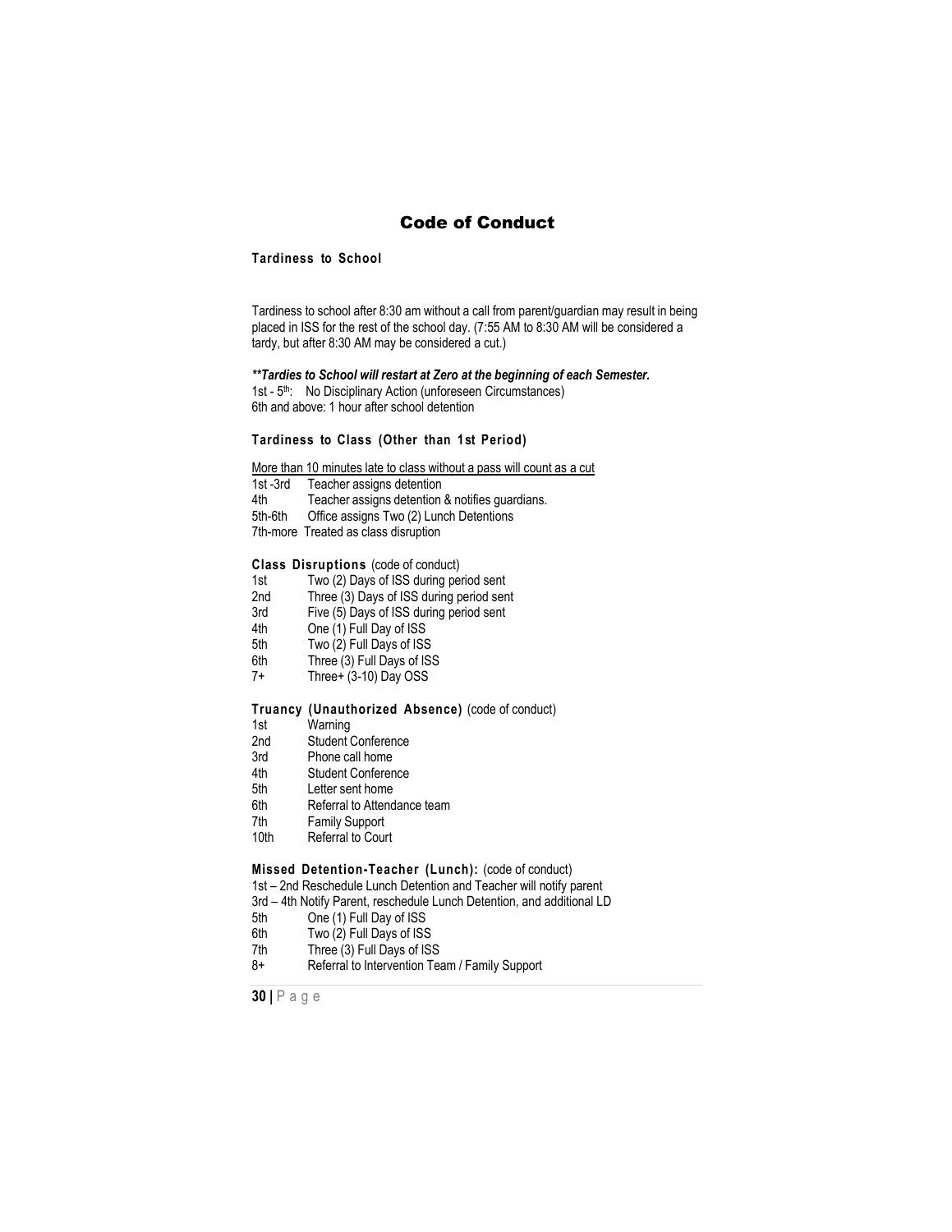**Missed Detention-Office:** (code of conduct)

1st – 2nd Reschedule Detention and Parent will be notified.

- <span id="page-31-0"></span>3rd – 4th Notify Parent, Reschedule Detention, and additional Detention
- 5th One (1) Full Day of ISS<br>6th Two (2) Full Days of ISS
- Two (2) Full Days of ISS
- 7th Three (3) Full Days of ISS<br>8+ Referral to Intervention Te
- Referral to Intervention Team / Family Support

<span id="page-31-1"></span>**Cutting Classes:** (code of conduct)

\*Parent Notification after each cut infraction<br>1st One (1) Full Day of ISS

- 1st One (1) Full Day of ISS<br>2nd Two (2) Full Days of ISS
- $Two (2)$  Full Days of ISS
- 3rd Three (3) Full Day of ISS<br>4th + Referral to Intervention te
- Referral to Intervention team / Family Support

## <span id="page-31-2"></span>**Unauthorized Departure from School**

## **This can also be classified as cutting class**

- 1st Three (3) Full Days of ISS and Referral to Intervention Team
- 2nd Three (3) Day Suspension<br>3rd Five (5) Day Suspension
- 3rd Five (5) Day Suspension<br>4th Ten (10) Day Suspension
- 4th Ten (10) Day Suspension<br>5th Charges Filed
- Charges Filed

# **Forgery/Falsification:** (code of conduct)

- 1st Two (2) Full Days of ISS<br>2nd Three (3) Days of OSS
- Three (3) Days of OSS

#### **Lunch Detentions:** (code of conduct)

**Students may be issued a lunch detention by a teacher for any minor misconduct in the classroom or hallways.** Students will serve the detention during their lunch period in the assigned teacher's classroom. If a student goes 15 consecutive school days (excluding weekends, days absent, holidays, etc) without receiving a lunch detention, they will automatically have one removed.

Lunch Detention Progressive Discipline:<br> $1<sup>st</sup> - 5<sup>th</sup>$  No In-School or After-Scho

- $1st 5th$  No In-School or After-School Discipline.<br> $6th$  1 hour After-School Detention
- $6<sup>th</sup>$  1 hour After-School Detention<br>10<sup>th</sup> 2 hour After-School Detention
- $10^{th}$  2 hour After-School Detention<br> $14^{th}$  Two (2) Full Days of ISS
- $14<sup>th</sup>$  Two (2) Full Days of ISS<br> $18<sup>th</sup>$  Three (3) Full Days of IS
- $18<sup>th</sup>$  Three (3) Full Days of ISS<br>21<sup>st</sup> Family Support Meeting/P
- 21st Family Support Meeting/Possible Out of School Suspension<br>22<sup>nd</sup> 24<sup>th</sup> 1 hour After-School Detention
- $22^{nd} 24^{th}$  1 hour After-School Detention<br> $25^{th}$   $27^{th}$  2 hour After-School Detention
- $25<sup>th</sup>$  27<sup>th</sup> 2 hour After-School Detention<br>28<sup>th</sup> Family Support Meeting/Possi
- Family Support Meeting/Possible Out of School Suspension or Change of Placement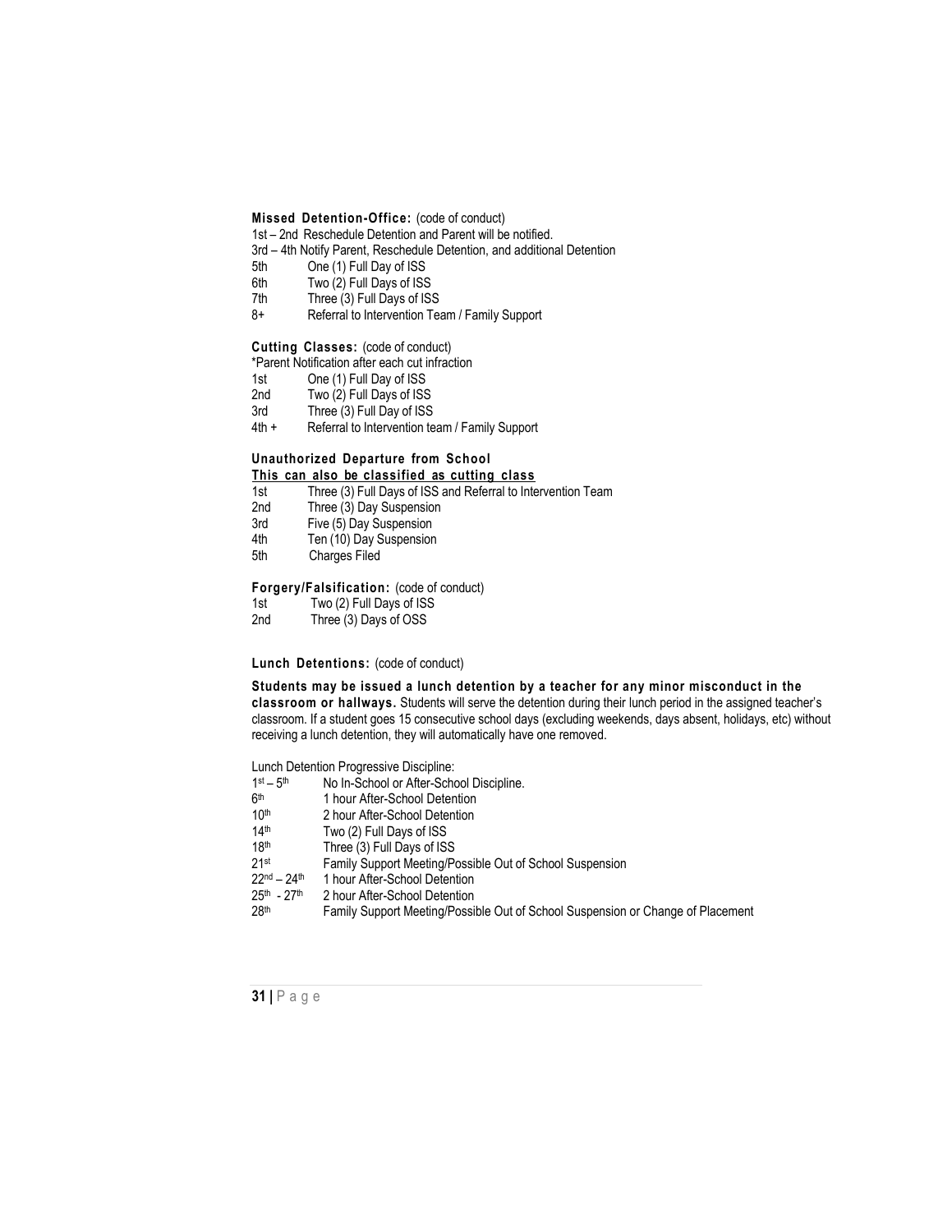## Annual Notices

#### <span id="page-32-0"></span>**Asbestos Regulations**

Per mandated federal regulations adopted under the authority of the Asbestos Hazard Emergency Response Act of 1986 (AHERA), SCS has adopted an ongoing management plan to inspect buildings and respond appropriately. A copy of the plan is available in the principal's office. If parents have questions regarding the plan or the Federally mandated program, they should contact the Superintendent's Office at 283- 3767.

#### <span id="page-32-1"></span>**Anti-Harassment, Anti-Intimidation, or Anti-bullying House Bill 276**

It is the policy of the Steubenville City Board of Education and School District that harassment, intimidation, or bullying activities of any types are inconsistent with the education process and shall be prohibited at all times. No administrator, faculty member or other employee of the school district shall encourage permit, condone, or tolerate any of these activities. Administrators, faculty member, and all other employees of the school district shall be particularly alert to possible situations, circumstances or events that might include these things. If harassment, intimidation, or bullying activities of any types is discovered, involved students shall be informed by the discovering school employee of the prohibition contained in this policy and shall be required to end all harassment, intimidation, or bullying activities immediately. All incidents shall be reported immediately to the Superintendent. Administrators, faculty members, students, and all other employees who fail to abide by this policy may be subject to disciplinary action, and may be liable for civil and criminal penalties in accordance with Ohio law.

The contents of this policy shall be distributed in writing to all students and school district employees following its official adoption by the Board of Education. In addition, this policy shall be incorporated into building, staff, and student handbooks, and shall be the subject of discussion at employee staff meetings or in-service programs. (The full version of House Bill 276 is located in the Principal's office at Harding Middle School)

#### **Hazing**

Students shall not plan, encourage, or participate in any form of hazing. Hazing is defined as doing any act or coercing another, including the victim, to do any act of initiation into any organization that creates a risk of mental or physical harm. Permission, consent, or assumption of risk by an individual subjected to hazing does not lessen the prohibition contained in this policy. Violation may lead in suspension, recommendation for expulsion, and or legal action as contained in ORC 2307.44

#### <span id="page-32-2"></span>**Drug and Drug Abuse Policy**

Students will not knowing possess, use, transmit or be under the influence of any narcotic drug, hallucinogenic drug, amphetamine, barbiturate, marijuana, alcoholic beverage or intoxicant of any kind while on the school grounds during, before, or after school hours, off the school grounds at a school activity, function or event, or on school buses or rented carriers.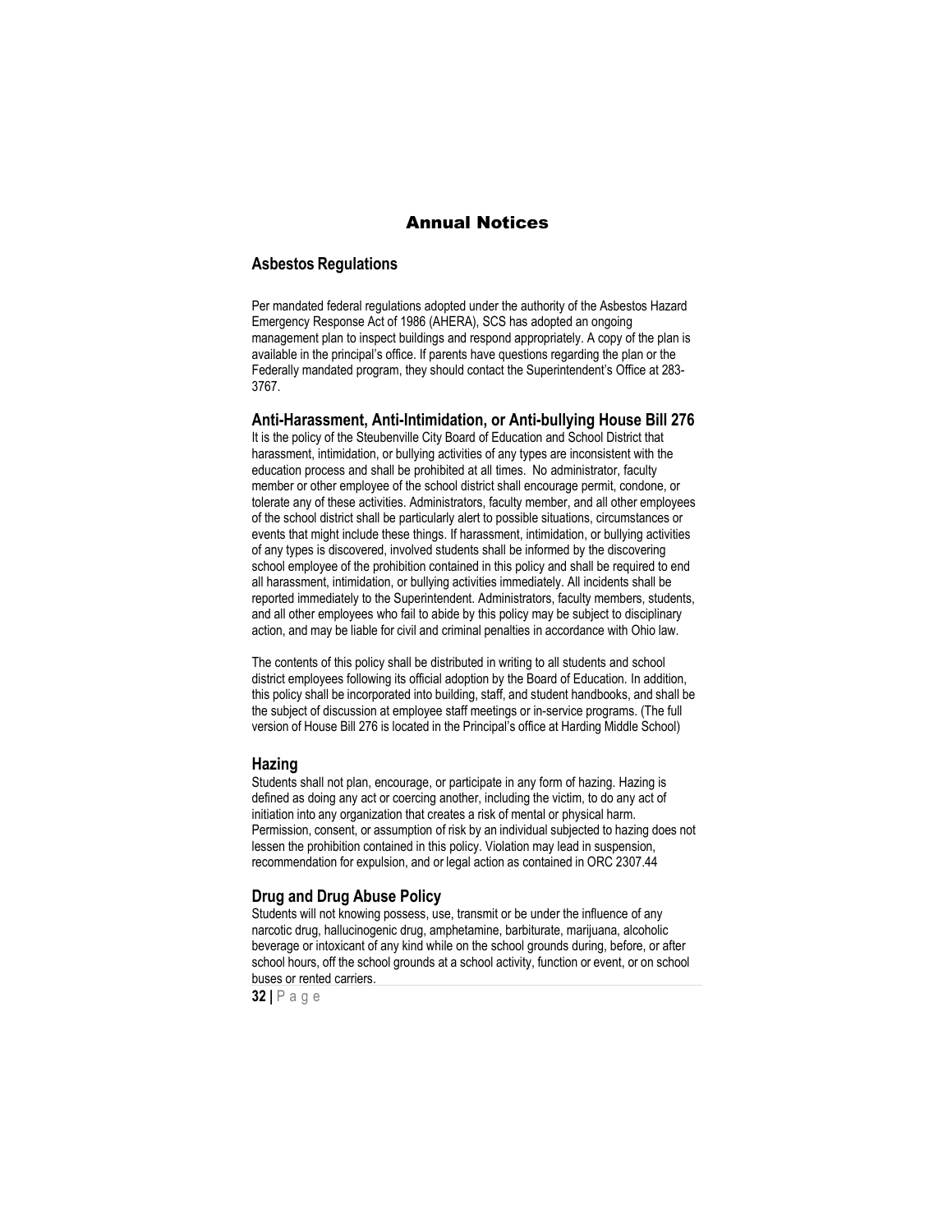Section 2925.01 of the ORC states "counterfeit controlled substance" means any of the following:

Any drug that bears or whose container or label bears, a trademark, trade mark used without authorization of the owner of rights to such trademark, trade name or identifying mark;

Any unmarked or unlabeled substance that is represented to be a controlled substance manufactured, processed, packaged or distributed by a person other than the person who manufactured, processed, packaged or distributed it;

Any substance that is represented to be a controlled substance but is not a controlled substance or is a different controlled substance;

Any substance other than a controlled substance that a reasonable person would believe to be a controlled substance because of its similarity in shape, size, color or its markings, labeling, packaging, distribution, or the price for which it is sold or offered for sale.

Section295.37 ORC states:

- A. No person shall knowingly possess any counterfeit controlled substance.
- B. No person shall knowingly make, sell, and offer to sell, or deliver any substance that he knows is a counterfeit controlled substance.
- C. No person shall directly or indirectly represent a counterfeit controlled substance by describing its effects as the physical or psychological effects associated with use of a controlled substance.
- D. No person shall directly or indirectly falsely represent a counterfeit controlled substance.

Students found in violation of this policy will be subject to disciplinary action as described within the student code of conduct up to and including expulsion and referral for prosecution. A reduction in penalty may be granted if the student receives professional assistance, including but not limited to: alcohol and drug education programs, counseling, outpatient treatment or inpatient treatment.

**STUDENTS WHO NEED TO TAKE PRESCRIPTION OR NON-PRESCRIPTION MEDICINE MUST LEAVE THE MEDICINE WITH THE NURSE AND COME TO HER CLINIC TO TAKE THE MEDICATION.**

## <span id="page-33-0"></span>**Dangerous Weapons Policy**

Students are prohibited from bringing a firearm on school property, in a school vehicle or to any school-sponsored activity. The Superintendent shall expel this student from school for a period of one calendar year and notify the appropriate criminal justice or juvenile delinquency authorities.

Any such expulsion shall extend, as necessary, into the school year following the school year in which the incident occurred. The Superintendent may reduce the one-year expulsion on a case-by- case basis. Matters, which might lead to a reduction of the expulsion period, include: the age of the student and its relevance to the punishment; the prior disciplinary history of the student; and/or the intent of the perpetrator. The definition of a firearm shall include any weapon (including a starter gun) which will or is designed to or may readily be converted to expel a projectile by the action of an explosive; the frame or receiver of any such weapon; any firearm muffler or firearm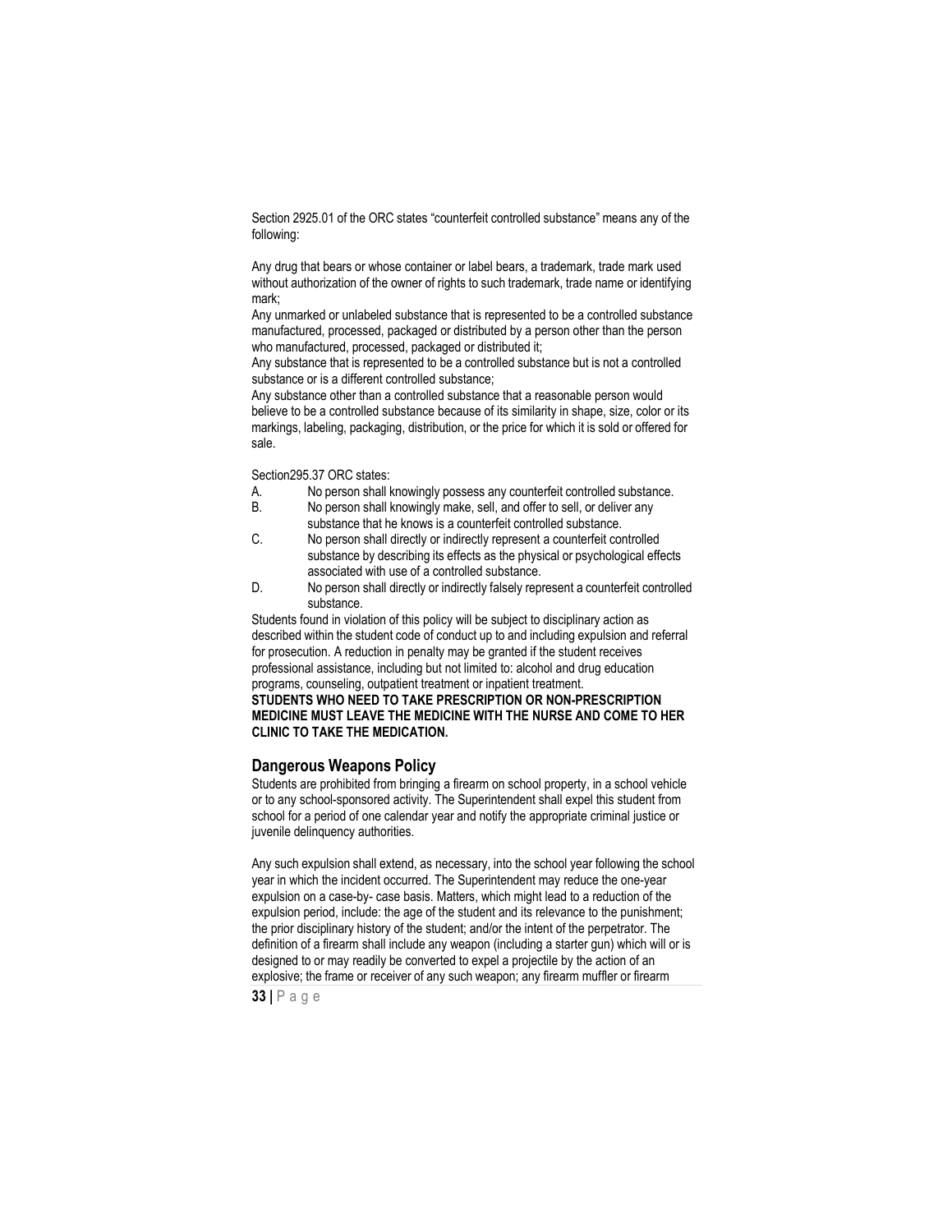silencer; or any destructive device (as defined in 18 U.S. Code, Section 921.), which includes any explosive, incendiary or poisonous gas, bomb, grenade, rocket having a propellant char of more than four ounces, missile having an explosive or incendiary charge of more than one-quarter ounce, mine or device similar to any of the devices described above. Students are also prohibited from bringing knives on school property, in a school vehicle or to any school sponsored activity. The definition of a knife includes, but is not limited to, a cutting instrument consisting of a blade fastened to a handle. If a student brings a knife on school property, in a school vehicle or to any schoolsponsored activity, the Superintendent shall expel the student from school, subject to the same conditions stated above. LEGAL REF.:

ORC 3313.66. 3313.661 20 USC 2701 ET SEQ.-TITLE IX 9901-9905 18 USC 921 20 USC 8922

## <span id="page-34-0"></span>**Notification of Rights under FERPA for Elementary and Secondary Schools**

The Family Educational Rights and Privacy Act (PERPA) affords parents and students over 18 years of age ("eligible students") certain rights with respect to the student's education records.

These rights are:

The right to inspect and review the student's education records within 45 days of the day the school receives a request for access. Parents or eligible students should submit to the School principal [or appropriate school official] a written request that identifies the record(s) they wish to inspect. The School official will make arrangements for access and notify the parent or eligible student of the time and place where the records may be inspected. The right to request the amendment of the student's education records what the parent or eligible student believes are inaccurate. Parents or eligible students may ask the School to amend a record that they believe is inaccurate. They should write the School principal clearly identify the part of the record they want changed, and specify why it is inaccurate. If the School decides not to amend the record as requested by the parent or eligible student, the School will notify the parent or eligible student when notified of the right to a hearing.

The right to consent to disclosures of personally identifiable information contained in the student's education records, except to the extent that FERPA authorizes disclosure without consent.

One exception, which permits disclosure without consent, is disclosure to school officials with legitimate educational interests. A school official is a person employed by the School as an administrator, supervisor, instructor, or support staff member (including health or medical staff and law enforcement unit personnel); a person serving on the School Board; a person or company with whom the School has contracted to perform a special task (such as an attorney, auditor, medical consultant, or therapist); or a parent or student serving on an official committee, such as a disciplinary or grievance committee, or assisting another school official in performing his or her tasks.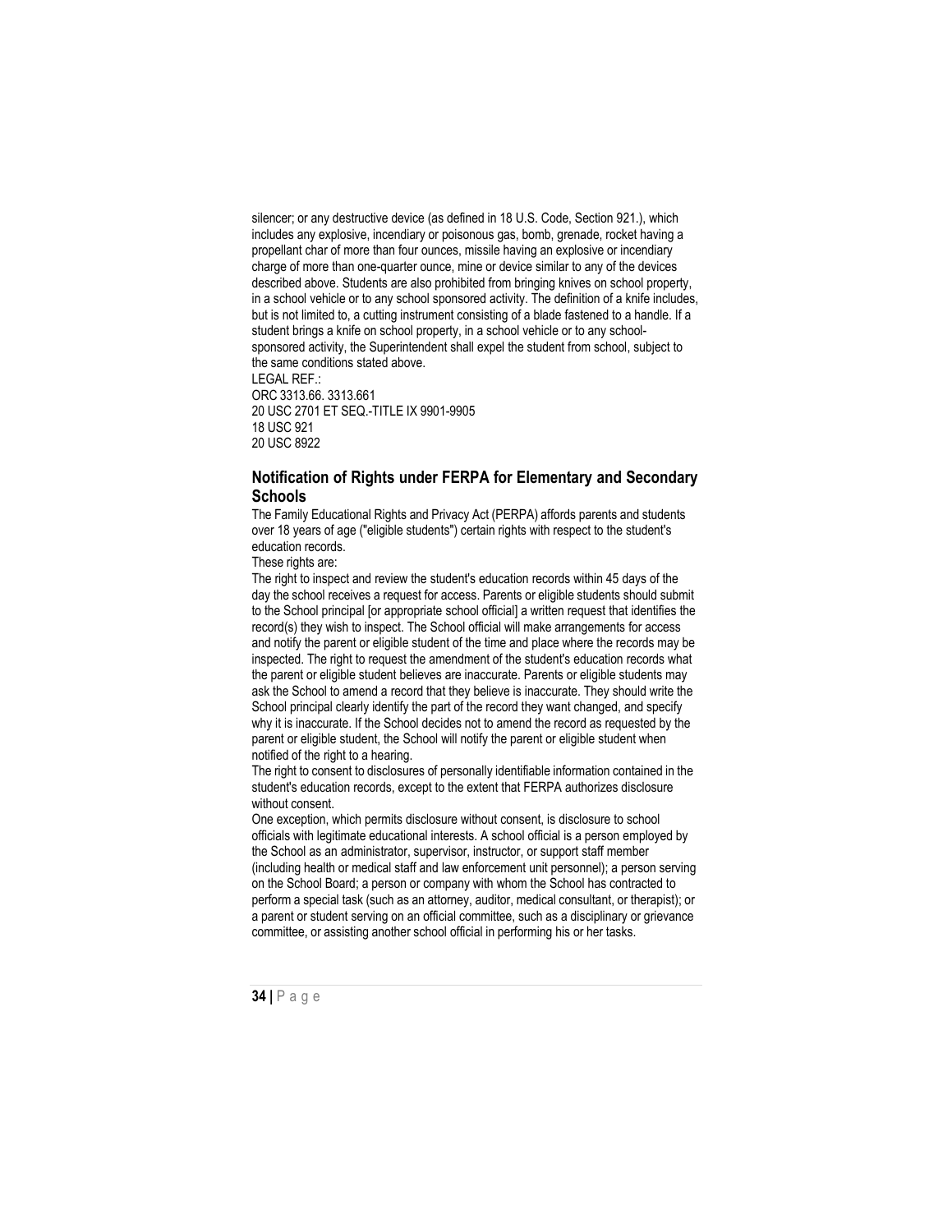A school official has a legitimate educational interest if the official needs to review an education record in order to fulfill his or her professional responsibility. Upon request, the School discloses education records without consent to officials of another school district in which a student seeks or intends to enroll. The right to file a complaint with the U.S. Department of Education concerning alleged failures by the School District to comply with the requirements of FERPA. The name and address of the Office that administers FERPS are: Family Policy Compliance Office U.S. Department of Education 400 Maryland Avenue, SW Washington, DC 20202-4605

#### <span id="page-35-0"></span>**Sexual Discrimination and Sexual Harassment**

Pursuant to Title IX of the Education Amendments of 1972 and its implementing regulations, the Board of Education of the Steubenville City School District does not discriminate on the basis of sex in its educational programs or activities. When such discrimination is found to have occurred, the District shall take prompt and effective steps to eliminate the discrimination, prevent its recurrence, and address its effects.

The following person has been designated as the Title IX Coordinator to handle inquiries regarding this Policy:

Shana Wydra 1400 West Adams Street Steubenville, OH 43952 (740) 284-5613

The Title IX Coordinator is trained on the requirements of this Policy and is responsible for coordinating the District's efforts to comply with and carry out its responsibilities under Title IX, including the oversight of any investigation of any complaint brought under this policy.

Inquiries regarding Title IX may be referred to the Title IX Coordinator or the U.S. Department of Education's Office for Civil Rights, Cleveland Location, 1350 Euclid Avenue, Suite 325, Cleveland, OH 44115-1812, (216) 522-4970.

#### **I. Prohibited Conduct**

This Policy applies to students, employees, and third parties.

"Prohibited Conduct" under this Policy includes all of the following, when they occur in the context of a District program or activity:

- 1. Discrimination on the basis of sex ("Discrimination")
- 2. Sexual Harassment
- 3. Gender-based, non-sexual harassment
- 4. Retaliation against individuals participating in an informal complaint or formal complaint brought under this Policy.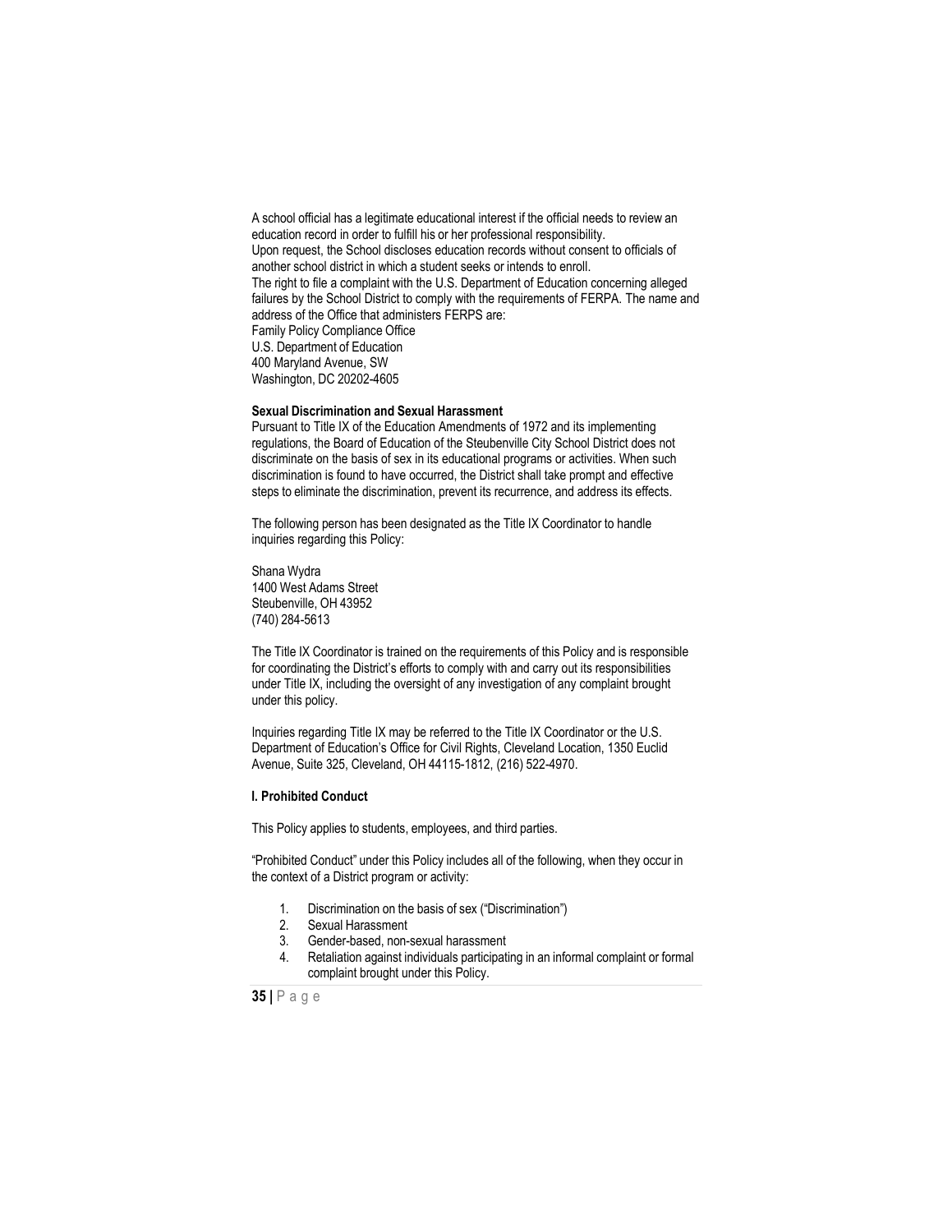Prohibited Conduct is prohibited in connection with all District programs and activities, including all educational extracurricular, co-curricular, athletic, and other program of the District, regardless of whether those programs take place in District facilities, on a school bus, at a class or training program sponsored by the District at another location, or elsewhere.

A determination as to whether Prohibited Conduct has occurred can take into account incidents that occurred off school grounds and/or outside of the District's educational programs or activities, if the conduct is alleged to have created a hostile environment within the District's programs or activities.

For purposes of this Policy, it is presumed that all conduct of a sexual nature by a District employee directed toward a student is "unwelcome," regardless of the age of the student. While such conduct may not always rise to the level of Prohibited Conduct under this Policy, such conduct is inappropriate, unprofessional, and shall result in disciplinary, educational, or other actions against the employee as appropriate.

#### **A. Discrimination**

Discrimination, for purposes of this Policy, includes any of the following, when they occur on the basis of sex:

- 1. Treating one student differently from another in determining whether the student satisfies any requirement or condition for the provision of any aid, benefit, or service;
- 2. Providing different aid, benefits, or services or providing aid, benefits, or services in a different manner;
- 3. Denying any student any such aid, benefit, or service;
- 4. Subjecting students to separate or different rules of behavior, sanctions, or other treatment;
- 5. Aiding or perpetuating discrimination against a student by providing significant assistance to any agency, organization, or person that discriminates on the basis of sex in providing any aid, benefit, or service to students; and
- 6. Otherwise limiting any student in the enjoyment of any right, privilege, advantage, or opportunity.

#### **B. Sexual Harassment**

Sexual harassment is unwelcome conduct of a sexual nature under one of the following circumstances:

1. Submission to or rejection of this conduct explicitly or implicitly affects an individual's employment, academic performance, or educational environment; or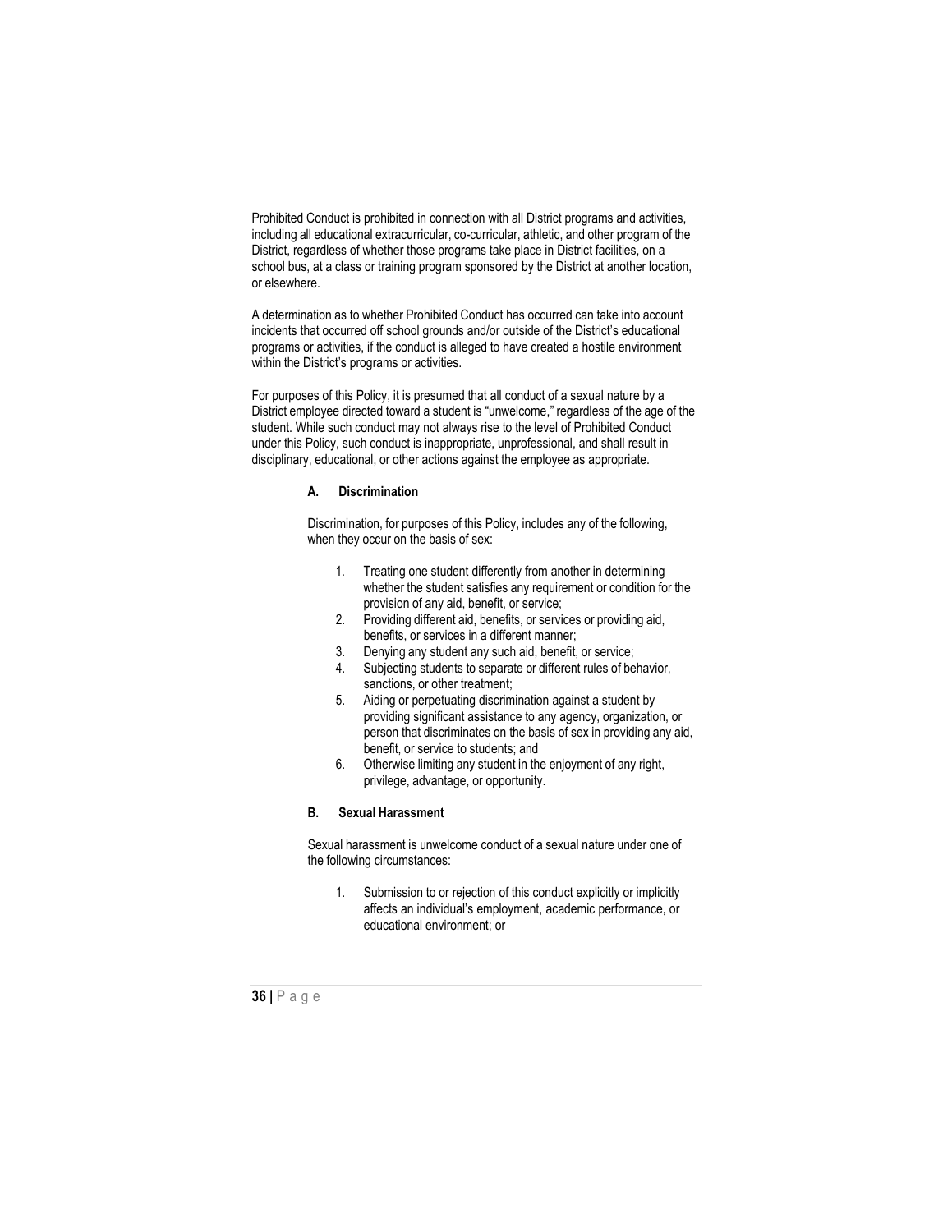2. The conduct is sufficiently severe, persistent, or pervasive such that it limits the ability to participate in or benefit from the education program, or creates an intimidating, threatening, or abusive educational environment. This is considered from both an objective and subjective standpoint and takes into account relevant circumstances, expectations, and relationships.

#### Sexual harassment includes, but is not limited to:

- 1. unwelcome sexual advances;<br>2. request for sexual favors:
- request for sexual favors:
- 3. verbal, nonverbal, or physical conduct of a sexual nature;
- 4. sexual assault;
- 5. sexual violence.

#### **C. Gender-Based, Non-Sexual Harassment**

Acts of verbal, nonverbal or physical aggression, intimidation or hostility based on sex, but not involving sexual activity or language, constitutes gender-based, non-sexual harassment under one of the following circumstances:

- 1. Submission to or rejection of this conduct explicitly or implicitly affects an individual's employment, academic performance, or educational environment; or
- 2. The conduct is sufficiently severe, persistent, or pervasive such that it limits the ability to participate in or benefit from the education program, or creates an intimidating, threatening, or abusive educational environment. This is considered from both an objective and subjective standpoint and takes into account relevant circumstances, expectations, and relationships.

#### **D. Retaliation**

Retaliation against any individual who files a complaint or participates in a harassment inquiry is strictly prohibited.

#### **II. All Employees Must Report Prohibited Conduct**

All District employees who become aware of Prohibited Conduct are obligated to report such conduct to the Title IX Coordinator as soon as possible but in no case later than two (2) business days. District employees who fail to report Prohibited Conduct may be subject to discipline, up to and including termination.

Where Prohibited Conduct also may constitute child abuse or neglect, employees who are mandatory reporters are also required to report such abuse or neglect to Children Services and/or Law Enforcement, as is required by law. The Title IX Coordinator should be informed that such a report has been made when Prohibited Conduct is involved.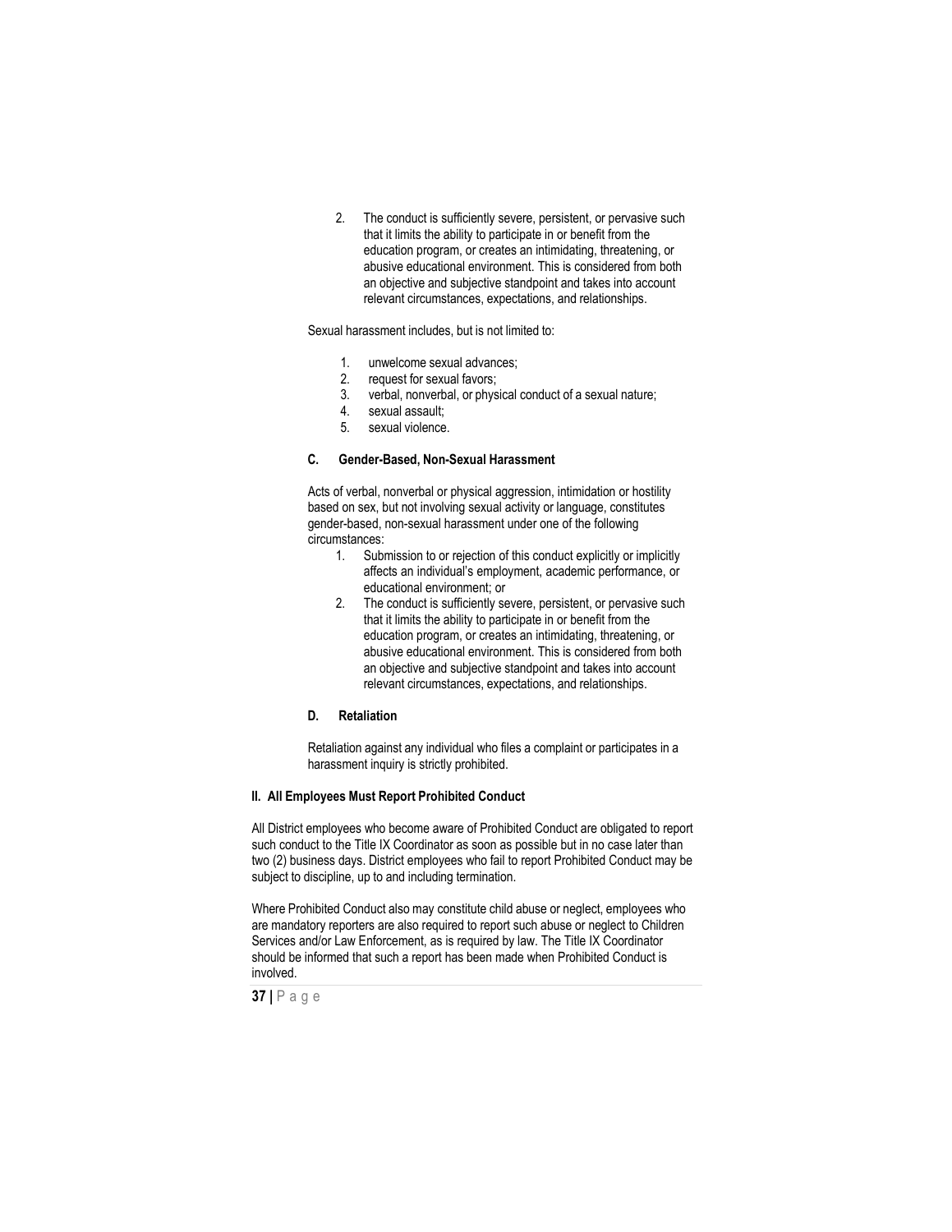Where Prohibited Conduct may constitute a felony, all employees are required by law to make a report to law enforcement. See Section VI, below, for more information.

#### **III. How to File a Complaint**

If a student, employee, or community member believes that they have been subject to Prohibited Conduct, they should immediately contact the Title IX Coordinator to discuss their options and rights under this Policy, as well as other available resources, including filing a complaint with law enforcement, accessing counseling services, or working with other community agencies that may provide assistance.

A Complainant is a person who has allegedly been subject to Prohibited Conduct, even if they are not the person who reports the Prohibited Conduct initially. A Respondent is a person who has allegedly committed Prohibited Conduct under this Policy.

A Complainant may pursue a complaint informally or formally. If allegations of Prohibited Conduct are reported by someone other than the Complainant, the Title IX Coordinator shall consult with the Complainant before determining, in his or her discretion, how to handle the allegations.

When a complaint comes to the attention of the Title IX Coordinator, the Title IX Coordinator shall consider whether interim measures of protection should be implemented during the complaint process to help ensure the safety and well-being of the Complainant and the school community. The Title IX Coordinator shall consult with the Complainant and/or their parent/guardian before determining the appropriate interim measures of protection, but interim measures of protection are within the sole discretion of the Title IX Coordinator.

Examples of interim measures that may be available include, but are not limited to, class/work schedule changes, seating changes, counseling, additional supervision of students, restrictions on contact between the parties, and academic or work accommodations.

#### **A. Informal Complaint Resolution**

Complainants may choose to file a complaint informally. The Complainant may submit a written statement, or, if preferred, speak with the Title IX Coordinator or another administrator who will write a summary of the allegations. The Title IX Coordinator will discuss with the Complainant and/or parent/guardian, if appropriate, ways in which the situation could be address informally. This may include dispute resolution mechanisms such as informal discussions, confidential mediation, educational sessions, or other informal resolutions as deemed appropriate by the Title IX Coordinator and agreed to by both the Complainant and Respondent. Informal resolution does not require that the Complainant resolve the problem directly with the Respondent.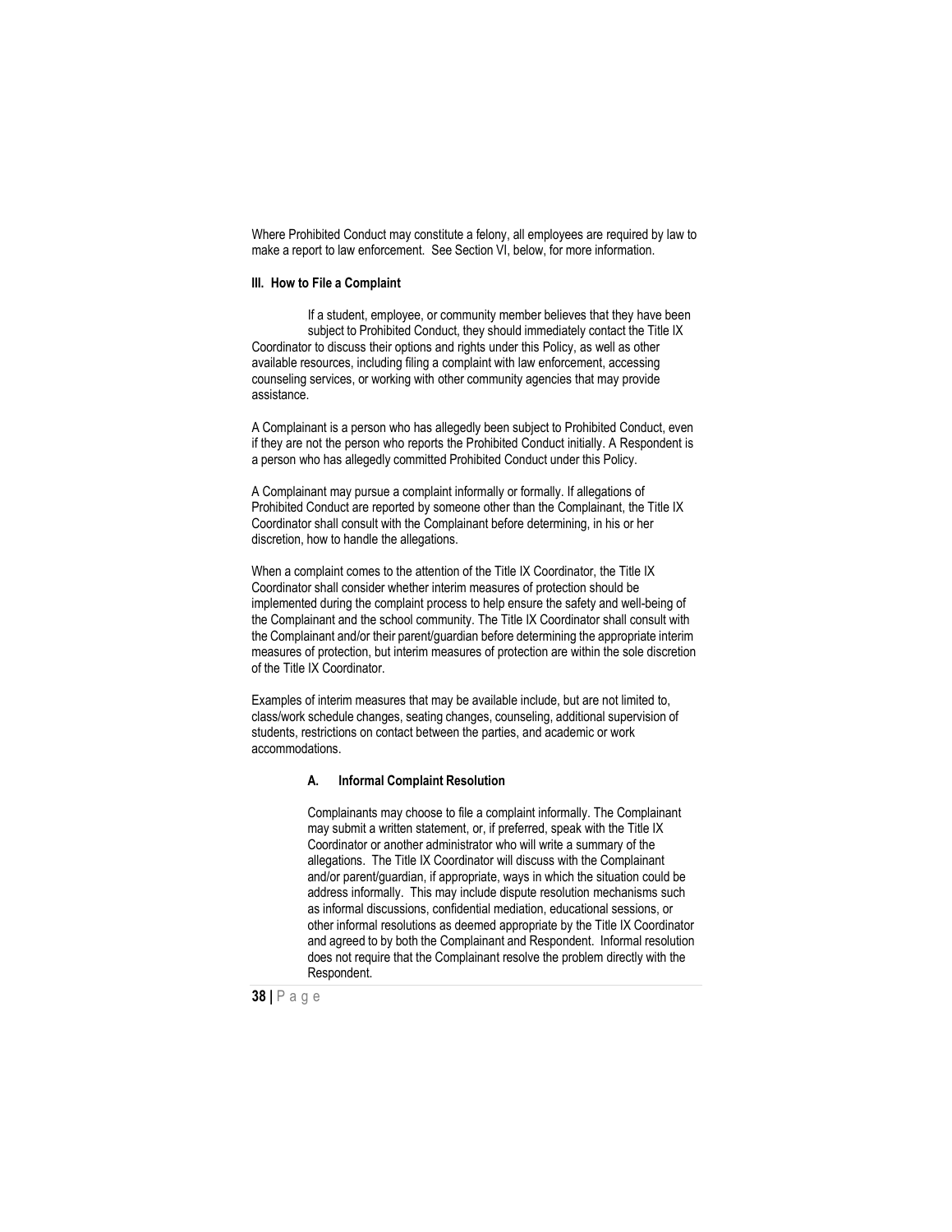Informal Complaint Resolution is generally available in all situations except where the allegations involve sexual assault. Either party may end the Informal Complaint Resolution process at any time, and the Complainant may choose instead to file a formal complaint. The Title IX Coordinator may also, in his or her discretion, determine that Informal Complaint Resolution is inappropriate in a given situation, such as where the allegations are sufficiently serious as to suggest a need for additional investigation and response by the District.

Where a complaint is resolved informally, the Title IX Coordinator shall document the resolution.

#### **B. Formal Complaint Resolution**

Complainants may choose to file a formal complaint with the Title IX Coordinator. The Complainant may submit a written statement; otherwise, the Title IX Coordinator will write a summary of the allegations. The Title IX Coordinator may conduct the investigation or may designate an unbiased individual, generally a building-level administrator, to conduct the investigation. Where the Title IX Coordinator conducts the investigation, he or she may review and use initial investigative information provided by the building-level administrator if applicable. Investigations will be conducted in an adequate, reliable, and impartial manner.

Both the Complainant and Respondent will be provided with notice of the investigation and will be offered an equal opportunity to provide information regarding the allegations, suggest witnesses, and provide evidence to the investigator. The complaint may be investigated without the participation of one or both parties.

The investigation will generally be completed within thirty (30) business days, although this timeline may be extended for good cause by the Title IX Coordinator, such as where the investigation is complex, where the alleged conduct is serious or extensive, where there is a concurrent criminal investigation, or where the investigation occurs partially during school breaks. The Title IX Coordinator may, if appropriate, provide the parties with updates about the status of the investigation.

At the conclusion of the investigation, the investigator shall prepare a written report that identifies:

- 1. the allegations investigated;
- 2. the policies, handbook provisions, or other requirements that are alleged to have been violated;
- 3. a brief summary of the steps taken to investigate the allegations;
- 4. a brief summary of the evidence that was discovered;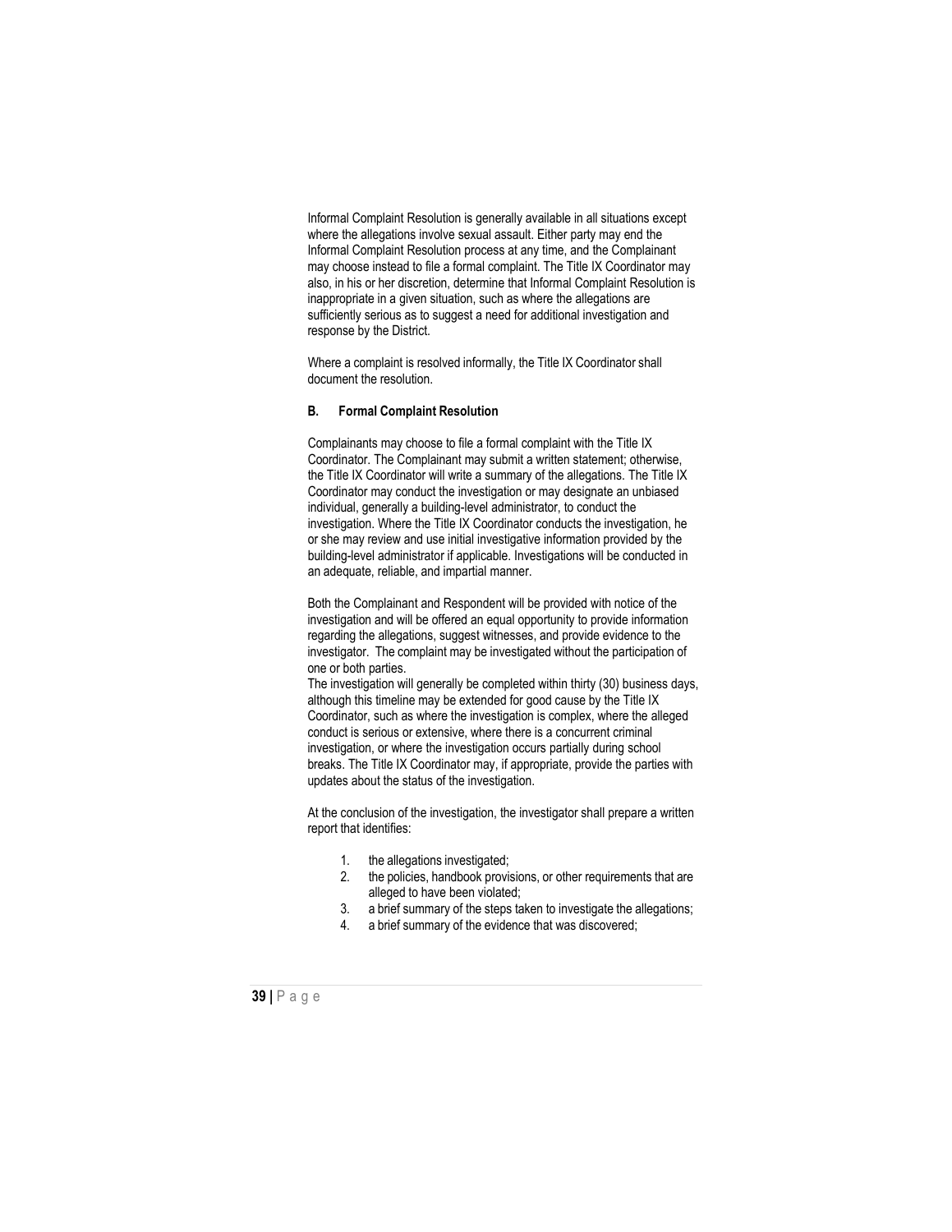- 5. a determination by a preponderance of the evidence as to whether there is sufficient information to support a finding that the policies/provisions were violated with regard to the allegations; and
- 6. if Prohibited Conduct is found to have occurred, whether any steps have already been or will be taken to eliminate the discrimination or harassment, prevent its recurrence, and address its effects.

If the Title IX Coordinator did not conduct the investigation, the investigator shall provide a copy of the written report to the Title IX Coordinator and the Title IX Coordinator shall, if appropriate, refer the report to the appropriate administrator(s) for disciplinary action, if such action has not already been taken. The range of disciplinary sanctions that may be available and appropriate include but are not limited to educational programs, detentions, in-school suspension, out-of-school suspension, expulsion, reprimand, involuntary leave, termination, and prohibition against entering District property or attending District activities.

In addition to the above, where the Title IX Coordinator did not conduct the investigation, the Title IX Coordinator shall consider whether any further steps are necessary to eliminate the discrimination or harassment, prevent its recurrence, and address its effects, and if so, such steps shall be documented in an attachment to the report.

At the conclusion of the process, each party shall be notified by the Title IX Coordinator as to whether Prohibited Conduct was determined to have occurred and any steps taken to eliminate the Prohibited Conduct, prevent its recurrence, and address its effects. Notice provided shall be consistent with state and federal laws regarding confidentiality of student records.

#### **IV. Appeals**

Either party may appeal the determination by providing written notice to the Superintendent within five (5) business days of receiving notice of the conclusion of the investigation. Such appeal may be on the grounds of:

- Newly discovered evidence not available during the investigation;
- Procedural errors that substantively affected the outcome of the investigation to the appealing party's detriment; and/or
- An abuse of discretion on the part of the investigator.

The grounds for the appeal must be stated in the written appeal.

The other party will be notified of the appeal and will be given three (3) business days to respond to the appeal in writing to the Superintendent. The Superintendent will notify the parties in writing of his or her decision within ten (10) business days of receiving the appeal. The Superintendent may affirm the findings, reverse the findings, or alter the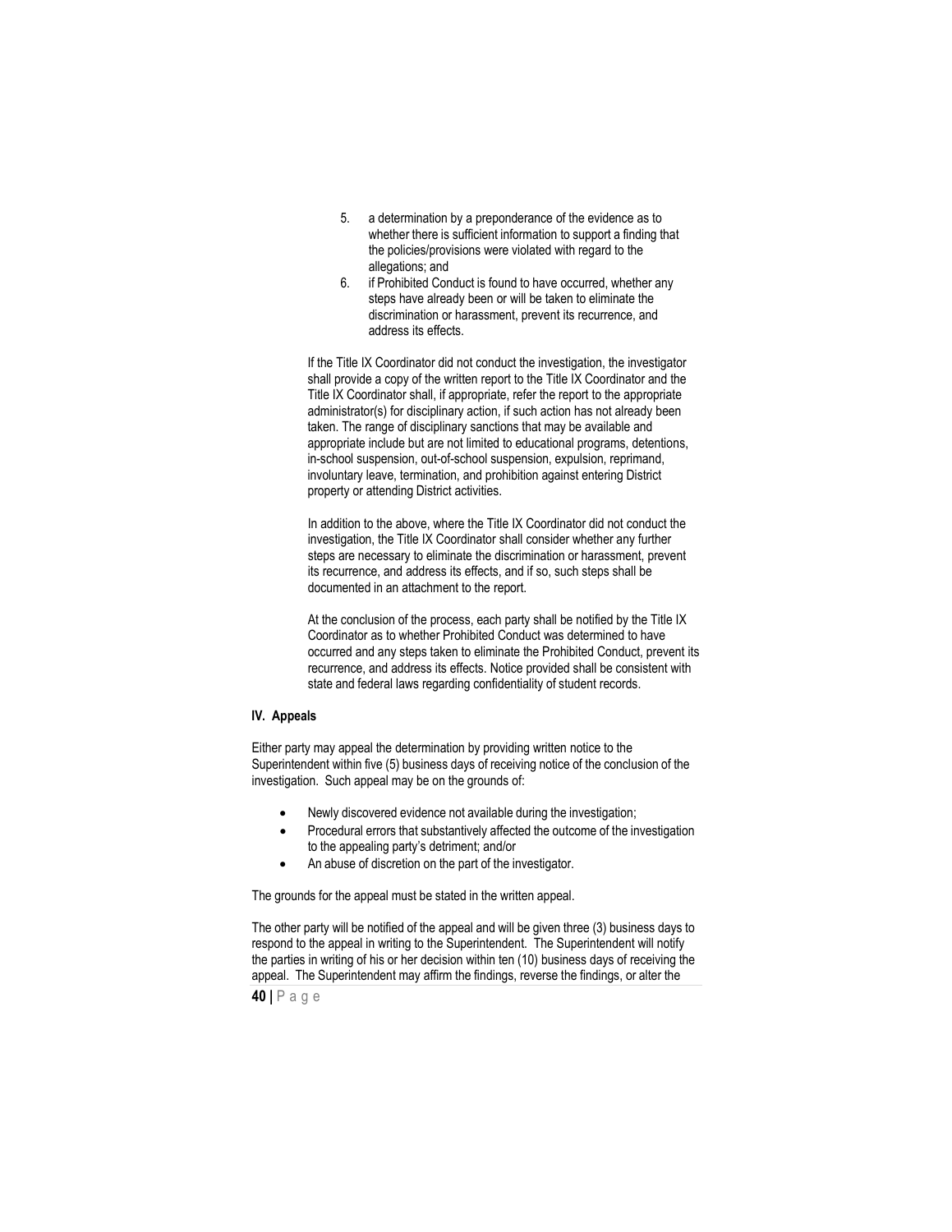findings as deemed appropriate in his or her discretion. There is no further appeal from the determination of the Superintendent.

Any of the deadlines in this section may be extended by the Superintendent for good cause shown.

Note that appeals of disciplinary sanctions are not handled through this policy. Instead, they will be handled through the appeals procedures that would typically apply based on the identity of the respondent.

#### **V. Confidential Reporting and/or Request for No Action**

The District has an obligation to make reasonable efforts to investigate and address instances of Prohibited Conduct when it knows or should have known about such instances, regardless of the Complainant's cooperation and involvement.

Complainants may make a confidential report through the Title IX Coordinator. The Title IX Coordinator will evaluate the request for confidentiality and make a determination in his or her discretion as to the extent to which the District can adequately fulfill its obligations to address instances of Prohibited Conduct without revealing the identity of the Complainant. All complaints made under this Policy will be kept private to the extent possible consistent with the District's obligations under this Policy.

If allegations of Prohibited Conduct are brought to the attention of the Title IX Coordinator but the Complainant does not wish to pursue a complaint through this process, requests that such allegations are held in confidence, or refuses to respond to the Title IX Coordinator, the Title IX Coordinator will review the available information and make a determination in his or her discretion as to whether an investigation will be conducted.

Factors to consider in determining whether the District will pursue an investigation in these circumstances may include, but are not limited to, the ages and relationship of the Complainant and Respondent, the seriousness of the alleged misconduct, whether the complaint can be reasonably pursued without cooperation from the Complainant, whether any laws are alleged to have been violated, whether the Licensure Code of Professional Conduct for Ohio Educators is implicated, where the allegations include circumstances that suggest an increased risk of future Prohibited Conduct by the Respondent, and whether other Prohibited Conduct has been previously reported against the Respondent.

#### **VI. Reporting to Law Enforcement**

Except in certain limited circumstances involving privileged communications, such as those between a counselor and patient, all Ohioans are required to report when they know that a felony has been or is being committed. Therefore, when a District employee has reason to believe that a sexual assault may have occurred, regardless of whether the assault is alleged to have occurred in relation to the District's programs or activities, the District employee is obligated to report that information to law enforcement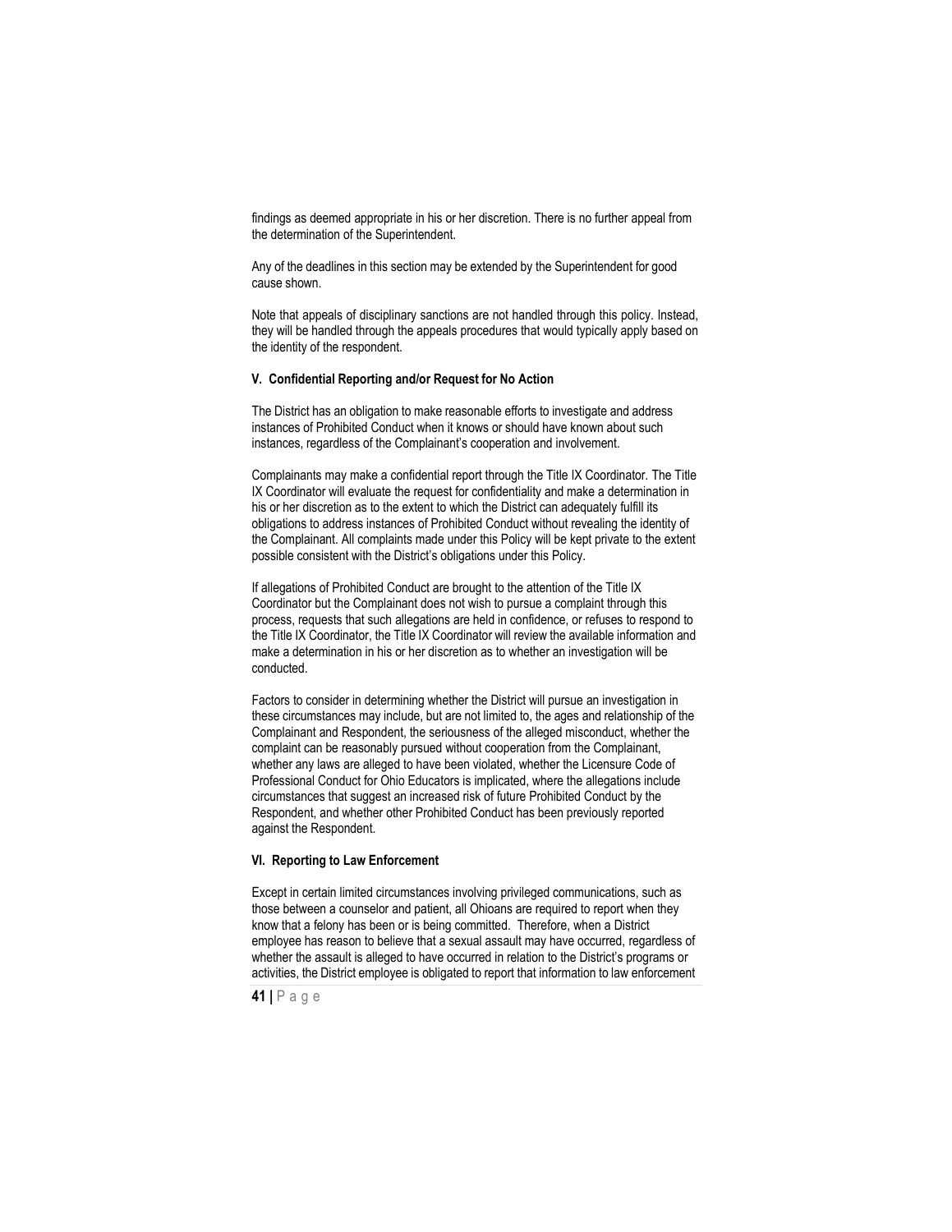as soon as possible. If the sexual assault occurs in relation to the District's programs or activities, the District employee must also report that information to the Title IX Coordinator and provide the Coordinator with information on when contact was made with law enforcement.

The District will cooperate fully with law enforcement investigations regarding Prohibited Conduct, and will communicate with law enforcement to coordinate its investigation under this Policy. It may be necessary to suspend the District's investigation temporarily to allow law enforcement to investigate criminal allegations while the law enforcement agency is in the process of gathering evidence. However, because legal standards for criminal investigations are different from those involved in investigating violations of District policy, police investigations or reports may or may not be determinative of whether Prohibited Conduct occurred under this Policy. If a temporary suspension in the District's investigation is requested by law enforcement, the District will promptly resume its Title IX investigation as soon as it is notified by the law enforcement agency that it may do so.

Where law enforcement requests personally identifiable information from educational records for purposes of its investigation, the District will comply with the Family Educational Rights and Privacy Act ("FERPA"), 20 U.S.C. 1232g and 34 C.F.R. Part 99.

#### **VII. Education**

The Title IX Coordinator shall work with other District staff members and/or outside resources as appropriate to plan and promote education and training sessions for employees and/or students regarding topics relevant to this policy.

#### <span id="page-42-0"></span>**Notice and Consent/Opt-Out for Specific Activities**

The Protection of Pupil rights Amendment (PPRA), 20 U.S.C.§ 1232h, requires School Districts to notify parents/guardians and obtain consent or allow to opt your child out of participating in certain school activities. These activities include a student survey, analysis, or evaluation that concerns one or more of the following eight areas: Political affiliations or beliefs of the student or student's parent: Mental or psychological problems of the student or student's family; Sec behavior or attitudes; Illegal, anti-social, self-incriminating, or demeaning behavior;

Critical appraisals of others with whom respondents have close family relationships; Legally recognized privileged relationships, such as with lawyers, doctors, or ministers; Religious practices, affiliations, or beliefs of the student or parents; or Income, other than as required by law to determine program eligibility.

<span id="page-42-1"></span>This also applies to the collection, disclosure or use of student information for marketing purposes, and certain physical exams and screenings.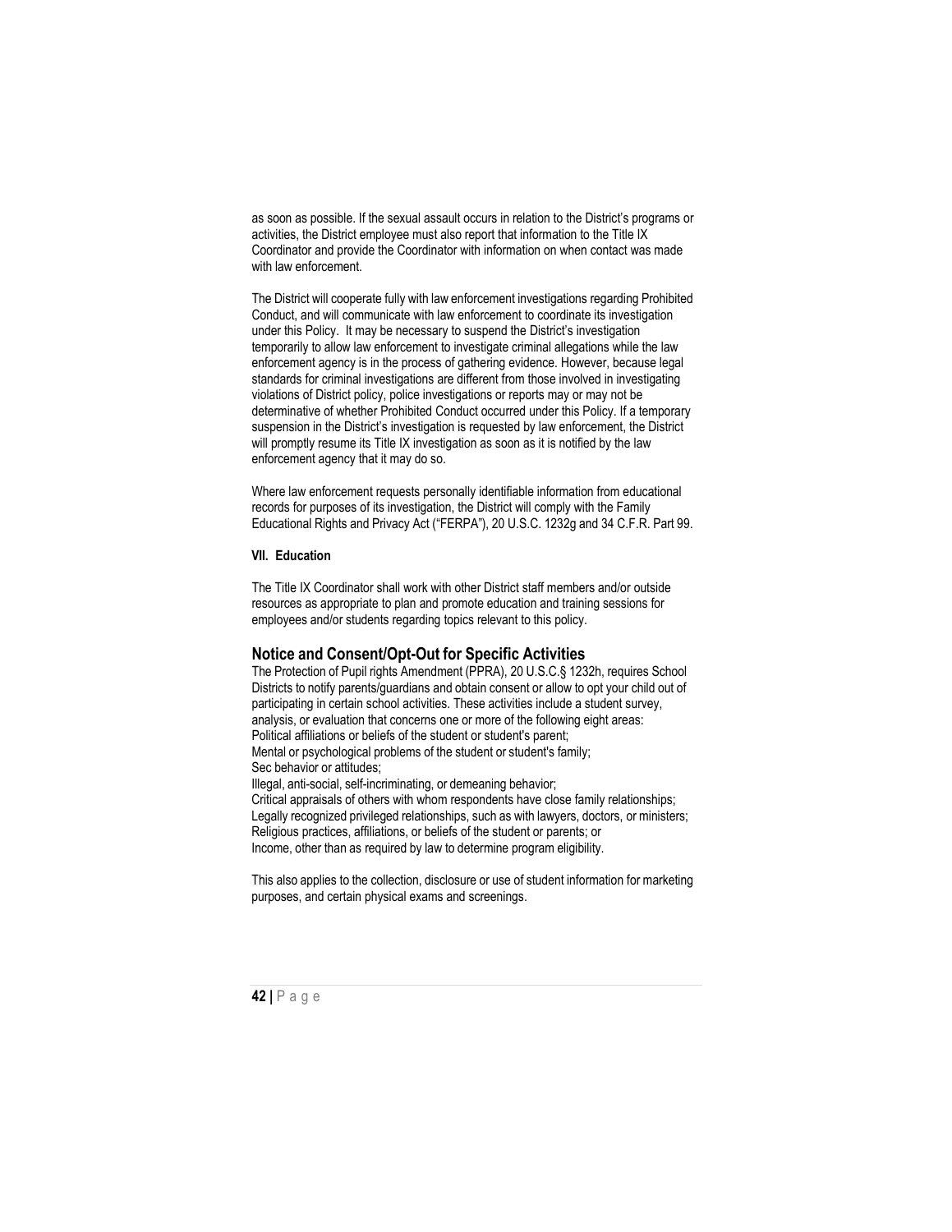### **Parental Involvement in Education**

The Board believes that parent / guardian involvement is an important part of the educational program. All parents/guardians of students enrolled in the district are encouraged to take an active role in the education of their children, and such persons will be informed of the following: The importance of the involvement of parents and foster care givers in directly affecting the success of their children's or foster children's educational efforts. How and when to assist their children or foster children in and support their children's or foster children's classroom learning activities. Techniques, strategies, and skills to use at home to improve their children's or foster children's academic success and to support their children's or foster children's academic efforts at school and their children's or foster children's development as future responsible adult members of society.

Steubenville City School District ensures that parents of students have an opportunity to participate in the design and implementation of educational programs through the employment of activities such as the following: Informing each child's parents of specific instructional objectives Progress reports **Conferences** Providing suggestions and materials for parents to help at home Parent training (workshops) Providing timely information concerning school programs such as plans and evaluation Parent questionnaires on planning, development, and operation of program Responding to parent recommendations Volunteer assistance Parent councils Parent coordinator Family support meetings Parent compact Other activities as appropriate

Ohio Resident Educator Summative Assessment (RESA) Parental Consent Form for Videotaping

The Ohio Resident Educator Summative Assessment (RESA) is one of the requirements for teachers registered in the Resident Educator program to obtain a professional license. To complete the RESA, teachers will need to videotape themselves teaching four times during the school year. Consequently, it may be possible that your child will be videotaped. The focus of the video is the teacher's instruction. The sole use of the videos is for the development and implementation of the RESA field test project.

The videos will not be used for any other purposes than the following: Training of scorers of the Resident Educator Summative Assessment. Professional Development of Resident Educator program mentors and educators within Ohio. Scoring of the Resident Educator Summative Assessment. If you do not consent to the videotaping of your child the district will honor your decision. Please contact your building principal in writing notifying them of your decision not to participate.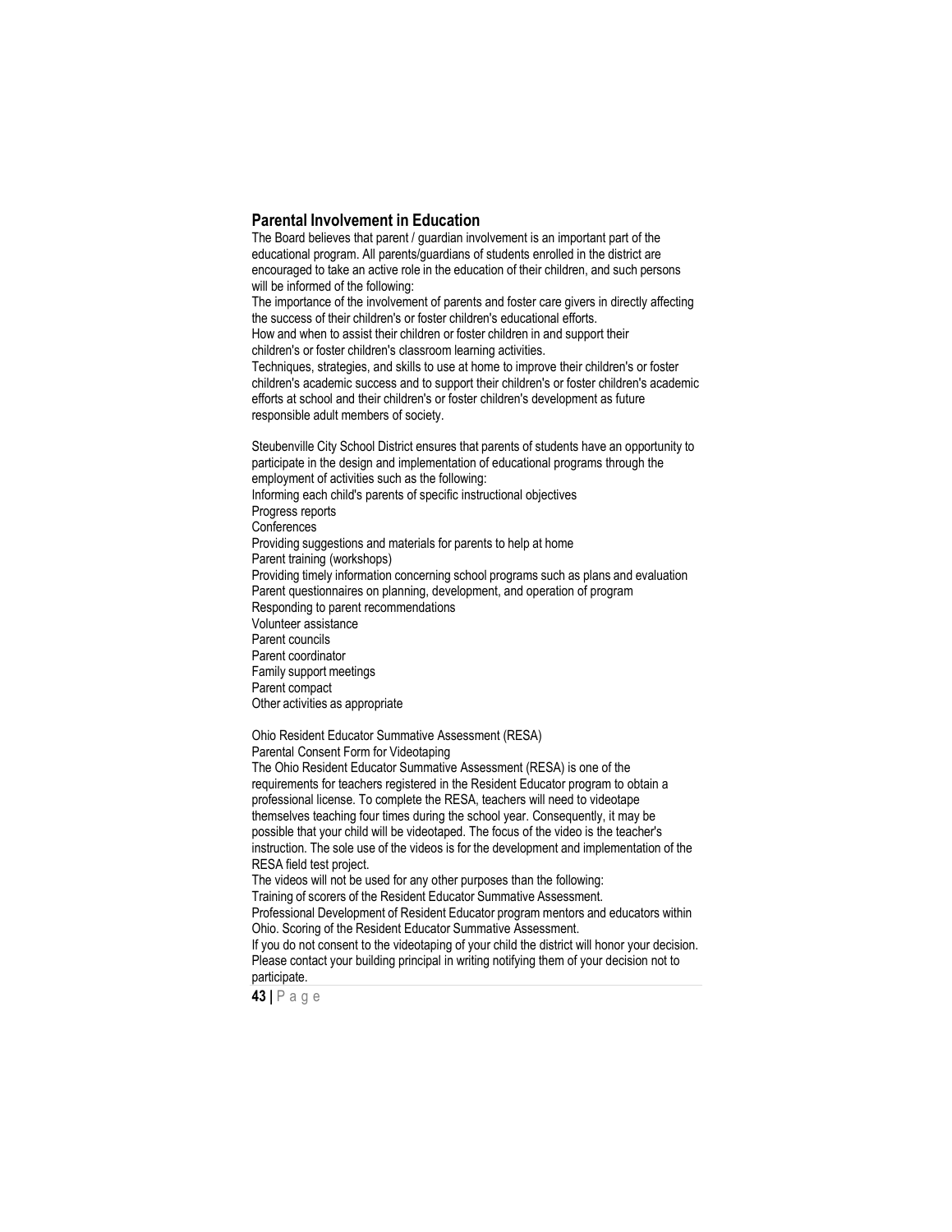#### <span id="page-44-0"></span>**The Parent Mentor Program Provides**

Guidance to families through the special education process to help them understand rights and responsibilities of the student, parent and school district. Information and resources to families and school personnel on education laws, district programs and services and community support. Support by attending Individualized Education Program meetings and other meetings related to services of the child that parents and school district staff might request. Informational sessions and workshops based on the needs of families and professionals. Assistance in strengthening and/ or building a collaborative partnership between

families, schools and communities to benefit students with disabilities. Individualized and confidential support to families and educators.

To contact the Steubenville City School Parent Mentor, Angelita Forte please call Steubenville High School.

## Steubenville City School District

## Extra- Curricular Code of Conduct

The Steubenville City Schools Board of Education recognizes that participation in athletics, fine arts (band, choir, orchestra) and clubs are a Privilege, not a right, and that those students involved in extra-curricular activities participate voluntarily under certain obligations and restrictions required of all members. The Board of Education believes that due to high visibility of these students, they have a strong influence on members of the student body as well as the community. These students conduct while representing a team or group, traveling to or from an event, as well as in the community, is seen as a direct reflection upon the program and the standards of Harding Middle School.

This Code of Conduct applies at all times to all Steubenville City School studentathletes, fine arts or clubs whether on or off of school.

To allow that each student involved reaches his or her potential, a degree of selfdiscipline is required of each participant. Self-discipline involves compliance with rules and regulations regarding personal behavior. Rules promote order and safety and assist participants to achieve maximum performance potential.

The nature of competitive athletics along with dedication to fine arts and clubs demands that each participant attain and maintain his or her best possible physical and mental condition. Student-athletes, fine arts and club members involved in the athletics or extra-curricular programs shall not possess, use, sell, offer to sell, deliver, conceal, consume, or be under the influence of any drugs of abuse, including alcohol, tobacco, tobacco-related products, illegal drugs, controlled narcotics, intoxicants, steroids, or other performance enhancing drugs, or any substance that is directly or indirectly represented to be a drug of abuse (or look-alike). Use of drugs authorized by a medical